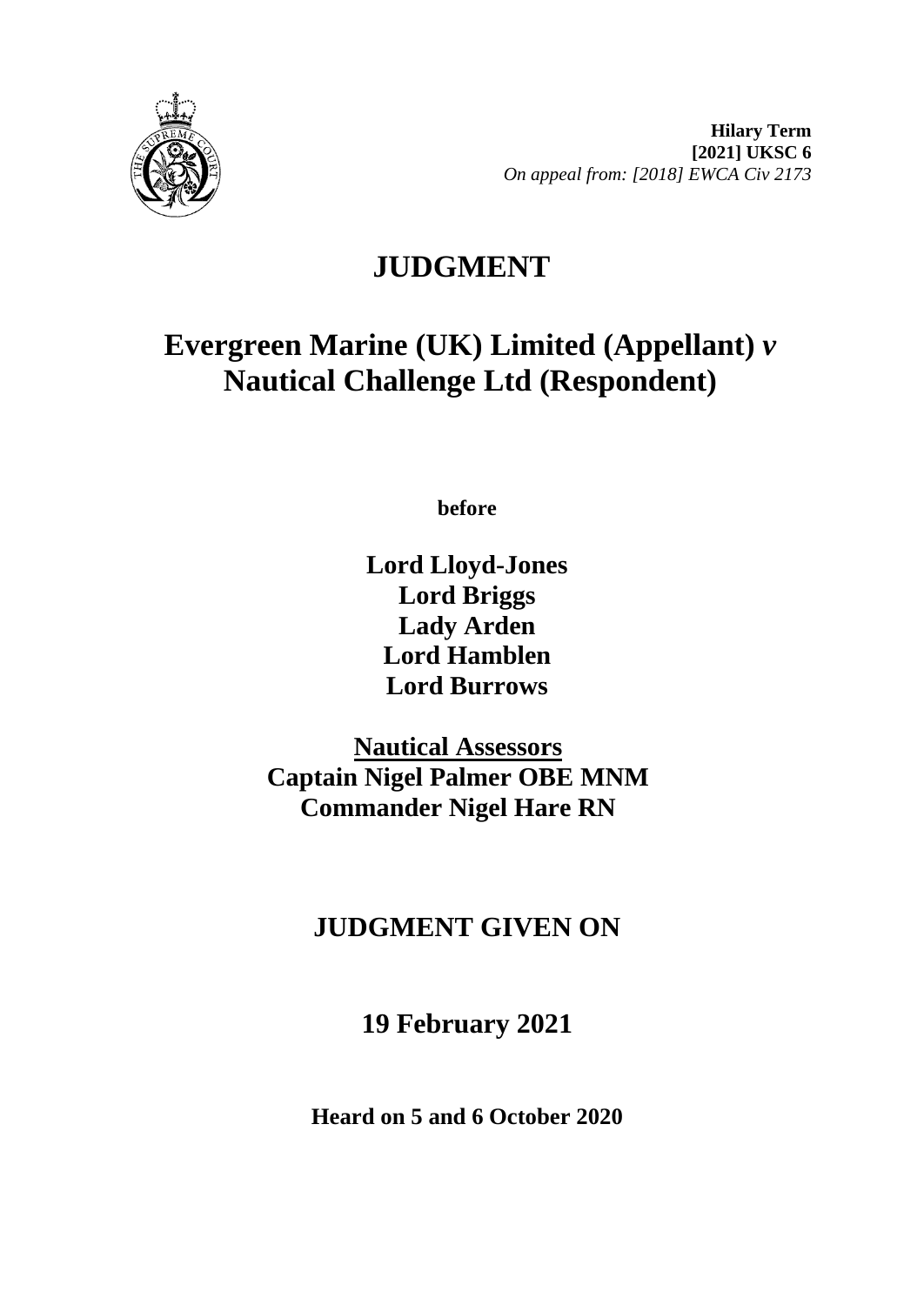Nigel Jacobs QC James Shirley Simon Rainey QC<br>Nigel Jacobs QC<br>(Instructed by Ince Gordon Dadds LLP and Stann Law Limited )

*Appellant Respondent* Simon Rainey QC **Vasanti Selvaratnam QC** (Instructed by Clyde & Co )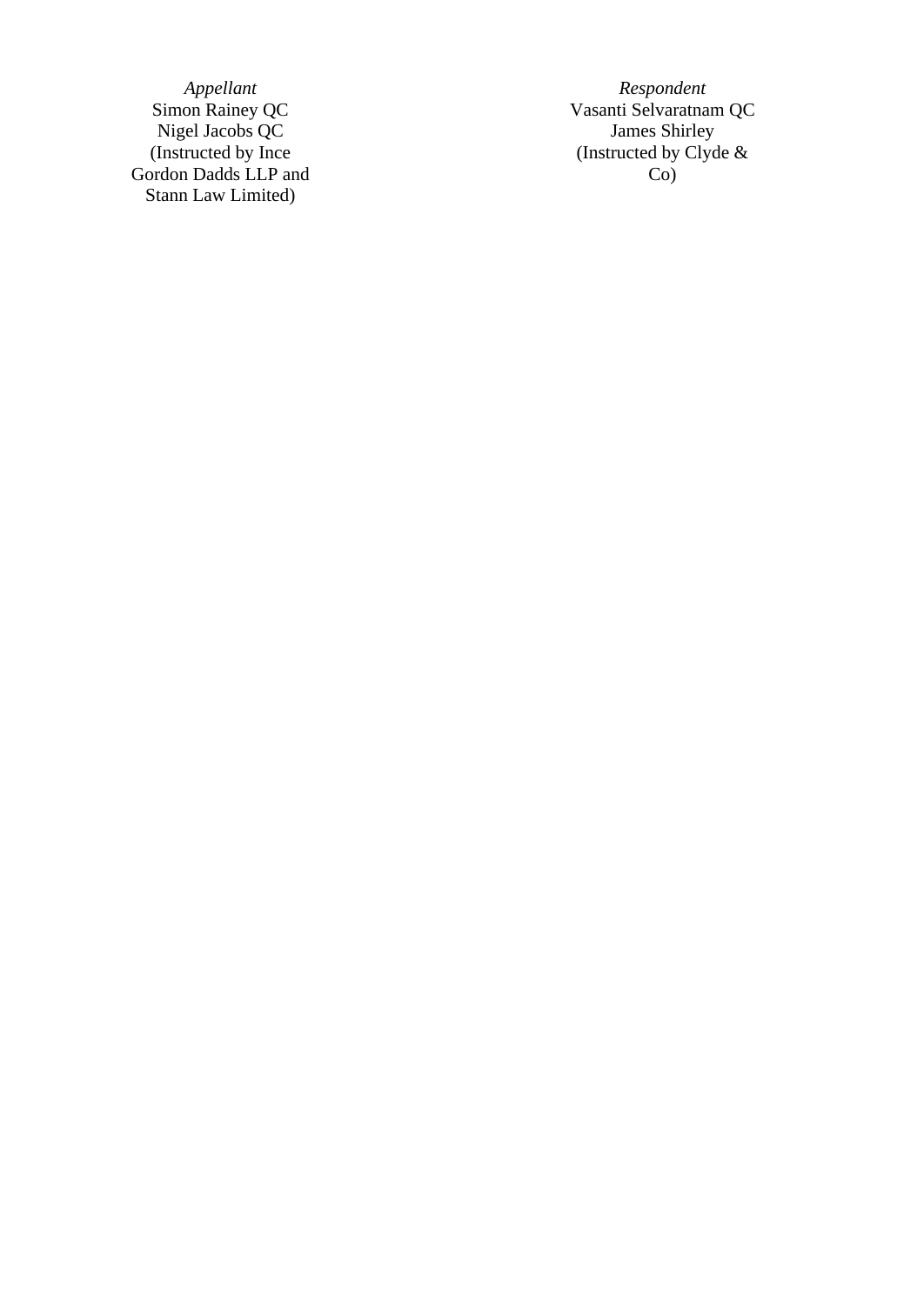## **LORD BRIGGS AND LORD HAMBLEN: (with whom Lord Lloyd-Jones, Lady Arden and Lord Burrows agree)**

## **I Introduction**

1. This is the first appeal in a collision action to come before the Supreme Court. Indeed, it is approaching 50 years since the last such appeal before the House of Lords - *The Savina* [1976] 2 Lloyd's Rep 123.

2. The appeal raises two important questions of construction of the International Regulations for Preventing Collisions at Sea 1972 as amended ("the Collision Regulations"). Both questions relate to the application of the "crossing rules", as set out in rules 15-17 of the Collision Regulations. These rules apply where two powerdriven vessels are crossing so as to involve a risk of collision. They require the vessel which has the other on her starboard side to keep out of the way (the "give-way vessel") whilst the other vessel is required to keep her course and speed (the "standon vessel"). They are of cardinal importance to the safety of navigation.

3. The first question which the court has been asked is whether the crossing rules are inapplicable or are to be disapplied where an outbound vessel is navigating within a narrow channel and has a vessel on a crossing course approaching the narrow channel with the intention of and in preparation for entering it. This concerns the inter-relationship between the crossing rules and the "narrow channel rules" rule 9. Rule 9(a) requires vessels proceeding along the course of a narrow channel to keep as near to its starboard outer limit as is safe and practicable.

4. The second question which arises is whether it is necessary for the putative give-way vessel to be on a steady course for the crossing rules to be engaged. The "putative give-way vessel" is the vessel which, if the crossing rules apply, would be required by rule 15 to keep out of the way of the other vessel. In practical terms it is the vessel which has the other vessel on her starboard side. We will call that other vessel the "putative stand-on vessel".

5. The collision which gives rise to these questions was between the appellant's large container vessel, *Ever Smart* ("EVER SMART") and the respondent's VLCC (very large crude carrier), *Alexandra 1* ("ALEXANDRA 1"). The collision took place within the pilot boarding area, just outside the dredged entrance/exit channel to the port of Jebel Ali in the United Arab Emirates ("the channel"), at 2342:22 local time (GMT+4) on 11 February 2015. (The time of the collision is referred to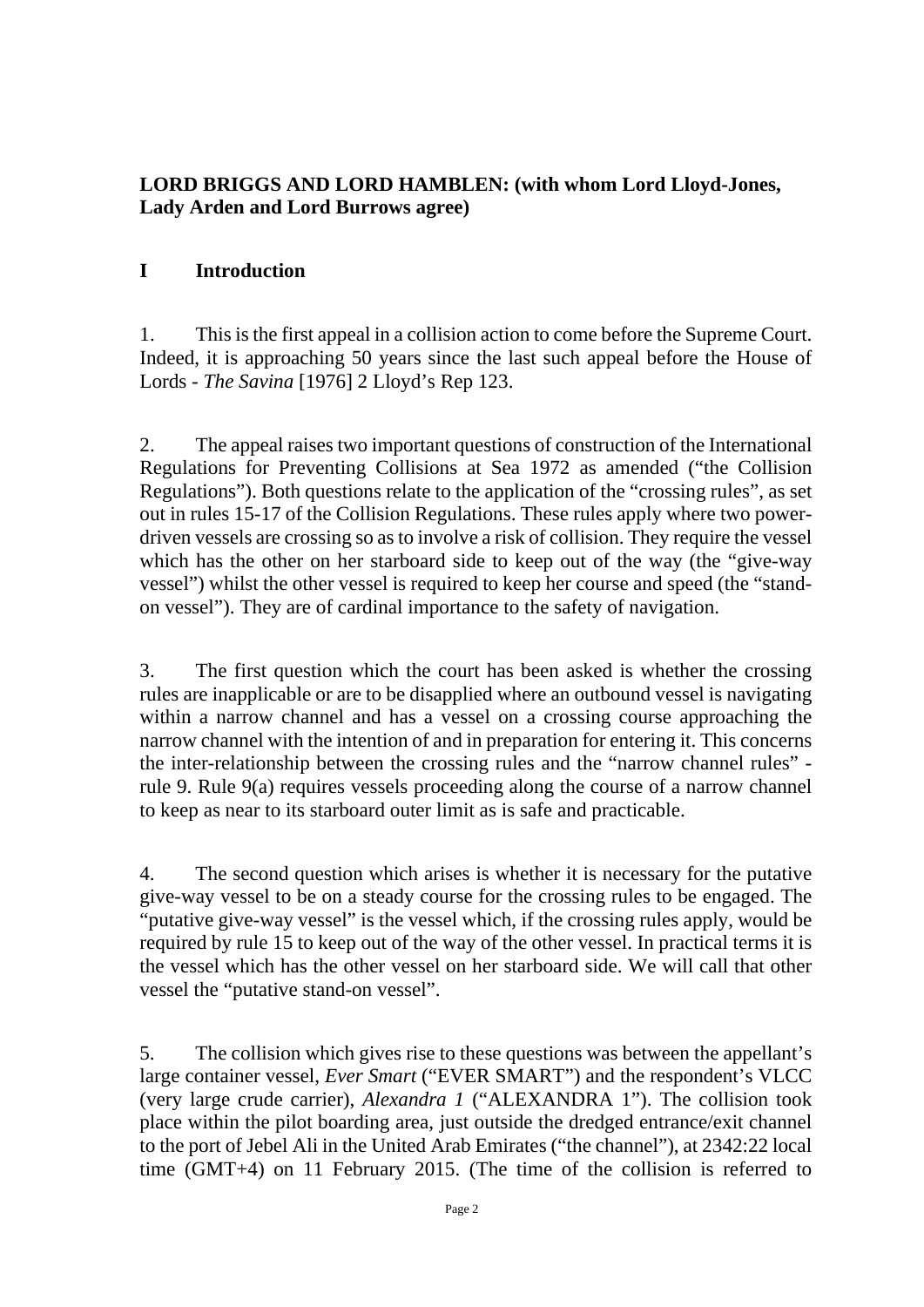hereafter as "C" and times leading up to the collision as "C-*x*".) EVER SMART was outbound from Jebel Ali laden with 48,564 mt of containerised general cargo and, until shortly before the collision, was proceeding along the channel. ALEXANDRA 1 was the inbound vessel, laden with 113,915 mt of condensate, and was, although not stationary, waiting in the pilot boarding area to pick up a pilot being released from EVER SMART before entering the channel. The channel is a "narrow channel" for the purpose of rule 9.

6. The experienced Admiralty judge, Teare J, and the Court of Appeal answered both questions in the affirmative, with the consequence that the crossing rules were not engaged at all or, if engaged, were overridden by the narrow channel rules, and therefore ALEXANDRA 1 was not under an obligation to keep out of the way of EVER SMART. On this appeal the appellant contends that this interpretation of the Collision Regulations is wrong and does not give sufficient weight to the fundamental importance of the crossing rules in preventing collisions at sea.

7. These questions are of real importance to mariners, and to the effectiveness of the Collision Regulations in preventing, as far as possible, collisions at sea. Bearing in mind that a narrow channel may include an appropriately narrow harbour entrance, the crossing situation to which the first question relates occurs very frequently, all round the world. As for the second question, there may be many reasons why a vessel which is moving over the ground may not be on a steady course, but nevertheless be approaching another vessel on a steady bearing and therefore with a risk of collision, as stated in rule  $7(d)(i)$ . It is a striking feature of the present case that, although ALEXANDRA 1 (which was the putative give-way vessel) was not on a steady course, she and EVER SMART were approaching each other on a steady bearing for the whole of the 23 minute period before the collision.

## **II The Facts**

8. At all material times, weather conditions were benign with clear night skies and good visibility of 10 - 12 miles. The wind was force 3 said to be from an easterly or east-north-easterly direction. There was a 1 knot south westerly setting current. Both vessels were exhibiting masthead, side and stern lights in accordance with the Collision Regulations. Masthead lights are visible at a minimum distance of six miles and sidelights are visible at a minimum distance of three miles. ALEXANDRA 1, in addition, was displaying an all-round red light showing that she was carrying a dangerous cargo. Given the good visibility, the vessels would have been in sight of each other when they were about six miles apart (about C-23).

9. The channel lies on an axis of 315 degrees/135 degrees (true) about 8.5 nautical miles in length and slightly less than two cables in width. The channel is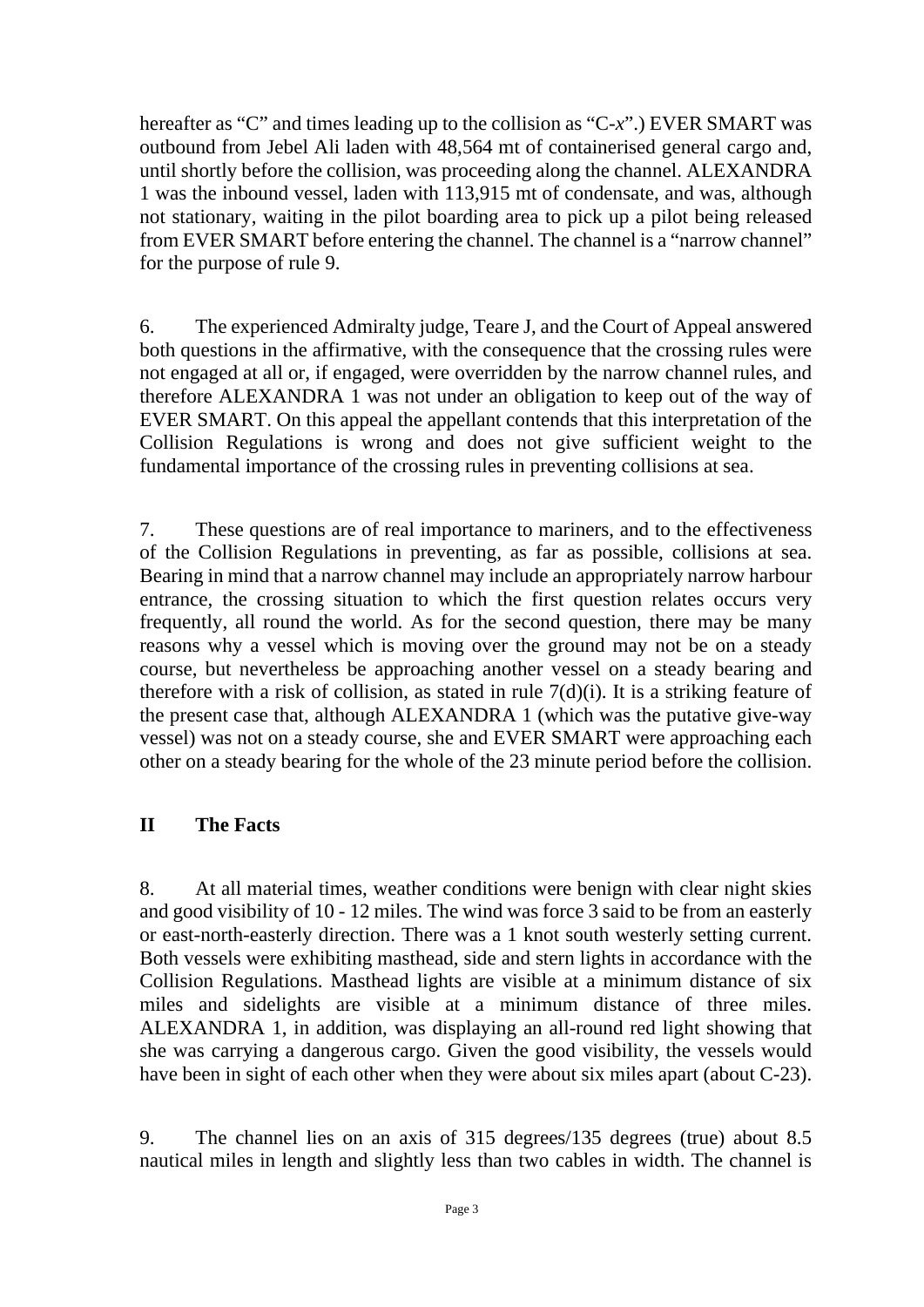marked by lateral red and green buoys (port and starboard), from No 1 buoys at the seaward end to No 12 buoys at the outer breakwater and is dredged to 17 metres. At the seaward end is the designated pilot waiting area, shown on Admiralty Chart BA 3739 as a circular area with a one nautical mile radius. The limit of the circular area as shown on the chart is just under three cables beyond the No 1 buoys.

10. Both vessels were equipped with Voyage Data Recorders ("VDR"). As in most modern collision actions, the VDRs enabled an accurate reconstruction to be agreed, together with details of the vessels' movements and orders, as well as providing audio recordings from the respective bridges. For the purpose of the trial, the parties agreed a reconstruction of the vessels' tracks (ie movements over the ground) which was subsequently transposed onto Chart BA 3739 (with a scale). This was annexed to the judgments below and is annexed to this judgment as Annexe A.

11. A detailed account of the navigation of both vessels is set out in the judgment of Teare J at paras 23-34 - [2017] EWHC 453 (Admlty); [2017] 1 Lloyd's Rep 666. For the purpose of the appeal the parties agreed a statement of facts summarising the most relevant matters, as set out below.

12. In terms of the navigation of ALEXANDRA 1:

(i) As a laden tanker bound for Jebel Ali, ALEXANDRA 1 needed to embark her inbound pilot and then to enter the channel. She was underway from the anchorage and proceeding towards buoy No 1 at about 2247, having been informed by Jebel Ali Port Control that a pilot would be boarding at 2315 and to be at buoy No 1 at that time. Shortly afterwards (2254) she was advised by Jebel Ali Port Control that her pilot was on board the outbound EVER SMART, that EVER SMART would proceed up to buoy No 1, and that once she was clear ALEXANDRA 1 "can enter the channel".

(ii) At 2315 (C-27) ALEXANDRA 1 was within the pilot boarding area about 1.4 nautical miles WNW of the No 1 buoys.

(iii) At 2318 (C-24) the engines of ALEXANDRA 1 were stopped and her helm was amidships. Her speed over the ground was 2.3 knots, her course made good (ie over the ground) was 126 degrees and her heading 110 degrees. At about this time, those on board ALEXANDRA 1 observed EVER SMART proceeding outbound along the channel. At that time, EVER SMART would have been between Nos 6 and 7 buoys.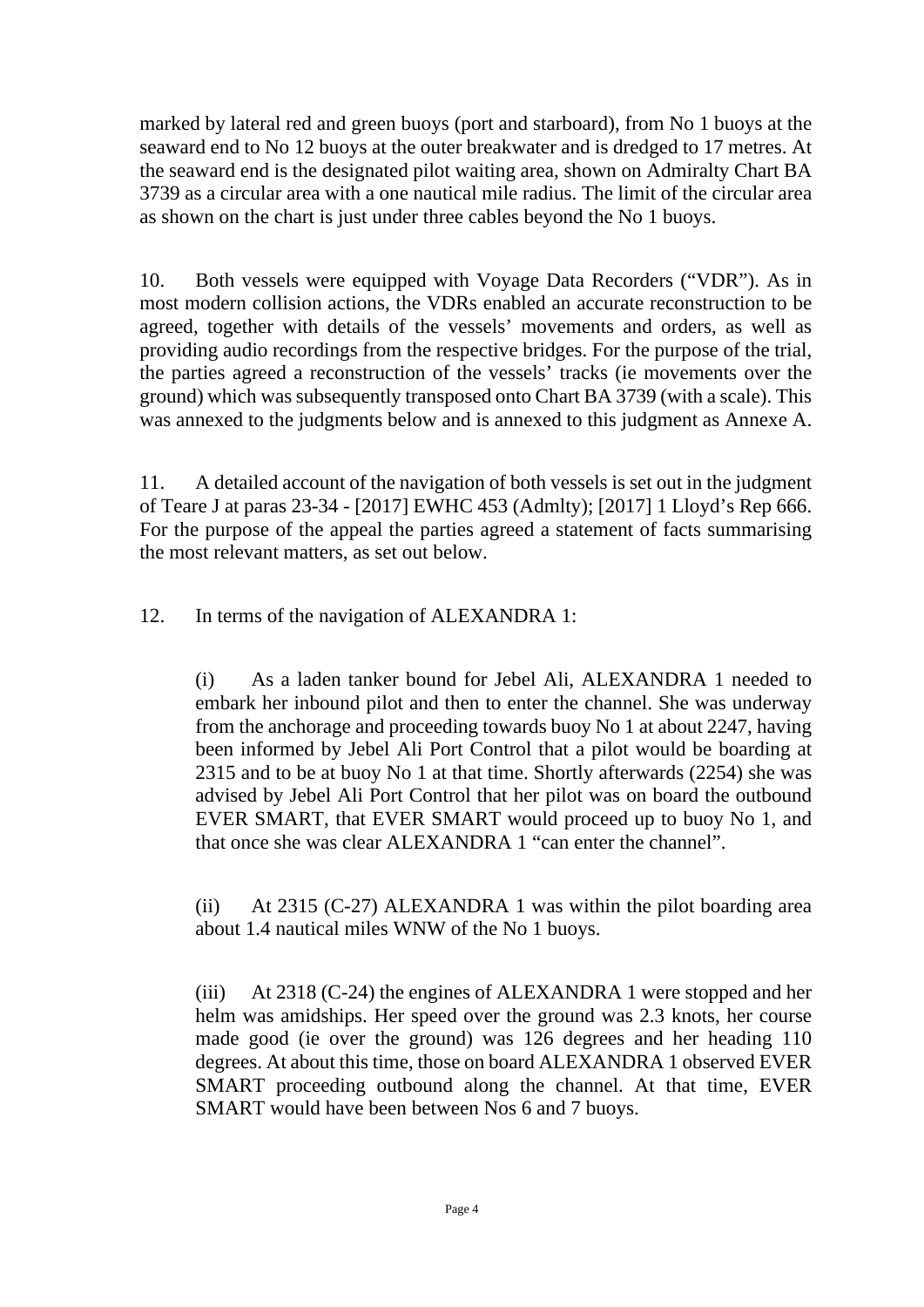(iv) At about 2320 (C-22), a starboard helm order was given although this was followed by an amidships order.

(v) At about 2327 (C-15) ALEXANDRA 1's engines were put from stop to dead slow ahead. Her speed through the water was 1.3 knots and began to increase. She was now about 1 mile WNW of the No 1 buoys.

(vi) At 2328 (C-14) her master overheard a conversation between Port Control and the tugboat ZAKHEER BRAVO. The tug was towing a barge and requested permission to pass the pilot station from west to east en route to Jumeirah. Port Control asked if the tug could see a waiting tanker and she replied that it was on her starboard bow. Port Control advised her to proceed at least one mile astern of the tanker.

(vii) The Master misunderstood the conversation and thought that Port Control was speaking to EVER SMART and that EVER SMART would be attempting to pass one mile astern of ALEXANDRA 1. This caused the Master concern as he feared that if ALEXANDRA 1 went around buoy No 1 there would be a "fucking crunch" at the entrance to the channel.

(viii) At 2331 (C-11), ALEXANDRA 1 stopped her engines and put them to dead slow ahead again at 2332 (C-10). She was now about nine cables WNW of No 1 buoys, her speed over the ground was 1.8 knots, her course made good was 101 degrees and her heading 97 degrees.

(ix) At 2335 (C-7) her master observed the pilot vessel alongside the port side of EVER SMART and that the latter's speed had fallen. He compared EVER SMART to a "Mercedes" and ALEXANDRA 1 to "a hog on ice, with no skates". Shortly afterwards, the pilot vessel was observed leaving EVER SMART.

(x) At 2337 (C-5) ALEXANDRA 1 was approaching the point at which she would normally have turned to line up with the starboard side of the approaches to the channel. However, she did not do so due to the mistaken understanding of the conversation between Port Control and ZAKHEER BRAVO at C-14. At this stage her speed over the ground was 2.1 knots, her course made good was 106 degrees and her heading 92 degrees.

(xi) At about 2338 (C-4), the engines of ALEXANDRA 1 were put from dead slow ahead to slow ahead. The Master expressed concern that it was about the time to turn into the channel between No 1 buoys. At this stage her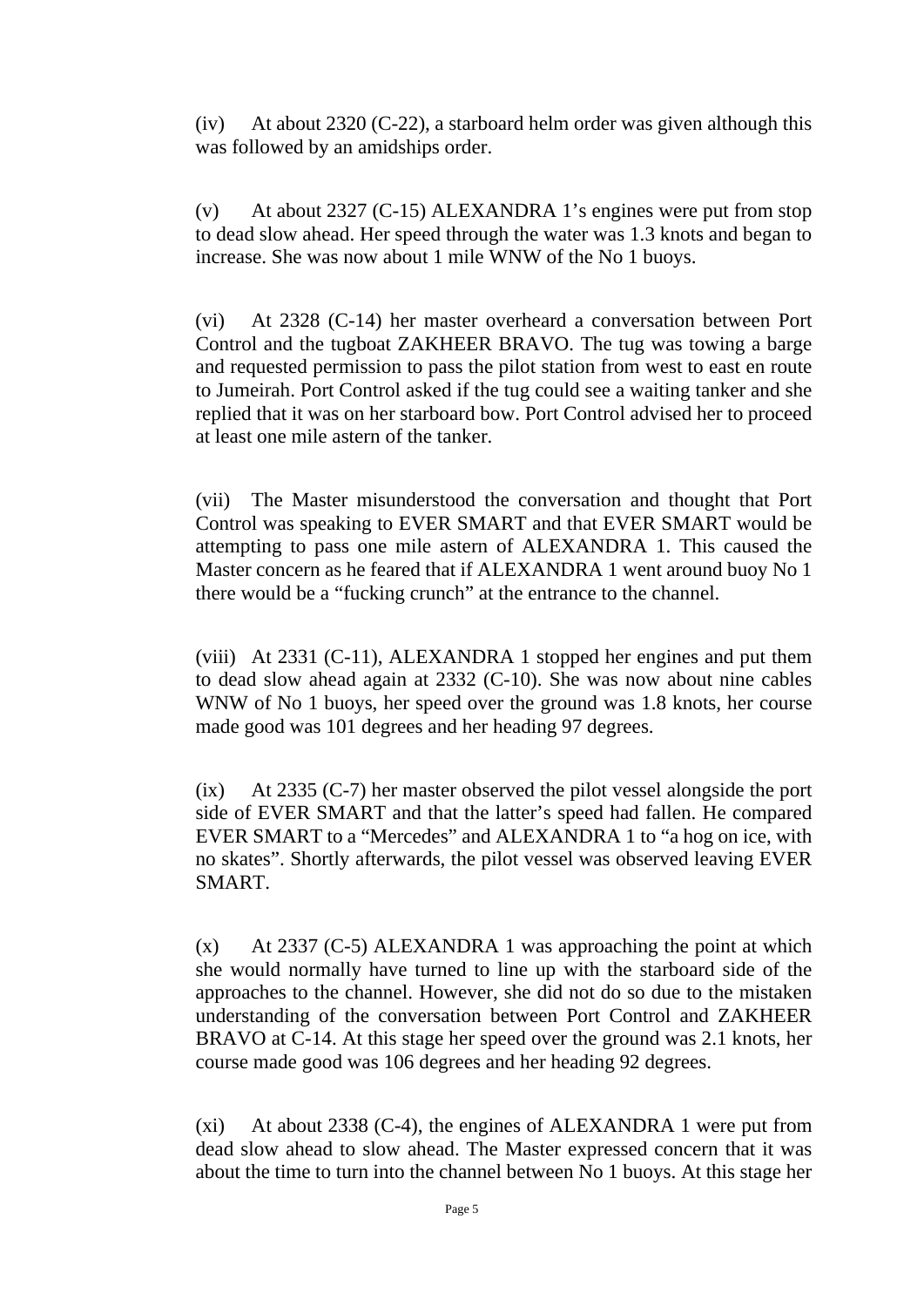speed over the ground was 2.2 knots, her course made good was about 102 degrees and her heading about 90 degrees.

(xii) At about 2340 (C-2) the Master of ALEXANDRA 1 observed EVER SMART abeam of No 1 buoys but was not turning to port as he had expected. Her engines were put to full astern, but this had little effect on her speed which was 2.3 knots over the ground at this time, increasing to 2.5 knots over the ground by C-1. At this stage her course made good was about 92 degrees and her heading 93 degrees.

(xiii) At C-1, the Master called Port Control and advised it that EVER SMART was not changing course and that there would be a collision.

(xiv) At C-30 seconds, her engines were put to dead slow astern. Her master told EVER SMART by VHF to go hard to starboard and switched on the deck lights of ALEXANDRA 1.

(xv) Less than a minute after the collision, her master said to Port Control, "he's not following your rules ... you told him to go to my stern".

13. In terms of the navigation of EVER SMART:

(i) EVER SMART left the container terminal at 2230 with a pilot on board, proceeding along the channel at full ahead (manoeuvring) until about C-11. Her course and speed over the ground were 313 degrees - 314 degrees (true) and about 12.9 knots respectively.

(ii) When the vessel passed No 6 buoys to No 4 buoys (C-20 to C-14) EVER SMART was proceeding in about mid-channe1.

(iii) At about 2331 (C-11) her engines were reduced to half ahead and at C-10 to slow ahead as she passed No 3 buoys slightly to port of mid-channel.

(iv) From 2332 (C-10) until collision, EVER SMART was navigating to port of mid-channel and thus on the wrong side of the channel in breach of rule 9.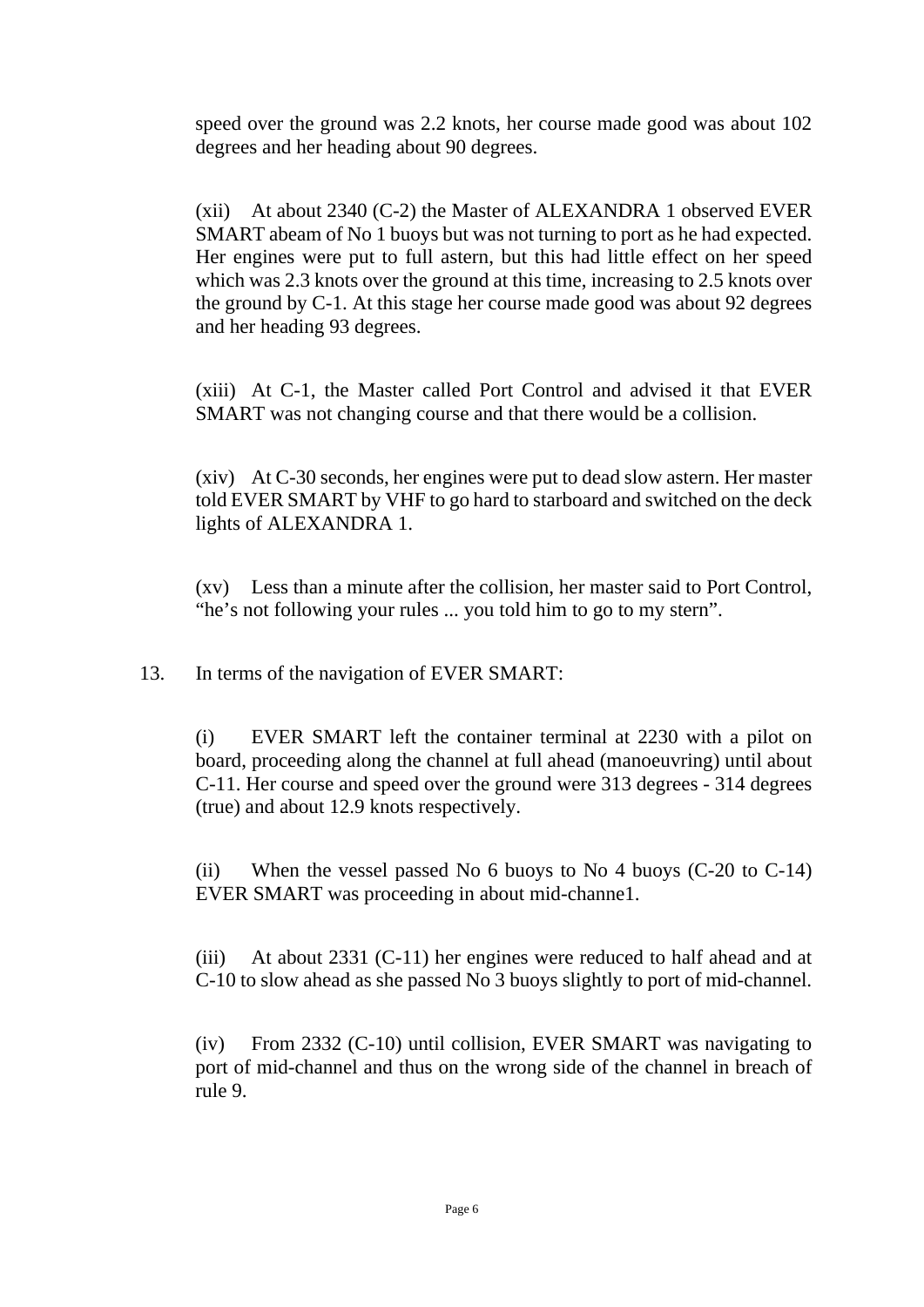(v) At about 2333 (C-9) her pilot advised the Master to proceed at 10 knots and to keep a course of 314 degrees over the ground. He also advised that there was a vessel (ALEXANDRA 1) to port and that the Master should take care. At this time EVER SMART's speed over the ground and course made good were respectively 12.2 knots and 312 degrees.

(vi) At about 2334 (C-8) her engines were reduced to dead slow ahead to enable the pilot to disembark, and the Master ordered a course of 319 degrees to be steered. Her radar, which had been on relative motion, was switched to north up display.

(vii) By 2336 (C-6) the pilot had disembarked, having advised EVER SMART before leaving the bridge to proceed at 10 knots, to keep a course of 314 degrees over the ground, that there was a vessel to port and to take care. The pilot vessel moved ahead of EVER SMART to meet ALEXANDRA 1. EVER SMART was passing No 2 buoys.

(viii) At C-5 her speed was increased to half ahead and then full ahead (C-4) and shortly afterwards to full sea speed (C-3½). The vessel's speed over the ground increased to 9.5 knots at about  $(C-5)$ , 11.8 knots at about  $(C-1)$ and was 12.4 knots at the time of collision. She passed No 1 buoys at about 2340 (C-2).

(ix) At C-30 seconds, Port Control contacted EVER SMART to ask if she was clearing to starboard. At about the same time both the pilot (still on board the pilot boat) and the Master of ALEXANDRA 1 instructed EVER SMART to go hard to starboard. Her master then ordered hard to starboard. Very shortly before the collision, the Master of EVER SMART said "what's that?".

(x) Less than two minutes after the collision the Master of EVER SMART said (apparently to the officer of the watch and helmsman) "both of you ... have you seen it or not?" He then said "how come you didn't see it?".

(xi) At about C+6 the Master of EVER SMART reported the collision to his owners saying "We hit her ... because she stopped outside waiting, we were leaving the port, we did not see that ... I saw the light, but didn't know she was transverse, so we knock against her bow".

14. At the point of collision, ALEXANDRA l's bow was on about the centre line of the channel, projected forward from No 1 buoys. The port bow of EVER SMART struck the starboard bow of ALEXANDRA 1 at an angle of about 40 degrees leading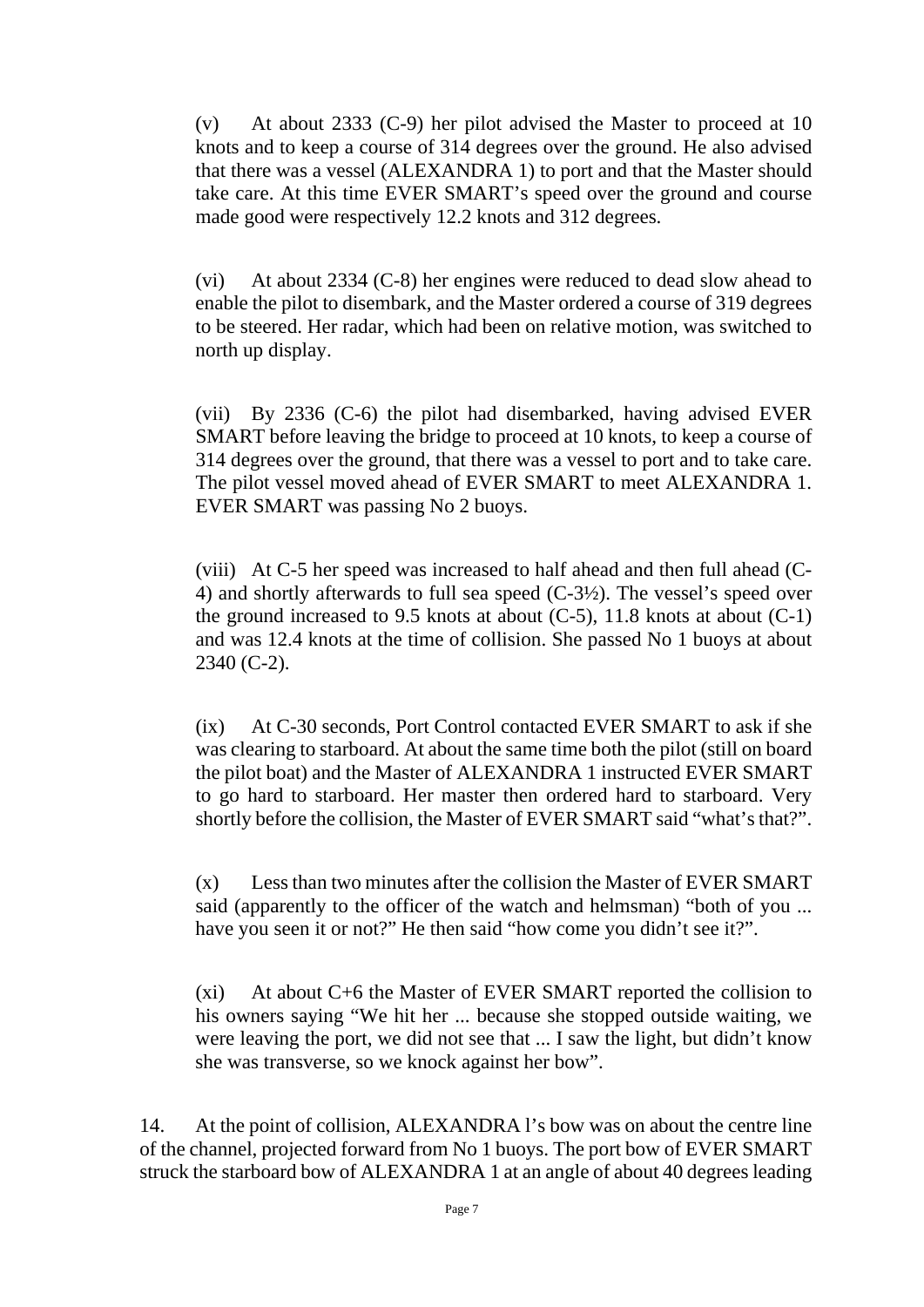aft on EVER SMART. At collision the speed and course of EVER SMART over the ground was 12.4 knots and 316.0 degrees (true) and her heading was 323.9 degrees (true). The speed and course of ALEXANDRA 1 over the ground was respectively 2.4 knots and 104.4 degrees (true) and her heading was 101.2 degrees (true). The judge found that for the whole of the relevant period of 23 minutes before the collision the two vessels were approaching each other on bearings which, viewed each from the other, did not appreciably change: see para 66.

15. The loss and damage sustained by each vessel arising out of the collision has been determined (subject to apportionment) in the sum of US \$9,308,594.71 for ALEXANDRA 1 and in the sum of US \$2,531,373.71 for EVER SMART.

## **III The judgments below**

## *(i) The judgment of Teare J*

16. Teare J sat with Captain Stephen Gobbi and Captain Nigel Hope, Elder Brethren of Trinity House, as Nautical Assessors. The role of the Nautical Assessors is to provide advice as to matters of navigation and seamanship. The court is not bound by that advice, and must form its own view about those matters in the light of all the submissions received from the parties. The interpretation of the Collision Regulations is a matter of law for the judge to determine. The judge's judgment was carefully structured to reflect this division of roles.

17. Under the heading "The applicability of the crossing rule", the judge first considered the relationship between the crossing rules and the narrow channel rules. He was referred to and considered a number of authorities: *The Leverington* (1886) 11 PD 117, *The Kaiser Wilhelm der Grosse* [1907] P 36 and 259, *The Treherbert* [1934] P 31, *The Empire Brent* (1948) 81 Ll L Rep 306, *The Canberra Star* [1962] 1 Lloyd's Rep 24, *The Glenfalloch* [1979] 1 Lloyd's Rep 247, *Kulemesin v HKSAR* [2013] 16 HKCFA 195 and *The Nordlake and The Seaeagle* [2016] 1 Lloyd's Rep 656.

18. The judge placed particular reliance on what he described as "statements of principle" made by Hewson J in *The Canberra Star* and by Lord Clarke in *Kulemesin*.

19. In *The Canberra Star* Hewson J stated at p 28: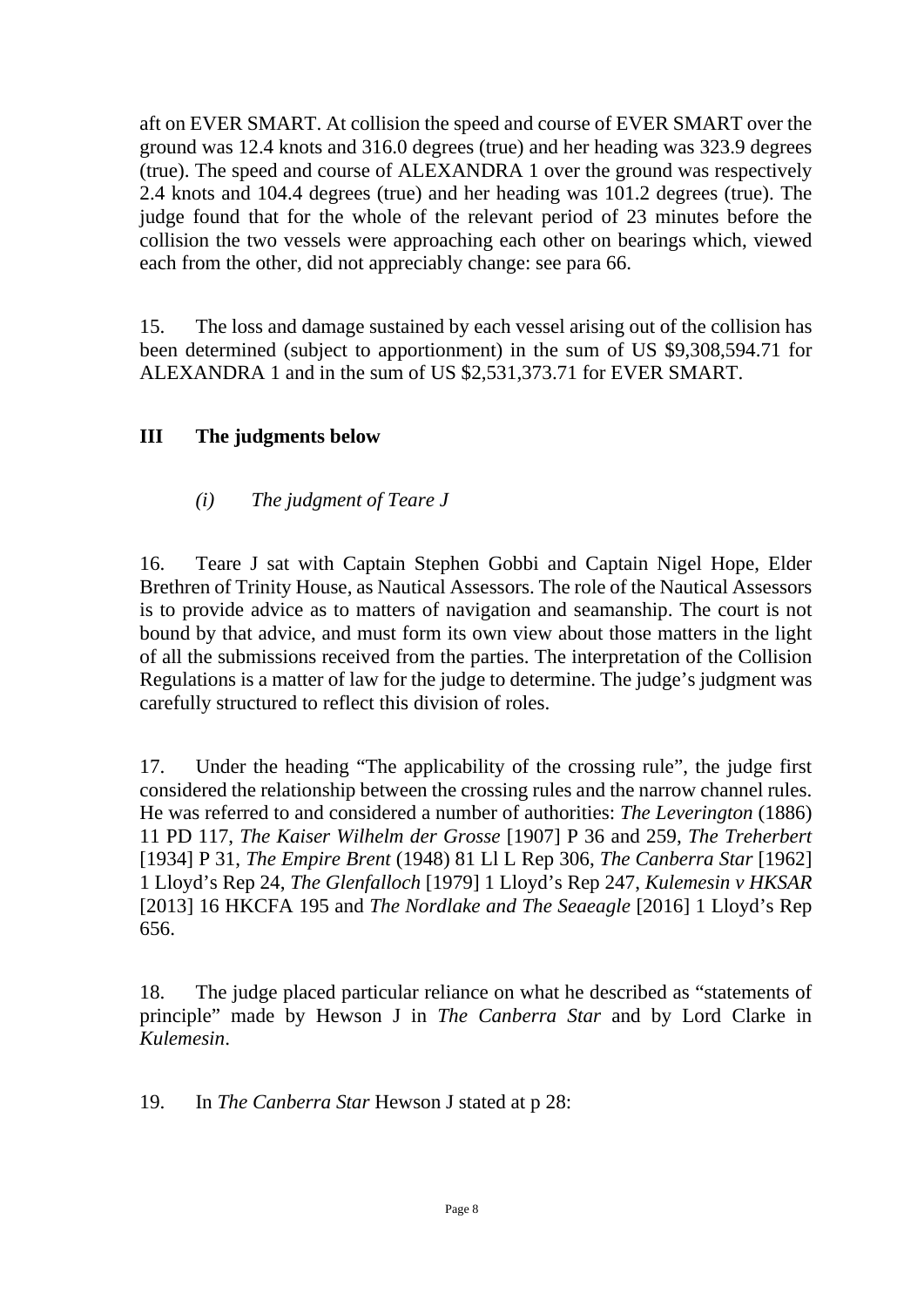"In the particular circumstances of this case where vessel A, proceeding down river outside the channel, intending to enter it, sees an upcoming vessel B approaching in the next reach, bearing on her starboard side, on a main-channel course which, if followed into the reach in which A is navigating, will or should enable the two vessels to pass safely port to port by reason of the fact that B should keep to her own starboard side, the crossing rule does not, in my opinion, apply."

20. In *Kulemesin* Lord Clarke stated as follows at para 225:

"… vessels approaching a narrow channel and intending to proceed along it are not bound by the crossing rule but must enter the channel and, as they do so, keep as near to the starboard side as is safe and practicable in accordance with rule 9. It seems to me to follow that a vessel shaping to enter the channel should, as a matter of good seamanship, navigate in such a manner that, when she reaches the channel, she is on the starboard side of the channel in accordance with rule 9"

21. He considered that these "statements of principle" supported the case that the crossing rules did not apply in this case and said that he agreed with them and should follow them.

22. His other main reason for reaching that conclusion was that it cannot have been intended by those who drafted the Collision Regulations that there would be two sets of rules with different requirements applying at the same time as this would cause confusion and not be in the interests of safety. He accordingly concluded that "the crossing rules cannot have been intended to apply where one vessel is navigating along a narrow channel and another vessel is navigating towards that channel with a view to entering it" (para 53).

23. The judge also accepted an oral submission made by Ms Selvaratnam QC on behalf of ALEXANDRA 1 that she was not "on a sufficiently defined course for the crossing rules to apply". He stated as follows at para 70:

> "… The agreed schedule shows that from C-26 until C-23 her course over the ground varied from 119 to 127 degrees (altering to starboard), from C-23 until C-12 her course over the ground varied from 127 to 81 degrees (altering to port), from C-12 until C-7 her course over the ground varied from 81 to 115 degrees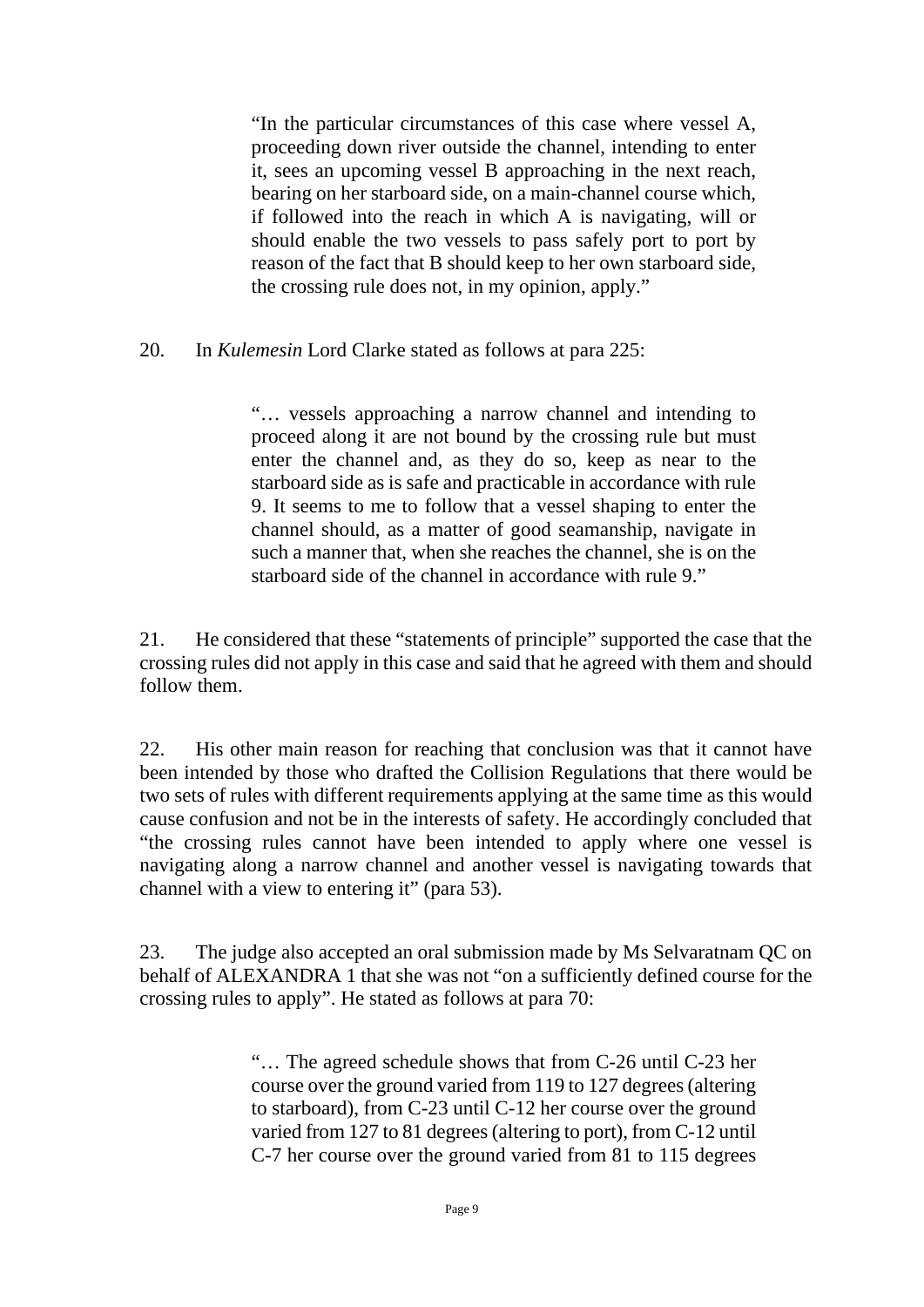(altering to starboard) and from C-7 until C-1.5 her course over the ground varied from 115 to 91 degrees (altering to port). During that same period her heading also varied; from C-26 until C-14 her heading varied from 112 to 84 degrees (altering to port), from C-14 until C-8 her heading altered from 84 to 100 degrees (altering to starboard) and from C-8 until C-3 her heading altered from 100 to 90 degrees (altering to port). This variation of course made good and of heading was no doubt caused by the circumstance that ALEXANDRA I was proceeding very slowly (about 1-2 knots over the ground). At such a slow speed ALEXANDRA I was not very manoeuvrable. Nevertheless she made progress in a broadly east south easterly direction towards the entrance of the channel as she waited to embark the pilot. Was she on a sufficiently constant direction or heading to be on a course? I do not consider that she was. Her 'course made good' varied between 81 and 127 degrees (and her heading varied between 84 and 112 degrees). It is difficult to describe that as 'a course' (though her preliminary act describes her as being on an east south easterly course). I would describe her as maintaining a broadly east or east south easterly heading as she waited for the pilot vessel to approach. That required her to have some, but not very much, way on. I would describe ALEXANDRA I as waiting for the pilot vessel to arrive rather than being on a course. Had a good lookout been kept on board EVER SMART from C-21 until collision it would have been apparent that ALEXANDRA I had moved less than a mile. It would or ought to have been obvious that she was waiting to embark a pilot."

Later, at para 71, he continued:

"... in any event ALEXANDRA 1 was not on a sufficiently defined course for the crossing rules to apply."

24. Having concluded that the crossing rules did not apply, the judge then considered the alleged faults of each vessel.

25. One of the allegations of fault made against ALEXANDRA 1 was that she had approached too close to the end of the channel. This led the judge to ask the Elder Brethren the following question (paras 93-94):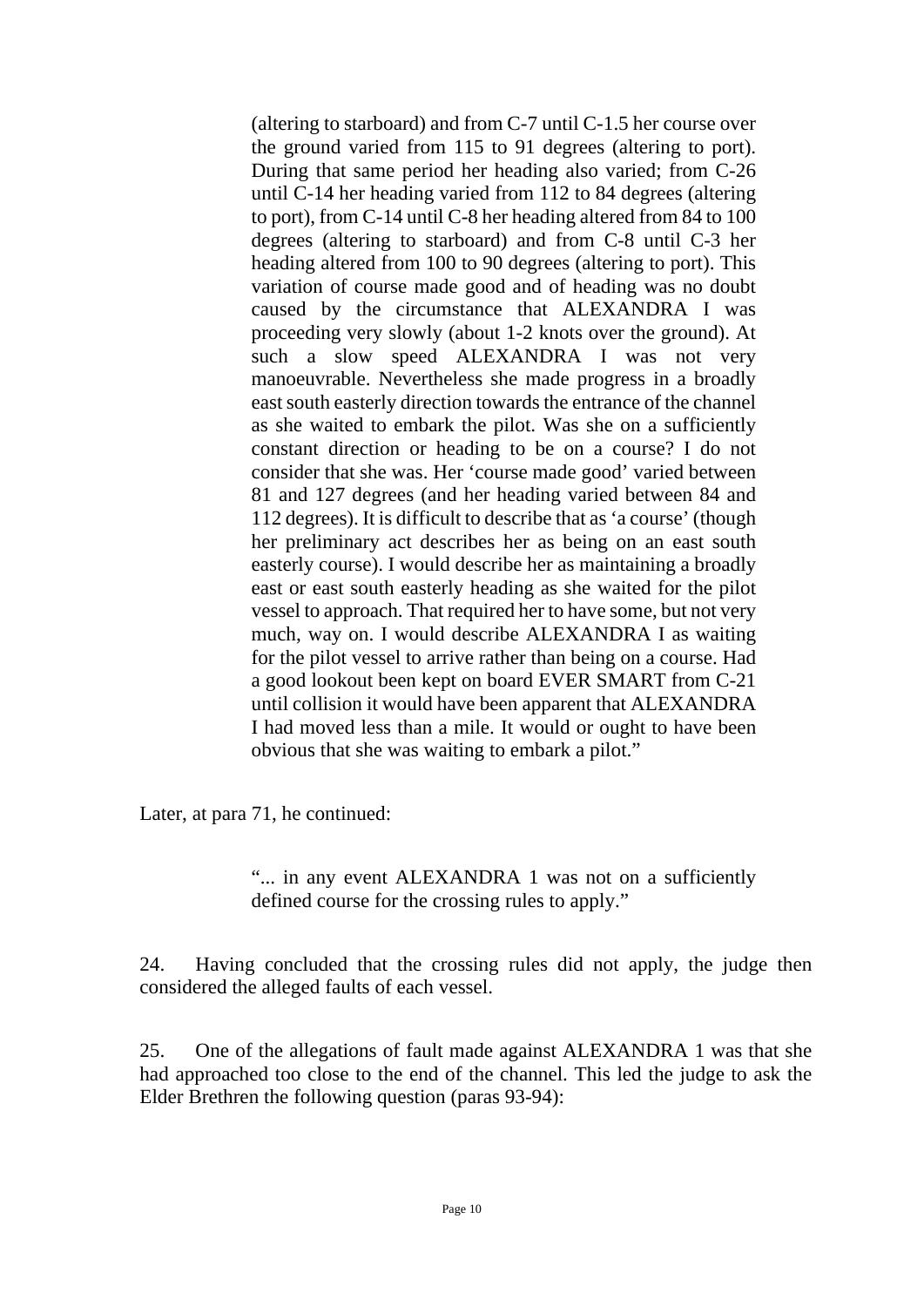"Did good seamanship require ALEXANDRA I to keep a certain minimum distance from buoys No 1 so long as EVER SMART was still in the dredged channel and if so what was that distance?"

Their advice was:

"Subject to a good aural and visual lookout, it would be reasonable and good seamanship for the Master of Alexander I to have approached the first pair of buoys keeping close to her own side of the entrance channel."

26. In terms of fault, the judge concluded that EVER SMART was at fault in (i) breaching the narrow channel rule by not keeping to the starboard side of the narrow channel; (ii) keeping a defective radar and visual lookout and making assumptions on the basis of scanty information; and (iii) proceeding at an excessive speed, a direct consequence of her failure to keep a good lookout. ALEXANDRA 1 was at fault by failing to keep a good aural lookout, with the result that, following a misheard or misunderstood VHF conversation, she did not turn to starboard towards the channel and instead headed so as to cross the approaches to the channel.

27. The judge found the faults of EVER SMART to be very serious in terms of culpability and ALEXANDRA 1's fault to be culpable to a substantial degree. In terms of relative culpability, the faults of EVER SMART were found to be much more culpable than those of ALEXANDRA 1.

28. In terms of causative potency, the judge did not consider that there was a marked difference in quality between the contribution which each vessel made to the fact that the collision occurred. Having regard, however, to the unsafe speed of EVER SMART, she contributed far more to the damage resulting from the collision than the very much lower (and safe) speed of ALEXANDRA 1. It followed that the causative potency of EVER SMART's fault was greater than that of ALEXANDRA 1.

29. In the light of these conclusions, the judge's conclusion on apportionment was that EVER SMART should bear 80% of the liability for the collision and ALEXANDRA 1, 20%.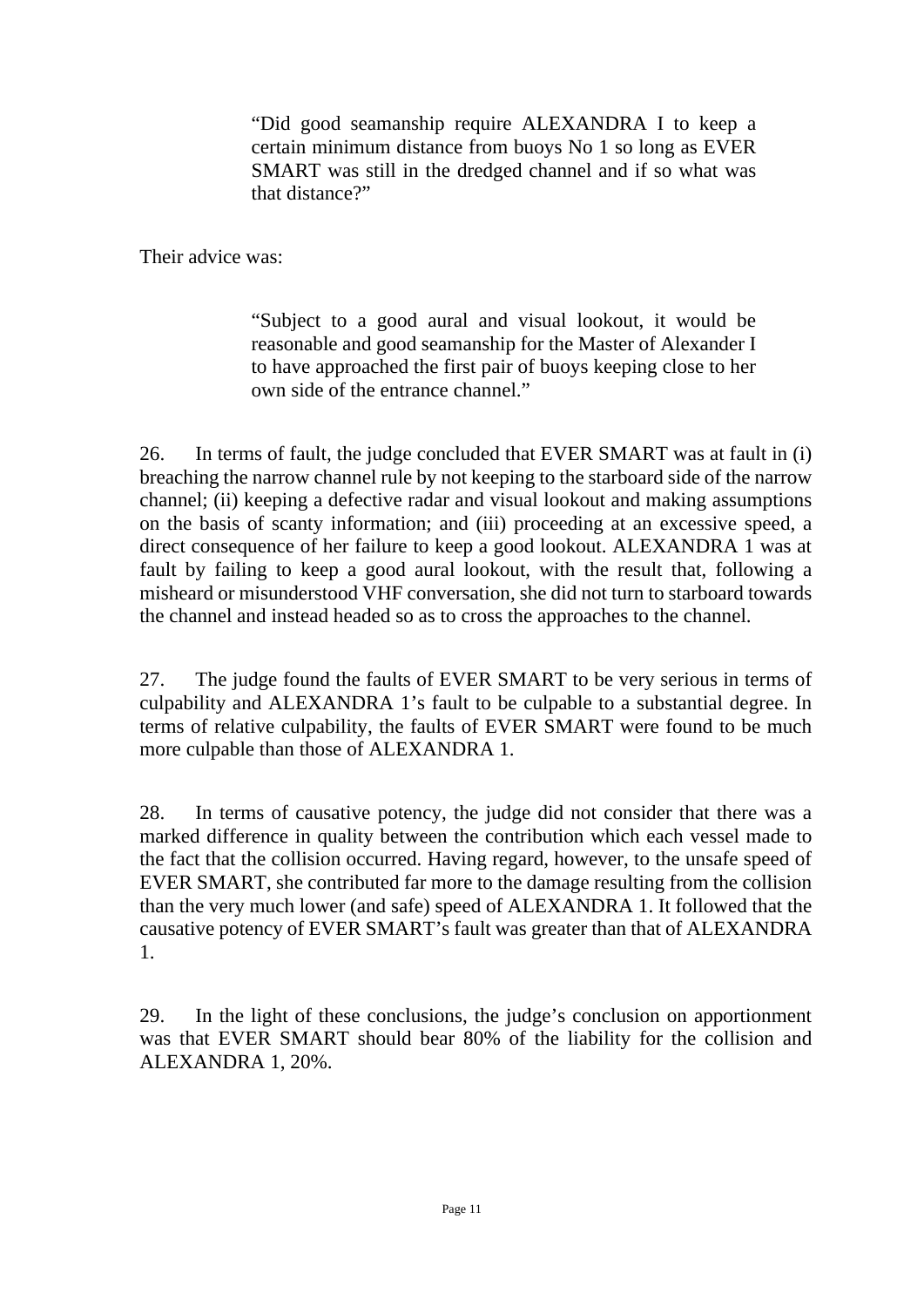## *(ii) The judgment of the Court of Appeal*

30. The Court of Appeal also sat with Elder Brethren of Trinity House as Nautical Assessors, Rear Admiral Snelson and Captain Glass. The lead judgment was given by Gross LJ, an experienced Admiralty practitioner, with whom Lewison and Leggatt LJJ agreed - [2018] EWCA Civ 2173; [2019] 1 All ER (Comm) 303.

31. The Court of Appeal upheld the judge's conclusion that the narrow channel rules applied to the exclusion of the crossing rules. Their reasons for so concluding are summarised at para 74 as follows:

> "Pulling the threads together on authority in the situation where one vessel is approaching a narrow channel intending to enter it and the other vessel is navigating in the narrow channel intending to exit it:

> > i) First, in agreement with Teare J, I regard the observations of both Hewson J and Lord Clarke as powerfully persuasive, supporting the inapplicability of the crossing rules in the present situation. I do not think that either *The Canberra Star* or *Kulemesin* is meaningfully distinguishable.

> > ii) Secondly, I respectfully agree with the reasons given by Teare J, Hewson J and Lord Clarke. As already discussed, the risk of potentially different actions being required at the same time is thereby avoided; this is not a situation where it is necessary to apply the crossing rules to secure safe navigation - and if it is not necessary to apply the crossing rules it can fairly be said that it is necessary *not* to apply them, so as to avoid adding a layer of confusion.

> > iii) Thirdly, the view upheld in *The Canberra Star*, *Kulemesin* and by the Judge, ensures continuity and a seamless entry into the channel, as explained in *Kulemesin*. It is to be underlined that in the present case the entrance to and exit from the narrow channel were in the pilot boarding area and that at all material times ALEXANDRA I was manoeuvring in that area.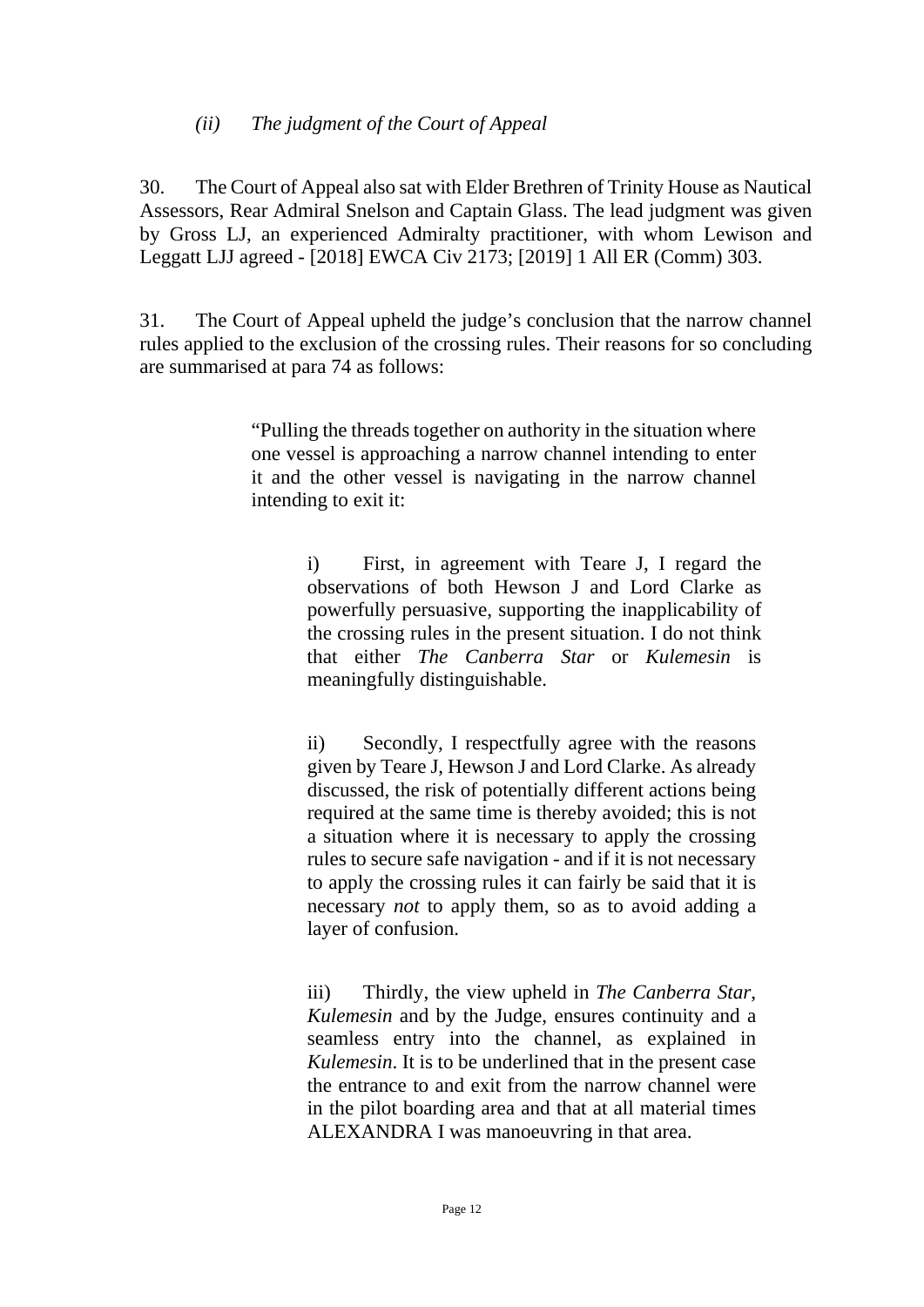iv) Fourthly, with respect, like Hewson J, I am wary of over-generalising. On the facts here, I am persuaded that the crossing rules did not apply. Any rule of law in this regard must be limited to factually indistinguishable or materially similar situations. Beyond that, I would not go and, reading the judgment as a whole, I do not think the Judge went either."

32. This conclusion was "stress-tested" by considering a hypothetical East-West situation with the incoming vessel approaching the channel from the East so that it had to cross over to the starboard side of the channel to prepare for entry. It was EVER SMART's case that the crossing rules must apply in such a case as otherwise there would be no rule of priority. The Elder Brethren were asked to consider what actions would be expected from a prudent mariner in accordance with the ordinary practice of seamen on the outbound and inbound vessel in such circumstances. Their answer set out various steps they considered that the prudent mariner should take to avoid any risk of collision. In relation to the outbound vessel this included keeping a sharp look out, ensuring compliance with rule 9 by staying on the starboard side of the channel, acquiring the inbound vessel as an ARPA target, consulting the onboard pilot and port control about the inbound vessel's intentions, making early VHF contact with the other vessel and being prepared to adjust speed to resolve close quarter/collision risk if necessary. In relation to the incoming vessel this included matters such as keeping a sharp lookout, approaching via the fairway buoy, acquiring information about pilot boarding time and position, acquiring the outbound vessel as an ARPA target and keeping a close watch on the vessel's bearing to determine the risk of collision, and identifying and making early VHF contact with the outbound vessel.

33. The Court of Appeal considered that this advice supported their conclusion that the crossing rules did not apply. As Gross LJ stated at para 84:

> "… The Elder Brethren were, of course, concerned with seamanship not matters of law. But it is plain from the Answer that the Elder Brethren did not consider the crossing rules to have any role to play in the hypothetical East-West situation. To my mind, the Answer provides a comprehensive, realistic guide to safe navigation for both vessels, according to the requirements of good seamanship, and governed by rules 2 and 9. The attraction of the rule of priority under the crossing rules is understandable but less than compelling in the situation with which we are concerned. In my judgment, the Answer reflects the practical reality of good seamanship, within this port area  $\cdot$  . . .  $\cdot$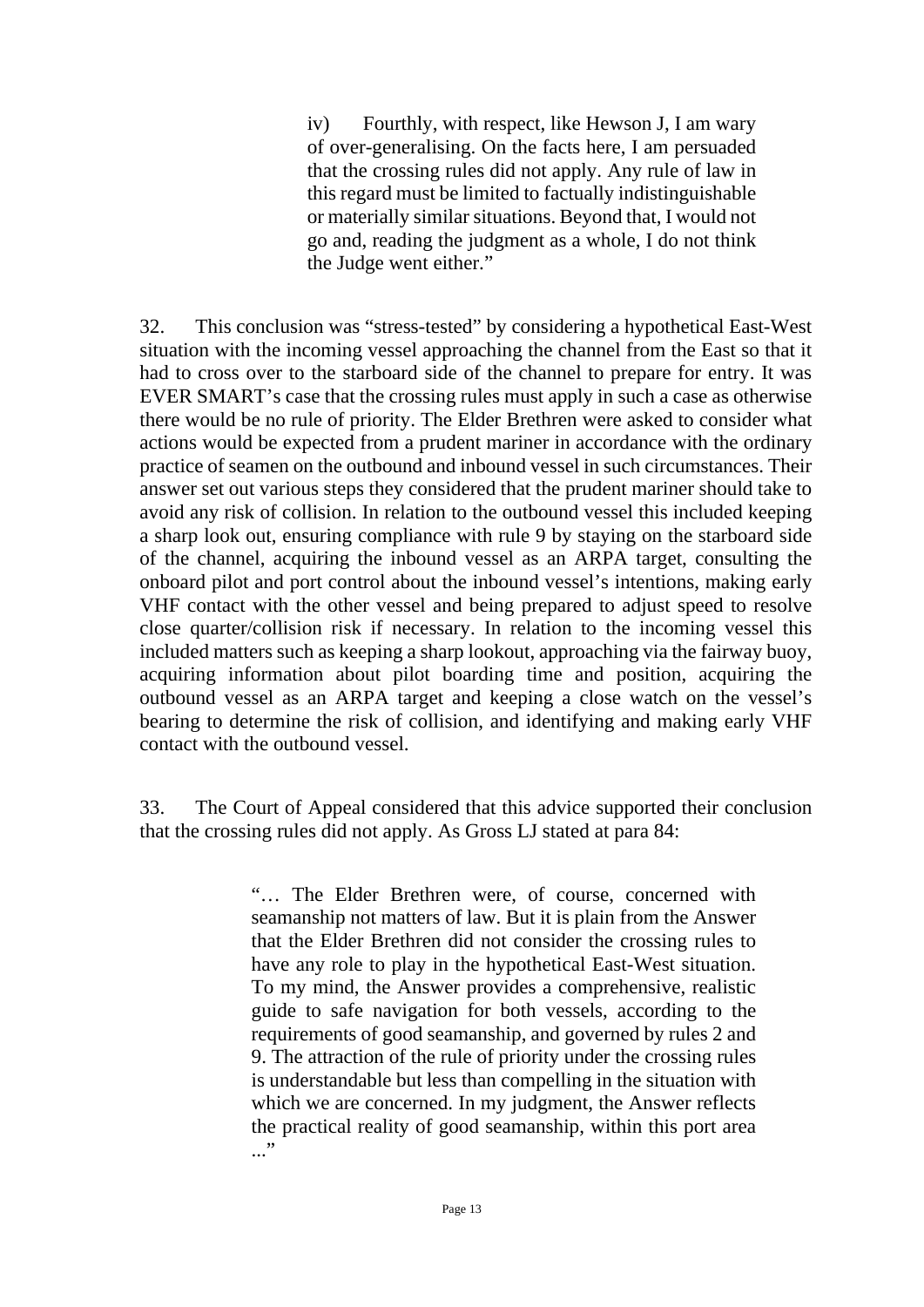34. The Court of Appeal also upheld the judge's conclusion that the ALEXANDRA 1 needed to be on a sufficiently defined course for the crossing rules to apply and rejected a challenge to his finding that she was not on such a course. Gross LJ considered that this conclusion was supported by observations made in various authorities as well as the decision of Brandon J in *The Avance* [1979] 1 Lloyd's Rep 143. He reasoned as follows at para 92:

> "… Though the position may not be as obvious as in the case of the stand-on vessel, I am nonetheless satisfied that both vessels, the give-way vessel included, must be on sufficiently defined courses for the crossing rules to apply. That is of the essence of the crossing rules. The need for an appreciation of the situation is not confined to the give-way vessel; the standon vessel must be in a position to appreciate her own status as such - and, additionally may be required to make a judgment call in the light of the action taken by the give-way vessel: rule  $17(a)(ii)$  and (3). The mere fact that there was a risk of collision through convergence, is not determinative of whether the crossing rules apply. Put colloquially (in Ms Selvaratnam's words), it takes two to cross."

## **IV The issues on the appeal**

35. The questions of law which arise are in the following agreed terms:

QUESTION 1: On the proper construction of the Collision Regulations, are the crossing rules inapplicable or should they be disapplied where an outbound vessel is navigating within a narrow channel and has a vessel on her port (or starboard) bow on a crossing course approaching the narrow channel with the intention of and in preparation for entering it?

QUESTION 2: On the proper construction of the Collision Regulations, in determining whether the crossing rules are applicable, is there a requirement for the putative give-way vessel to be on a steady course before the crossing rules can be engaged?

36. Like the courts below, we have sat with Elder Brethren of Trinity House as Nautical Assessors, Captain Nigel Palmer OBE MNM and Commander Nigel Hare RN. Following the hearing the court considered that it needed the assistance of the Nautical Assessors. Following a request for, and receipt of, written submissions from the parties as to their form, three questions were asked of them by letter from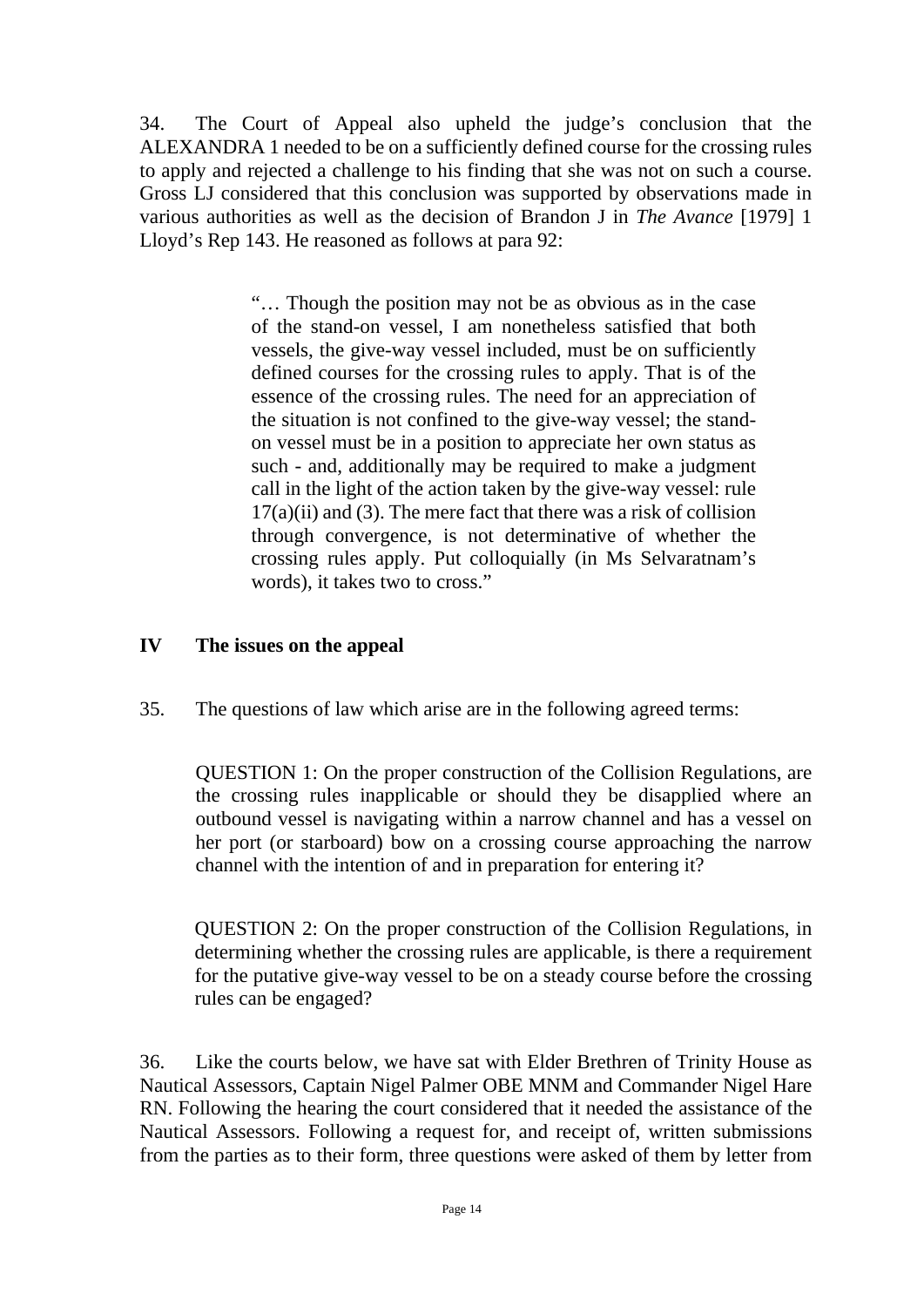the court on 9 December 2020. A prompt response was received from the Nautical Assessors in a joint letter dated 16 December, upon the content of which the court also sought and received written submissions from the parties. We will refer to the advice of the Nautical Assessors as appropriate during the course of this judgment. Although we have not considered ourselves bound to follow their advice we wish to express the court's gratitude for their assistance.

## **V The Collision Regulations and the approach to their interpretation**

37. The Collision Regulations are an International Maritime Organisation ("IMO") 1972 Convention ("the 1972 Convention"). They are given the force of law in the United Kingdom and applied to United Kingdom ships "wherever they may be" by the Merchant Shipping (Distress Signals and Prevention of Collisions) Regulations 1996 (SI 1996/75), made by the Secretary of State for Transport under sections 85 and 86 the Merchant Shipping Act 1995. They are applicable in this case because one of the shipowners, the registered owner of EVER SMART, is a UK registered company.

38. As an international convention the Collision Regulations should be interpreted by reference to broad and general principles of construction rather than any narrower domestic law principles - see *Stag Line Ltd v Foscolo, Mango & Co Ltd* [1932] AC 328, 350, *James Buchanan & Co Ltd v Babco Forwarding & Shipping (UK) Ltd* [1978] AC 141, 152D-E, *Fothergill v Monarch Airlines Ltd* [1981] AC 251, 272E, 282A and 293C, *Morris v KLM Royal Dutch Airlines* [2002] UKHL 7; [2002] 2 AC 628, 656, para 78, and *Gard Marine and Energy Ltd v China National Chartering Co Ltd (The Ocean Victory)* [2017] UKSC 35; [2017] 1 WLR 1793, para 72.

39. Such general principles include the general rule of interpretation set out in article 31.1 of the Vienna Convention on the Law of Treaties 1969, which provides that:

> "1. A treaty shall be interpreted in good faith in accordance with the ordinary meaning to be given to the terms of the treaty in their context and in the light of its object and purpose."

40. The object and purpose of the 1972 Convention is to promote safe navigation and specifically the prevention of collisions at sea. As stated by Sheen J in *The Maloja II* [1993] 1 Lloyd's Rep 48, 50-51: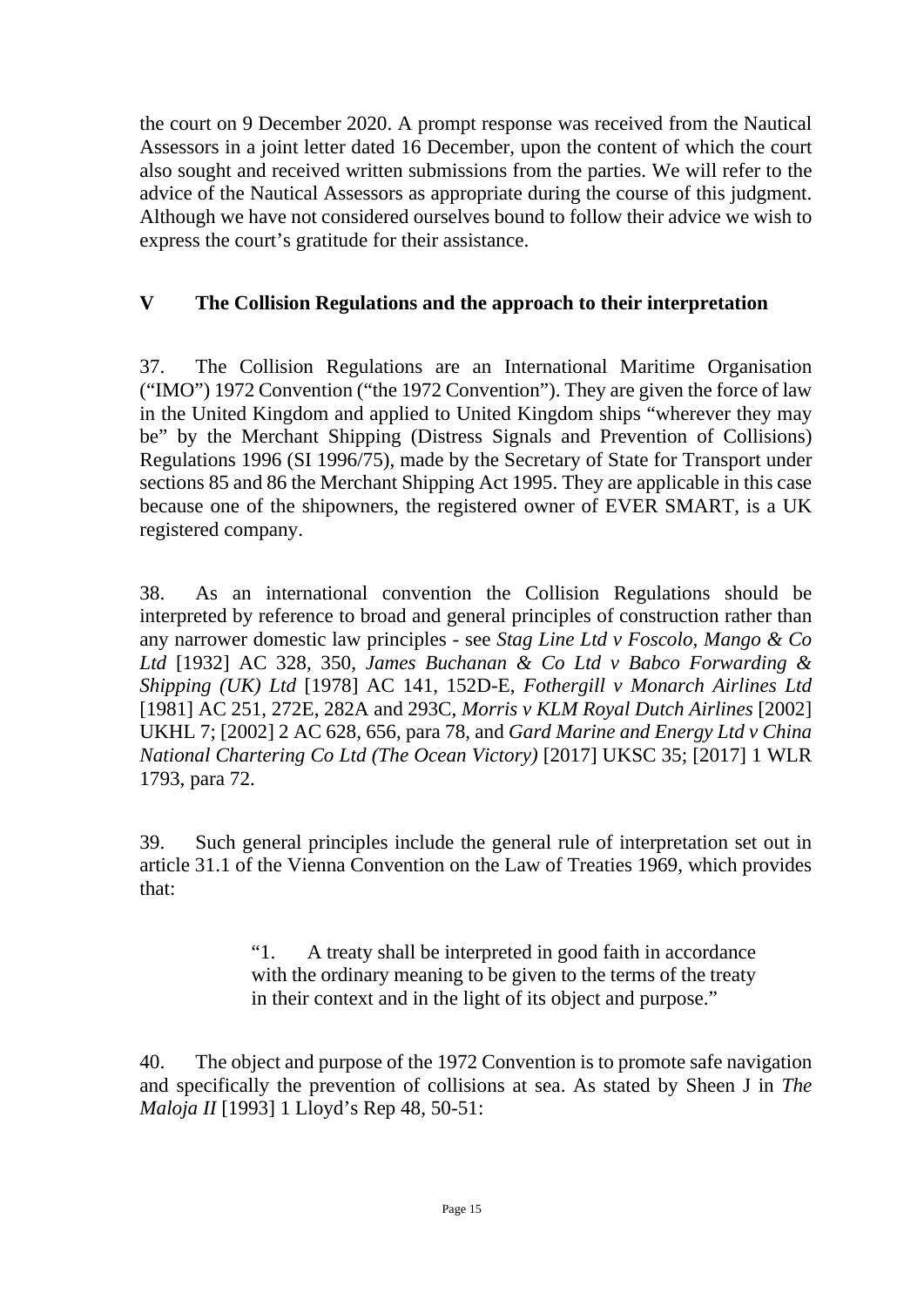"The structure of the Collision Regulations is designed to ensure that, wherever possible, ships will not reach a closequarters situation in which there is risk of collision and in which decisions have to be taken without time for proper thought. Manoeuvres taken to avoid a close-quarters situation should be taken at a time when the responsible officer does not have to make a quick decision or a decision based on inadequate information. Those manoeuvres should be such as to be readily apparent to the other ship."

41. The international character of the Collision Regulations and the safety of navigation mean that they must be capable of being understood and applied by mariners of all nationalities, of all types (professional and amateur), in a wide range of vessels and in worldwide waters. They should accordingly be interpreted in a practical manner so as to provide clear and readily ascertainable navigational rules capable of application by all mariners. They are meant to provide international "rules of the road".

42. They should also be interpreted in a uniform manner and regard should therefore be had to how they have been interpreted by the courts of different countries. During the oral hearing of the present case we were only referred to one foreign court decision - the Hong Kong court decision in *Kulemesin*. Further foreign authority was referred to during subsequent written submissions, to which we will also refer in due course.

43. The interpretation of the crossing rules should have due regard to the wellknown statement of Lord Wright in *The Alcoa Rambler* [1949] AC 236 (PC) at p 250 that "wherever possible" the crossing rules "ought to be applied and strictly enforced because they tend to secure safe navigation". For the same reason Lord Wright stated (at p 250) that it had "been found advantageous" for a "wider scope to be given to the crossing rule" in cases of doubt on a strict application of the rules.

44. As Atkin LJ stated in *The Ulrikka* (1922) 13 Ll L Rep 367, 368:

"I desire to say as has already been said over and over again here and in the Admiralty Court, that it is of extreme importance strictly to maintain the enforcement of [the crossing rules]. These two rules are a bright light to navigators; and I suppose day by day and hour by hour they operate to prevent collisions at sea. It appears to me of the highest importance to enforce them and enforce them strictly."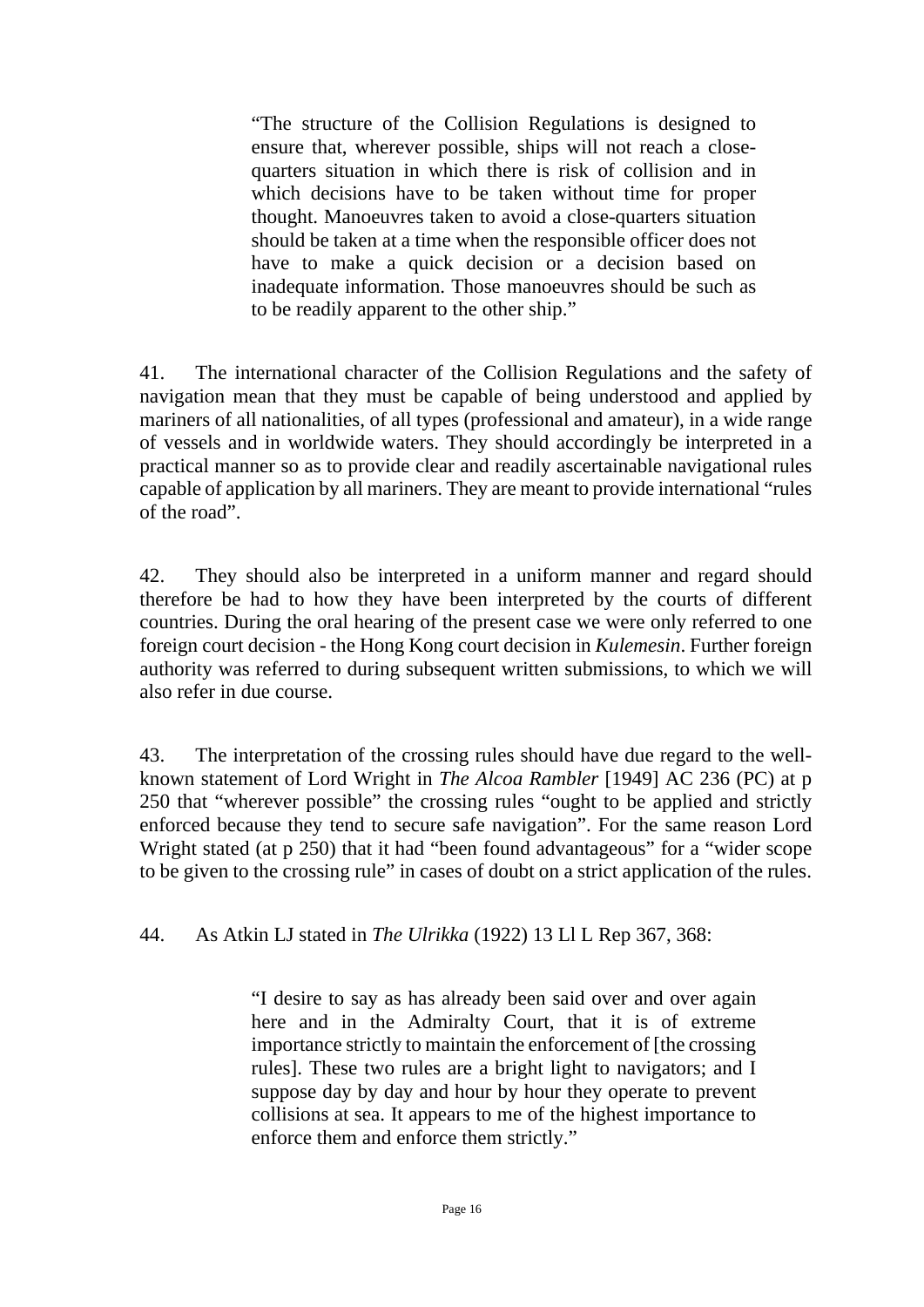See also the judgment of Scrutton LJ in *The Otranto* [1930] P 110, 114-115.

45. Of particular relevance to the present case are the following Rules in the Collision Regulations:

## "**Rule 2 - Responsibility**

(a) Nothing in these Rules shall exonerate any vessel, or the owner, master or crew thereof, from the consequences of any neglect to comply with these Rules or of the neglect of any precaution which may be required by the ordinary practice of seamen, or by the special circumstances of the case.

(b) In construing and complying with these Rules due regard shall be had to all dangers of navigation and collision and to any special circumstances, including the limitations of the vessels involved, which may make a departure from these Rules necessary to avoid immediate danger.

…

## **Rule 7 - Risk of Collision**

(a) Every vessel shall use all available means appropriate to the prevailing circumstances and conditions to determine if risk of collision exists. If there is any doubt such risk shall be deemed to exist.

(b) Proper use shall be made of radar equipment if fitted and operational, including long-range scanning to obtain early warning of risk of collision and radar plotting or equivalent systematic observation of detected objects.

(c) Assumptions shall not be made on the basis of scanty information, especially scanty radar information.

(d) In determining if risk of collision exists the following considerations shall be among those taken into account: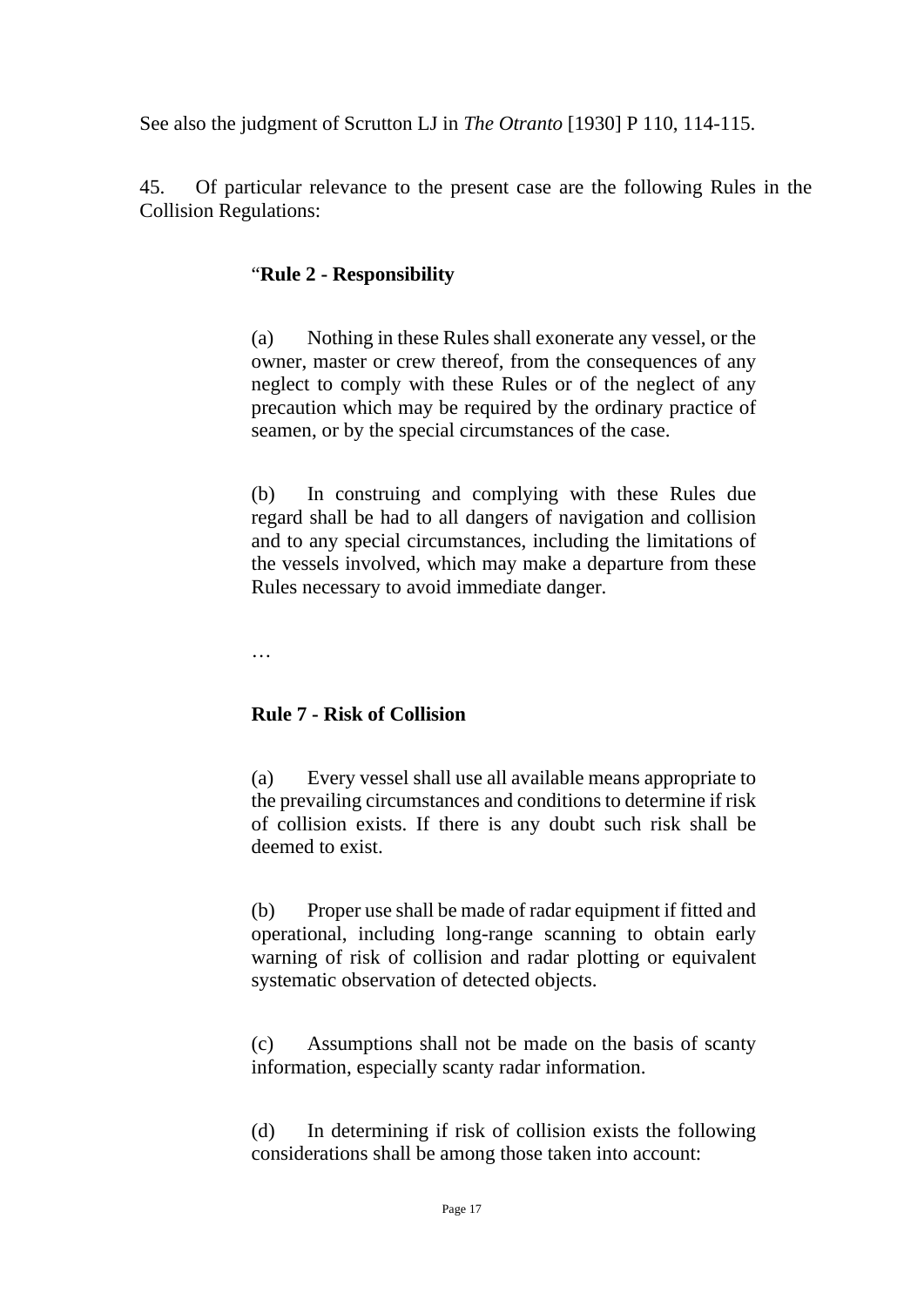(i) such risk shall be deemed to exist if the compass bearing of an approaching vessel does not appreciably change;

(ii) such risk may sometimes exist even when an appreciable bearing change is evident, particularly when approaching a very large vessel or a tow or when approaching a vessel at close range.

…

#### **Rule 8 – Action to avoid collision**

(a) Any action taken to avoid collision shall be taken in accordance with the Rules of this Part and shall, if the circumstances of the case admit, be positive, made in ample time and with due regard to the observance of good seamanship.

(b) Any alteration of course and/or speed to avoid collision shall, if the circumstances of the case admit, be large enough to be readily apparent to another vessel observing visually or by radar; a succession of small alterations of course and/or speed should be avoided.

…

#### **Rule 9 - Narrow Channels**

(a) A vessel proceeding along the course of a narrow channel or fairway shall keep as near to the outer limit of the channel or fairway which lies on her starboard side as is safe and practicable.

…

(d) A vessel shall not cross a narrow channel or fairway if such crossing impedes the passage of a vessel which can safely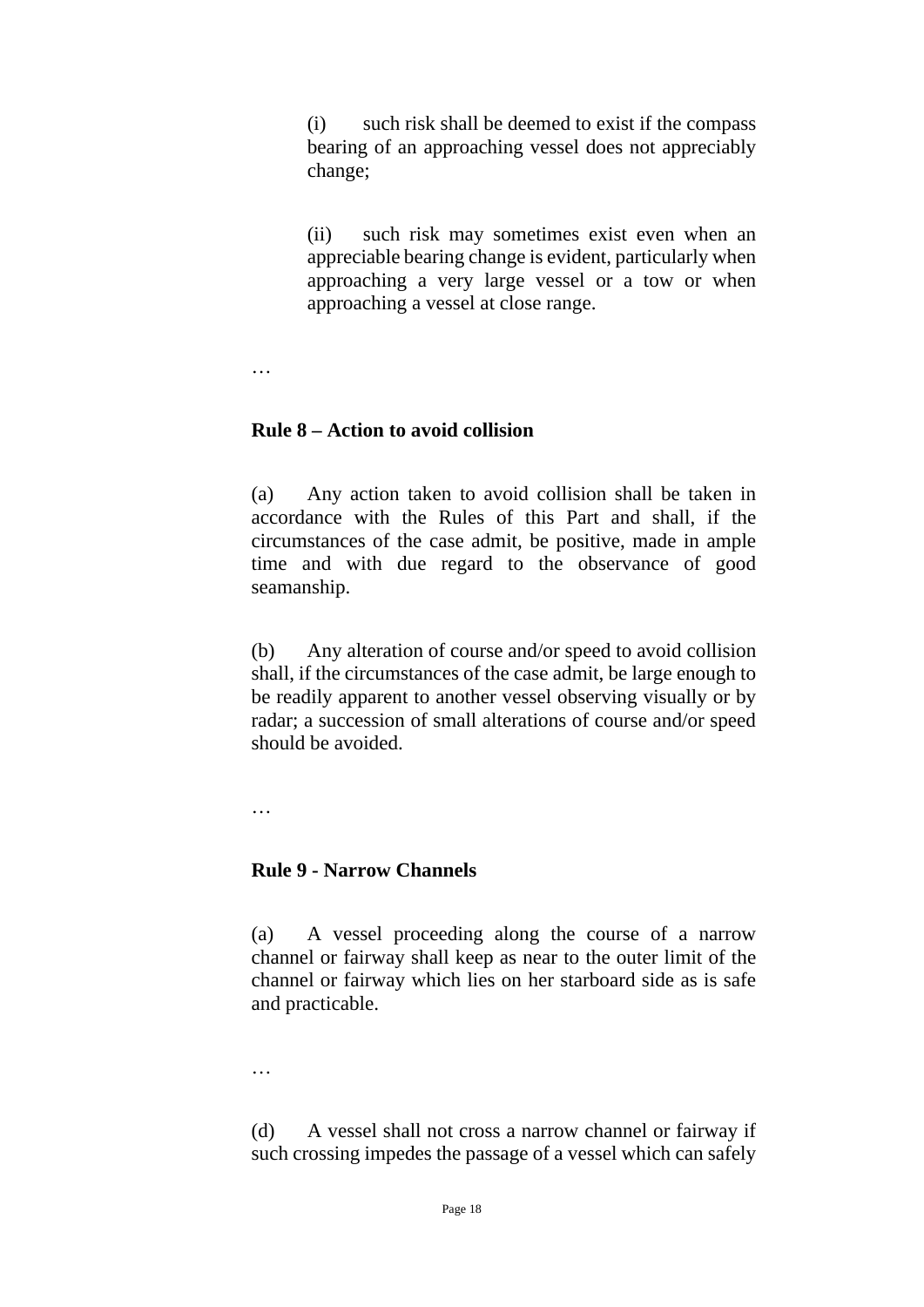navigate only within such channel or fairway. The latter vessel may use the sound signal prescribed in rule 34(d) if in doubt as to the intention of the crossing vessel.

…

#### **Rule 15 - Crossing Situation**

When two power-driven vessels are crossing so as to involve risk of collision, the vessel which has the other on her own starboard side shall keep out of the way and shall, if the circumstances of the case admit, avoid crossing ahead of the other vessel.

#### **Rule 16 - Action by Give-way Vessel**

Every vessel which is directed to keep out of the way of another vessel shall so far as possible, take early and substantial action to keep well clear.

#### **Rule 17 - Action by Stand-on Vessel**

(a)(i) Where one of two vessels is to keep out of the way the other shall keep her course and speed.

> (ii) The latter vessel may however take action to avoid collision by her manoeuvre alone, as soon as it becomes apparent to her that the vessel required to keep out of the way is not taking appropriate action in compliance with these Rules.

(b) When, from any cause, the vessel required to keep her course and speed finds herself so close that collision cannot be avoided by the action of the give-way vessel alone, she shall take such action as will best aid to avoid collision.

(c) A power-driven vessel which takes action in a crossing situation in accordance with subparagraph (a)(ii) of this Rule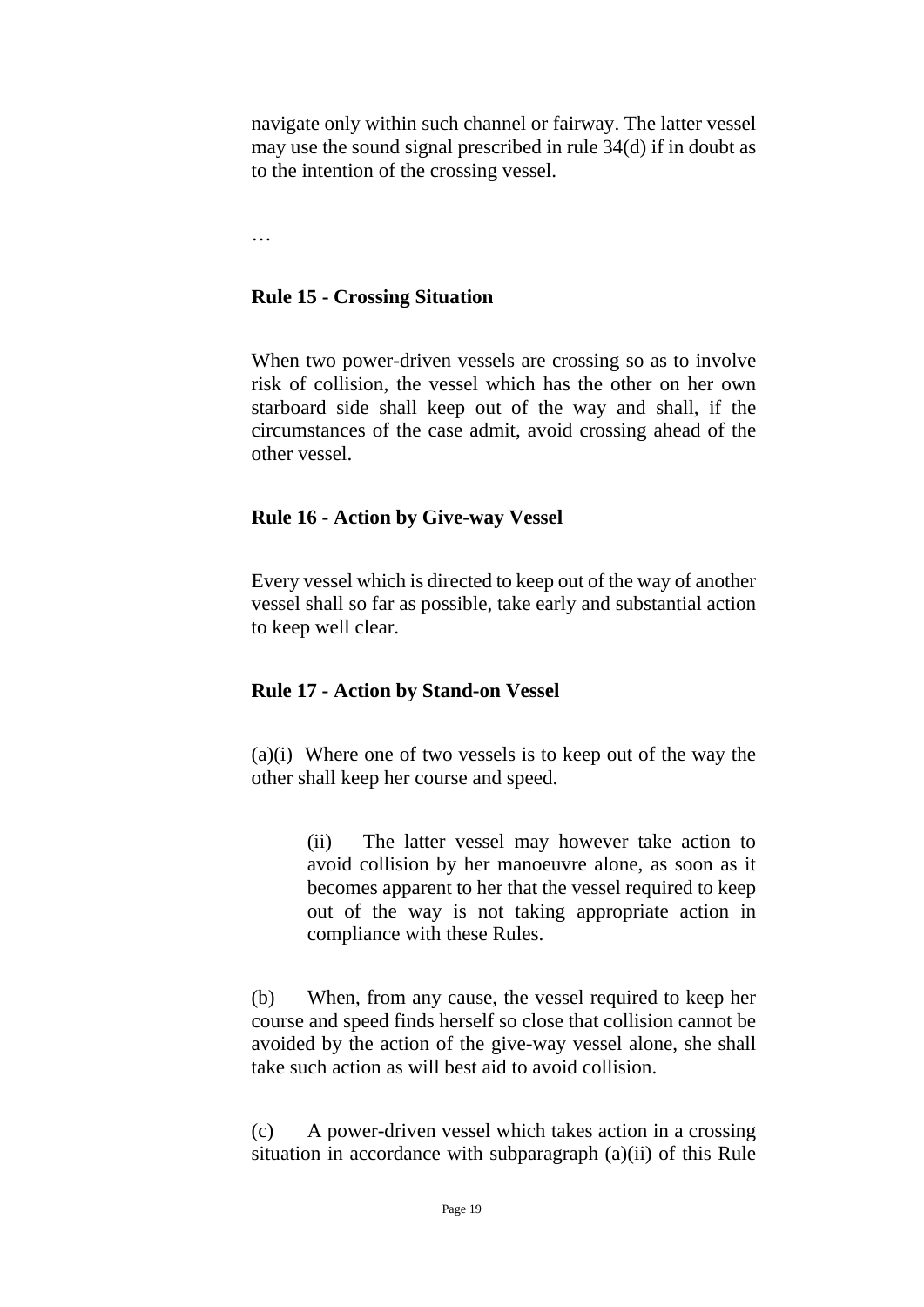to avoid collision with another power-driven vessel shall, if the circumstances of the case admit, not alter course to port for a vessel on her own port side.

(d) This Rule does not relieve the give-way vessel of her obligation to keep out of the way."

## **VI The crossing rules: context and purpose**

46. The crossing rules form part of section 2, within Part B of the Collision Regulations. Part B is headed "Steering and Sailing Rules". Section 2 is headed "Conduct of Vessels in Sight of One Another", as is provided in rule 11. "Sight" means visual sight rather than for example visible on radar or AIS: see rule 3(k). It includes visibility at night, generally by observation of another vessel's navigation lights, for which the Rules make detailed provision. Rule 15 is applicable only to power-driven vessels, so it may be described as one of the steering rules for powerdriven vessels in sight of each other.

47. It will be necessary in what follows to make precise use of the words heading, course and bearing. None of them is expressly defined in the Collision Regulations. They are however words with a relatively settled meaning among mariners, as may be gathered from published nautical manuals and glossaries, and which it may be supposed that the Rules take for granted. The usage which follows has been checked with, and confirmed by, the Nautical Assessors, and is not a matter of controversy between the parties.

48. Sometimes heading and course are used interchangeably, as meaning the direction in which the vessel is being steered. But for present purposes we think it better (and the Nautical Assessors agree) to distinguish between them as follows. The heading of a vessel is the direction (expressed as a point or number of degrees on a compass) in which she is pointing at a particular moment in time. So, for example, a vessel is on a heading of North if a horizontal line projected from a compass on her centre point through her bow points North. Used in that sense, a vessel does not have to be moving to have a heading.

49. The course of a vessel is the direction, again expressed by reference to the points or degrees of a compass, in which she is moving. This may be through the water or over the ground. Course over the ground is sometimes called the course made good, so as to distinguish it from her course through the water. The judge uses course over the ground and course made good interchangeably. It is the course over the ground rather than the course through the water that matters for present purposes,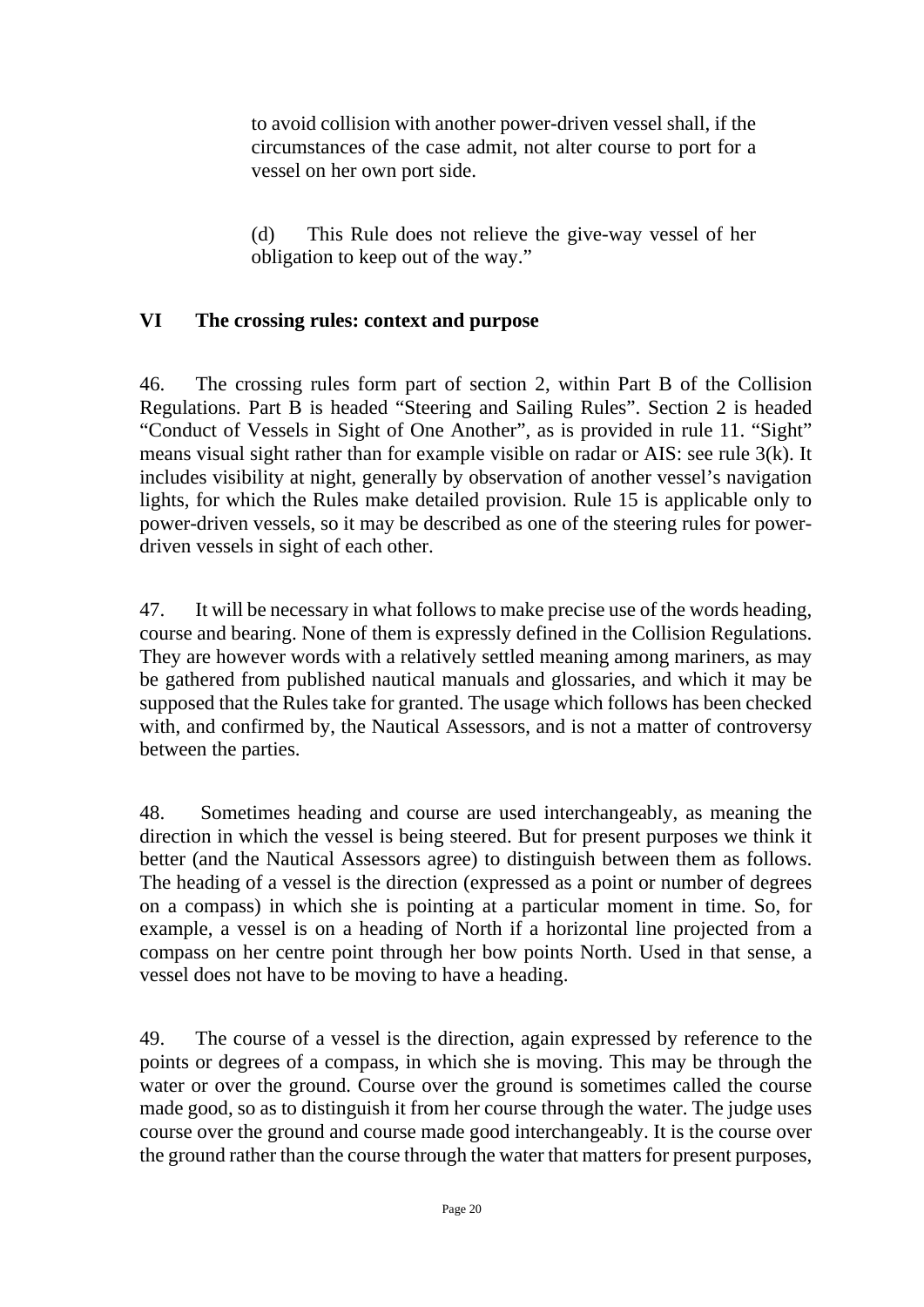as para 70 of the judge's judgment makes clear. We use "course" in that sense. Where there is no wind or current the course of a vessel both through the water and over the ground may well be the same as her heading. She simply moves in the direction in which she is pointed. But this will not necessarily be so, as the Nautical Assessors have confirmed and the present case illustrates. Tidal stream, current, surface drift and wind, if present, will or may cause her course over the ground to be different from both her heading and her course through the water. Thus a vessel heading North in an Easterly current will be on a course over the ground which is East of North, the amount of the Easterly element being the product of the ratio between her speed (through the water) and the rate of the current. Broadly speaking, the slower the vessel's speed and the faster the current, the greater will be the difference between her heading and her course over the ground. The significant difference between the heading and course over the ground of the slow-moving ALEXANDRA 1 in the present case is a good illustration.

50. Similarly, a wind may cause a vessel to make leeway, that is, to slide a little sideways through the water. This is almost invariably true of a sailing vessel (unless the wind is blowing from right astern) but can also be true of power-driven vessels such as high-sided container ships, as the judge noted had probably happened to the EVER SMART in the present case. Since wind is described (unlike current) by reference to where it is coming from, a vessel heading North may have her course deflected East by a Westerly wind. Leeway will produce a difference between a vessel's heading and her course through the water. Sometimes leeway and current will act together to increase the difference between heading and course over the ground. Sometimes they may cancel each other out.

51. Course used as above may describe the direction of movement of a vessel at a particular point in time. More generally course may be used to describe the overall progress of the vessel over a period of time, which may accommodate changes in her heading and speed. As explained below a vessel may be said to maintain her course despite significant changes in heading and speed, measured at particular moments in time. Thus for example a vessel or a convoy proceeding along a zig zag pattern in wartime will nonetheless intend and achieve an overall specific course towards its destination, as will a vessel moving or "yawing" either side of an intended course in a rough sea: see *The Queen Mary* (1949) 82 Ll L Rep 303.

52. The bearing of a vessel, as that concept is used in the Collision Regulations, is quite different from her heading or her course. Bearing is an expression with various maritime meanings, but for present purposes compass bearing is the meaning which matters. It is the direction in which one vessel appears when viewed from another at a particular moment in time, expressed again in terms of the points or degrees of a compass. This is the way in which "compass bearing" is used in rule 7(d)(i). When vessel A takes a series of compass bearings of vessel B over time, and they do not appreciably change, vessel B is generally described as being on a steady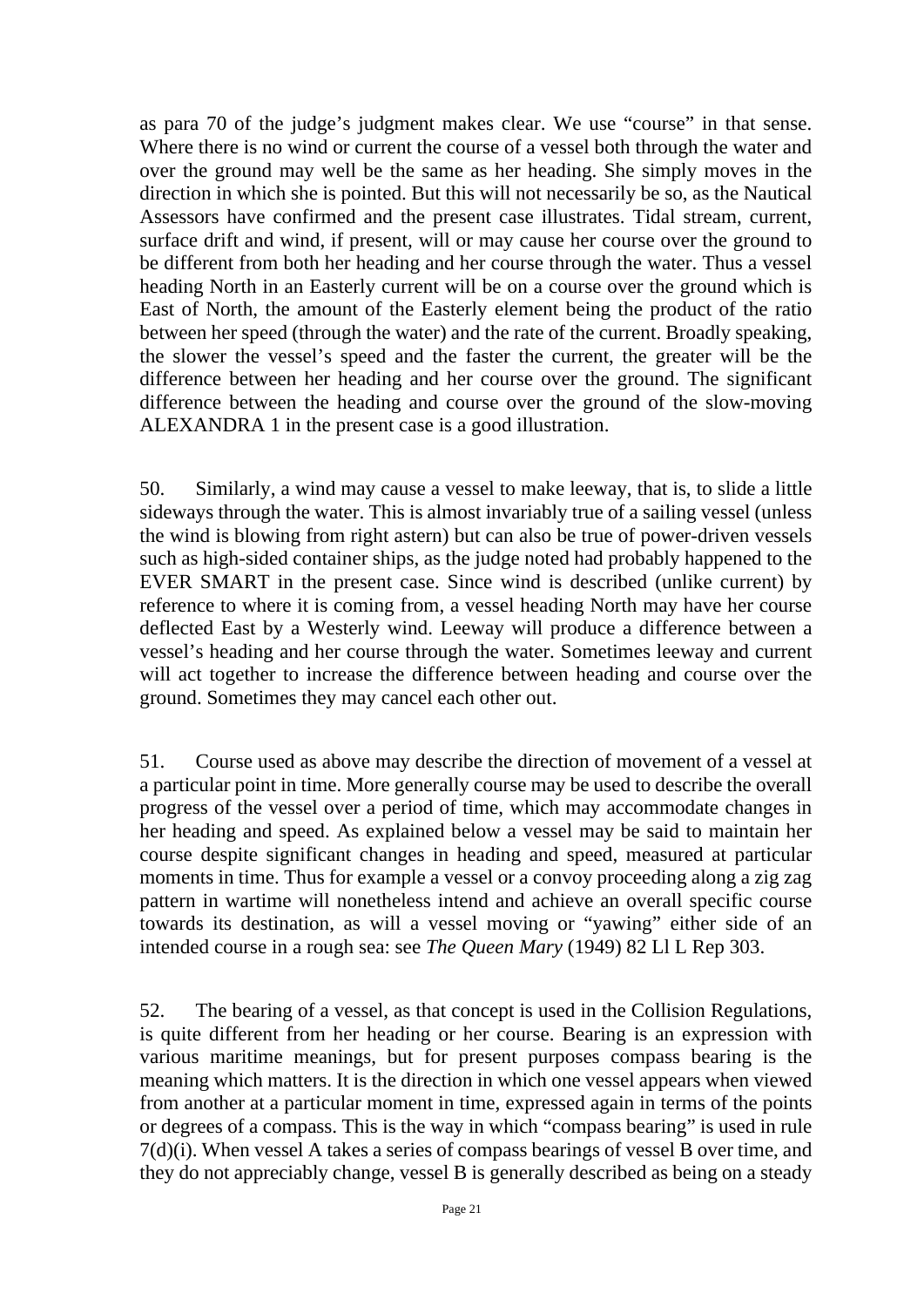bearing from vessel A. As the Nautical Assessors have confirmed, the compass bearing of one vessel from another may generally be measured with reasonable precision, by day or by night by radar and, when the vessels are in sight of each other, assessed visually by using a compass.

53. Compass (or absolute) bearing is to be distinguished from relative bearing. This is the direction in which one vessel appears from the other, measured (usually now in degrees) as an angle from the viewing vessel's heading, from zero (dead ahead) to 180 (dead astern). In what follows, and in most of the reported cases, "bearing" is used as meaning compass bearing, in conformity with rule 7(d).

54. Generally speaking, a risk of collision exists between two vessels when they are approaching each other on a more or less steady bearing: see per Willmer LJ in *The Aracelio Iglesias* [1968] 2 Lloyd's Rep 7, 10:

> "On these facts, I think it is perfectly plain that at some time these vessels came under the duties of ships crossing on courses involving risk of collision. Witnesses from each of the ships said that over a substantial period the bearing of the other ship remained constant. That, as is well known, is an infallible warning to mariners that the vessels were approaching with risk of collision."

See also the description of the facts in *The Otranto* [1931] AC 194. This is traditionally ascertained by each vessel by taking a series of bearings of the other vessel over a period of time, using a compass. It is also observable by regular inspection of radar. The bearing of vessel A from vessel B will necessarily be the reciprocal of the bearing of vessel B from vessel A. Thus if vessel A bears South (180 degrees) from vessel B, then vessel B must bear North (000 degrees) from vessel A. By definition, if vessel A's bearing from vessel B does not appreciably change, the same will be true of vessel B's bearing from vessel A.

55. Rule 7(d)(i) provides that a risk of collision shall be deemed to exist if the compass bearing of an approaching vessel does not appreciably change. In this context "approaching" simply means getting nearer. It does not necessarily mean heading towards each other. For example, a vessel being overtaken may be heading directly away from the overtaking vessel, but if they are each on a steady bearing from the other there is nonetheless a risk of collision because they are getting nearer to each other. Rule 7(d)(i) does not make a steady compass bearing the only indicator of a risk of collision: see eg rule 7(a), (b) and (d)(ii). But nor is it merely a rebuttable presumption. Wherever it applies, the risk of collision must be taken to exist.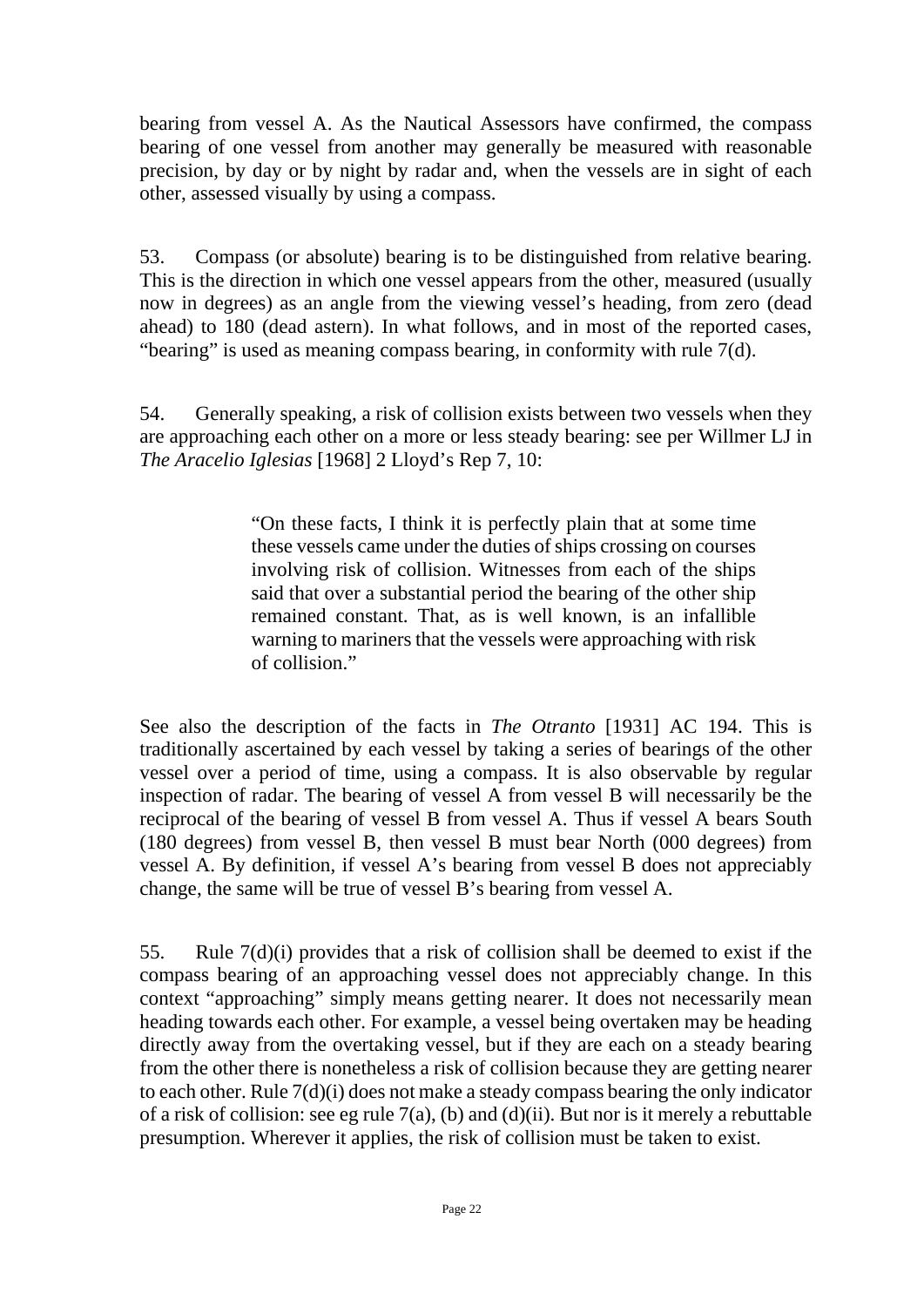56. Section 2 seeks to deal comprehensively with steady bearing collision situations by three rules which together cover the whole of the ground. Rules 13 and 14 deal respectively with vessels on substantially the same or reciprocal courses. Rule 13 (the overtaking rule) provides that, in an overtaking situation, the overtaking vessel must keep clear of the vessel being overtaken. Rule 14 (the head-on rule) provides that two vessels approaching each other on reciprocal or nearly reciprocal courses so as to create a risk of collision must each turn to starboard. Each of those rules contains precise specifications which triggers its application: see rules 13(b) and 14(b). In order to make them work clearly at night, the lighting rules, and rule 21 in particular, operate precisely in tandem with those triggering specifications. Rule 13(b), which triggers the overtaking rule, applies whenever the overtaking vessel is more than 22.5 degrees abaft the beam of the overtaken vessel. The courses of the two vessels may well be crossing, but rule 13 overrides the crossing rules where it applies: see rule  $13(a)$ .

57. Rule 15 seeks to deal comprehensively with every other steady bearing collision situation, ie where the vessels are not overtaking or on reciprocal courses, but crossing courses. It provides as follows:

> "When two power-driven vessels are crossing so as to involve risk of collision, the vessel which has the other on her own starboard side shall keep out of the way and shall, if the circumstances of the case admit, avoid crossing ahead of the other vessel."

In this context "crossing" simply means that their courses are not parallel but intersecting: ie that the lines representing the probable future course of each will intersect at some point. That of itself may not create a risk of collision. The seas are full of vessels on crossing courses which come nowhere near each other. But if they are approaching each other and the bearings of each, taken from the other, do not appreciably change, then there will be a risk of collision. Unless one of them keeps clear of the other, the two vessels will be likely to meet each other and collide. That is what rule 7(d)(i) provides in express terms. Although couched in terms of "deeming" this is not a deeming contrary to the facts. It is factually true as well. That is why it is described as an "infallible warning" of a risk of collision in *The Aracelio Iglesias*.

58. Rules 16 and 17, which apply respectively to the give-way vessel and the stand-on vessel, are not merely parts of the crossing rules. They each apply wherever the rules identify which vessel is to keep out of the way. They apply for example in an overtaking situation under rule 13, and where one vessel is under what may loosely be described as a special disability, under rule 18 (not under command,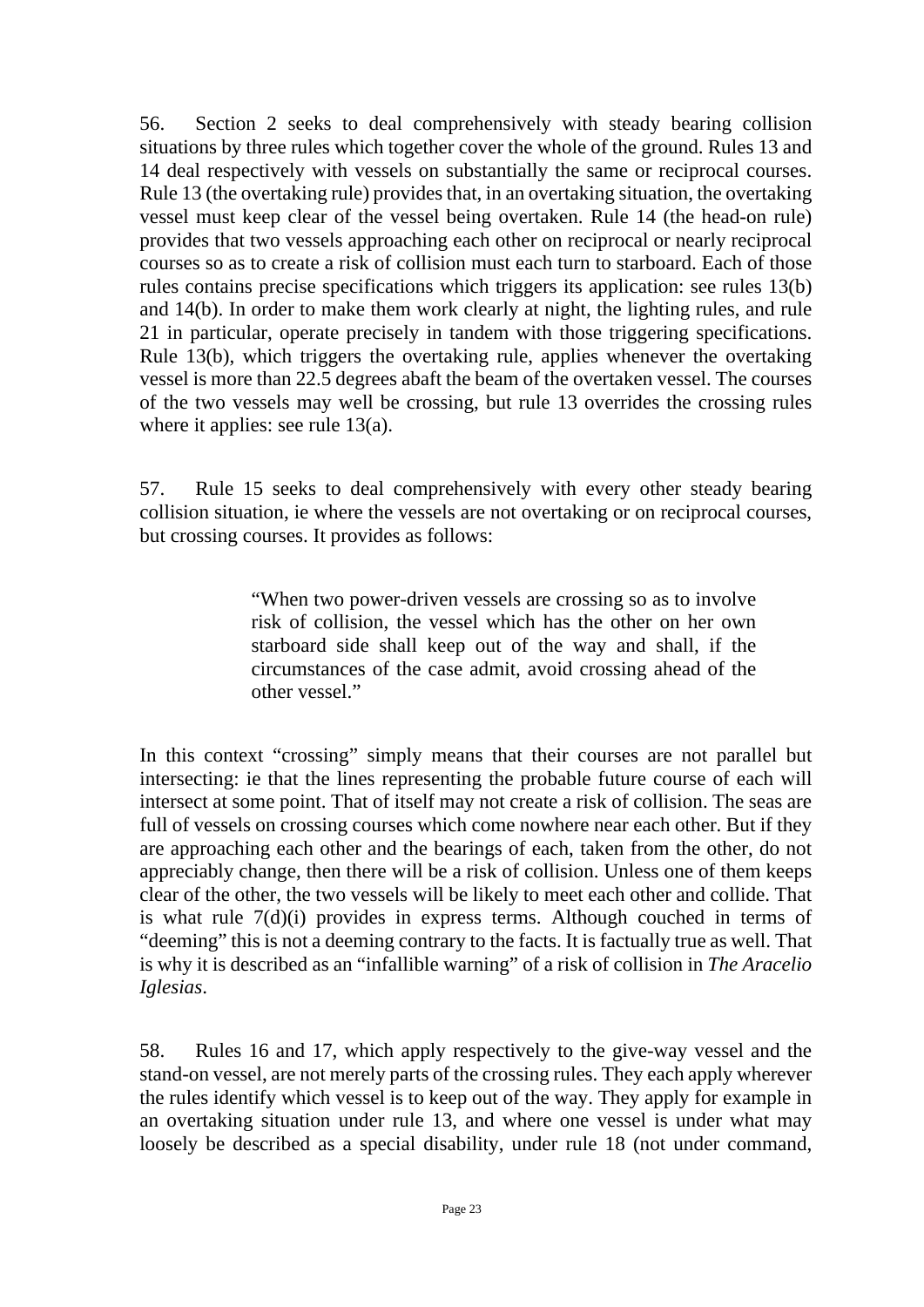restricted in manoeuvrability, fishing or sailing), or between two sailing vessels under rule 12.

59. Rule 18 qualifies rule 15, in the sense that vessels under special disability are not bound to give way by the crossing rules. Rather the other vessel must keep clear. It has that effect because rule 15 is not among the exceptional rules mentioned at its commencement. The rules as to lights and shapes enable vessels protected by rule 18 to be identified by other vessels, both by day and by night: see rules 25 to 27.

60. Rule 16 imposes an almost unqualified obligation on the give-way vessel to take early and substantial action to keep well clear. The only express qualifications are (i) that the give-way vessel is not required to do the impossible: see rule 16 itself, and (ii) the general caveat that special circumstances may arise in which a departure from the Rules becomes necessary to avoid immediate danger: see rule 2(b). Rule 8 contains detailed guidance as to whether a give-way vessel should alter course, slow down or even stop. At para (a) it requires avoidance action to be undertaken "with due regard to the observance of good seamanship".

61. By contrast, rule 17 imposes only a qualified obligation on the stand-on vessel to "keep her course and speed". It is abrogated when it appears to the standon vessel that the give-way vessel is not complying with the Rules: see rule 17(a)(ii), or when action by both vessels has become necessary to avoid a collision: see rule 17(b). The abrogation of the stand-on vessel's obligation does not relieve the giveway vessel of her obligation to keep clear: see rule 17(d). This re-inforces the almost unqualified nature of the give-way vessel's obligation.

62. Nor is the stand-on vessel's obligation to keep her course and speed necessarily an obligation strictly to maintain her precise heading, course, or even her precise speed. If the nautical manoeuvre upon which she is visibly engaged when she becomes the stand-on vessel involves altering her heading or course, or slowing down, she may do so without undermining the obligation of the give-way vessel to keep clear. She may for example be altering course or slowing down to pick up a pilot: see *The Roanoke* [1908] P 231. At p 242 Farwell LJ explains the purpose of the obligation of the stand-on vessel:

> "So to hold [*that such a change of speed or course by the standon vessel relieves the give-way vessel of her obligation to keep clear*] would be to shift the duty of keeping out of the way from the giving-way vessel to the other, and would make article 21 [*now rule 17*] read as if the latter vessel were bound to keep her course and speed 'so as to keep out of the way of the givingway vessel', instead of 'so as to enable the giving-way vessel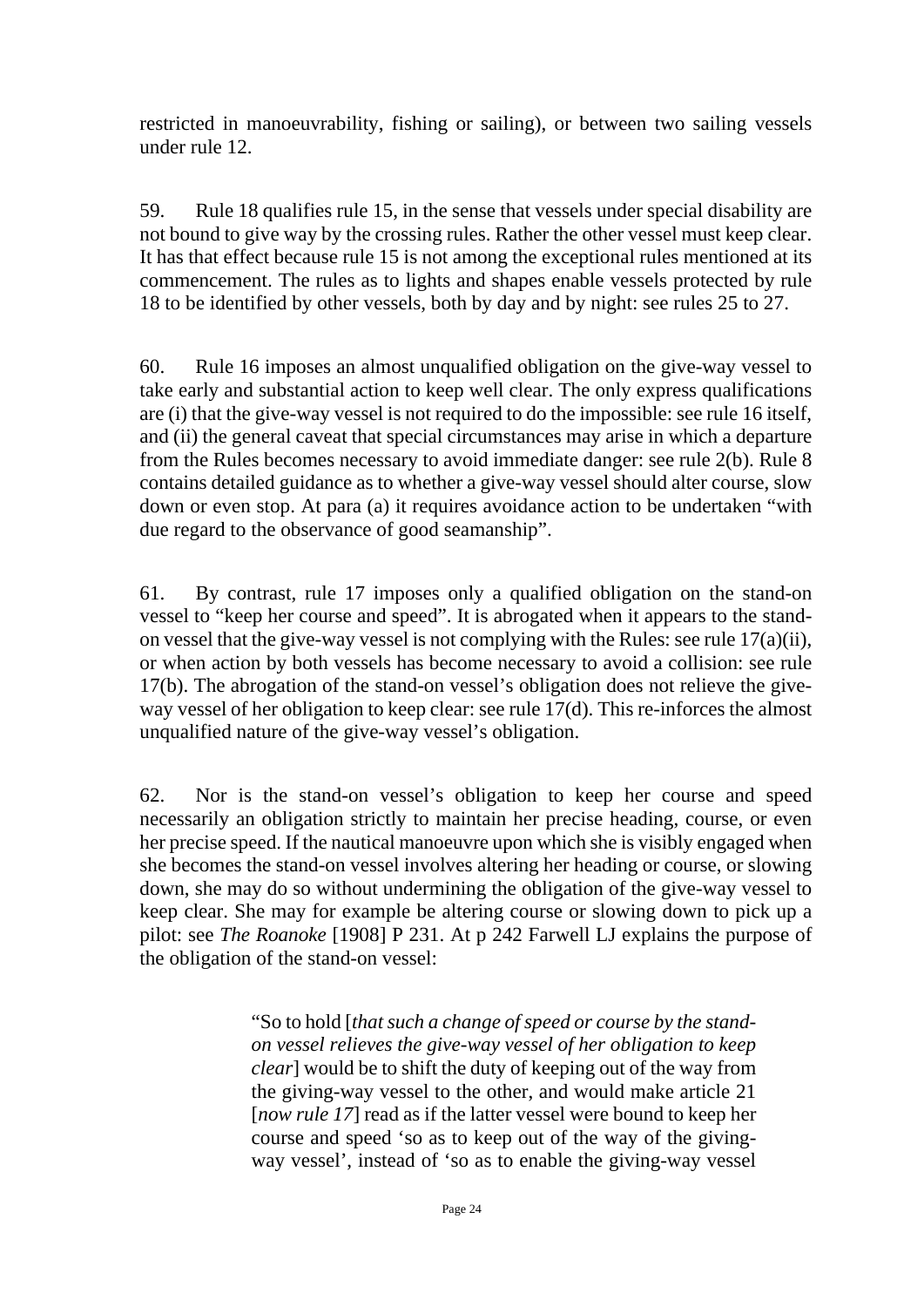to keep out of her way', which is, in my opinion, the true construction."

63. In *The Taunton* (1928) 31 Ll L Rep 119, the stand-on vessel was an old sailing ketch, struggling across the Bristol Channel in a very strong cross-current, occasionally substantially altering her heading to avoid being swept down from her destination in Cardiff Roads. She was held not to have failed to keep her course and speed. Scrutton LJ said, at p 120:

> "The decisions of this Court have thrown a light on that rule which perhaps one would not derive from the rule if one did not know anything about the decisions, because they have said that when the rule talks about keeping course and speed it means the course you were going to take for the object you had in view - not the course and speed you had at any particular moment. So you keep your speed although you stop, and you keep your course although you alter it 16 points. You keep your course if you are going round the bend of a river although you are altering it to follow the bend. You keep your speed although you stop to pick up a pilot. It follows that if you are crossing the tide your course is to keep diverging: and, therefore, according to the authorities, you are keeping your course although you are continually porting."

64. To this we would add two observations. First the "object you had in view" must be reasonably apparent to the give-way vessel, if the purpose of the obligation to keep course and speed, as explained in *The Roanoke*, is to have effect. Secondly, the "object … in view" must include, or take account of, the stand-on vessel's obligation to comply with the other provisions of the Rules. This may include avoiding a collision with a third vessel, which may be approaching the stand-on vessel head-on, or complying with the narrow channel rule in rule 9(a) to keep to the starboard side of the channel, as is implicit in Scrutton LJ's example of turning to follow a bend in a river.

65. Mention must now be made of rule 2 which, as a rule within Part A, is of general application. It is headed "Responsibility" and provides:

> "(a) Nothing in these Rules shall exonerate any vessel, or the owner, master or crew thereof, from the consequences of any neglect to comply with these Rules or of the neglect of any precaution which may be required by the ordinary practice of seamen, or by the special circumstances of the case.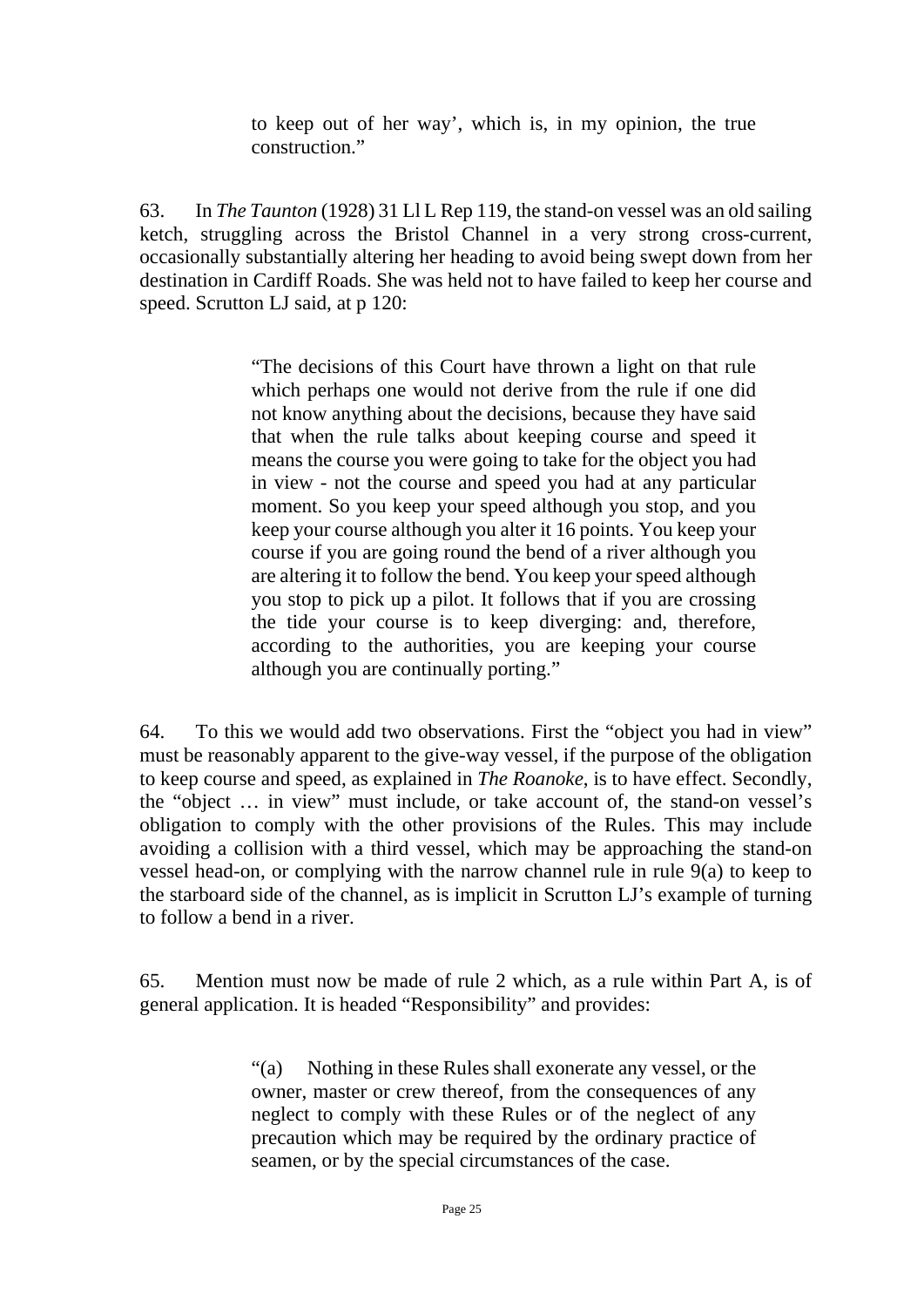(b) In construing and complying with these Rules due regard shall be had to all dangers of navigation and collision and to any special circumstances, including the limitations of the vessels involved, which may make a departure from these Rules necessary to avoid immediate danger."

66. Attempt was made by the respondent to use rule 2 as the basis for justifying a complete dis-application of the crossing rules as a matter of construction, on the basis of an apparent conflict with the rules of good seamanship, or to treat good seamanship on its own as a sufficient alternative to the application of the crossing rules, in relation to both the questions before the court. We regard this approach to rule 2 as being misconceived. First, it is plain from rule 2(a) that compliance with the Rules is a first principle of good seamanship. The same priority appears in rule 8(a). As stated in *Marsden & Gault on Collisions at Sea*, 14th ed, para 5-103, rule 2(a) "merely reminds seamen of the adverse consequences of failure to comply with the rules or with the practice of good seamanship". In *The Queen Mary* ([1949] 82 Ll L Rep 303, 341), Lord MacDermott said:

> "In my opinion, it is not aimed at authorising departure from the regulations, and I doubt if it is more than a solemn warning that compliance therewith does not terminate the ever present duty of using reasonable skill and care."

67. Secondly, rule 2(b) builds in an inherent flexibility to meet particular dangers and special circumstances which points away from an approach which simply disapplies a Rule as a matter of construction because, on particular facts, strict compliance may give rise to difficulties. Rule 2(b) contemplates not the disapplication of a Rule as a matter of construction, but justifies a limited departure from its requirements, and only in particular circumstances which meet the stern test of necessity to avoid immediate danger. As stated at para 5-127 in *Marsden and Gault on Collisions at Sea*, 14th ed (2016), citing *The Concordia and Esther* (1866) LR 1 A  $\&$  E 93 $\cdot$ 

> "To justify a departure from the regulations which is alleged to have been necessary to avoid immediate danger, there must be clear proof that an adherence to them would have caused such danger, and the action taken must be in accordance with the requirements of good seamanship."

68. Returning to the place of the crossing rules within the scheme of the Rules as a whole, the analysis thus far suggests the following. First, the crossing rules lie at the heart of the scheme for avoiding collisions where two moving vessels are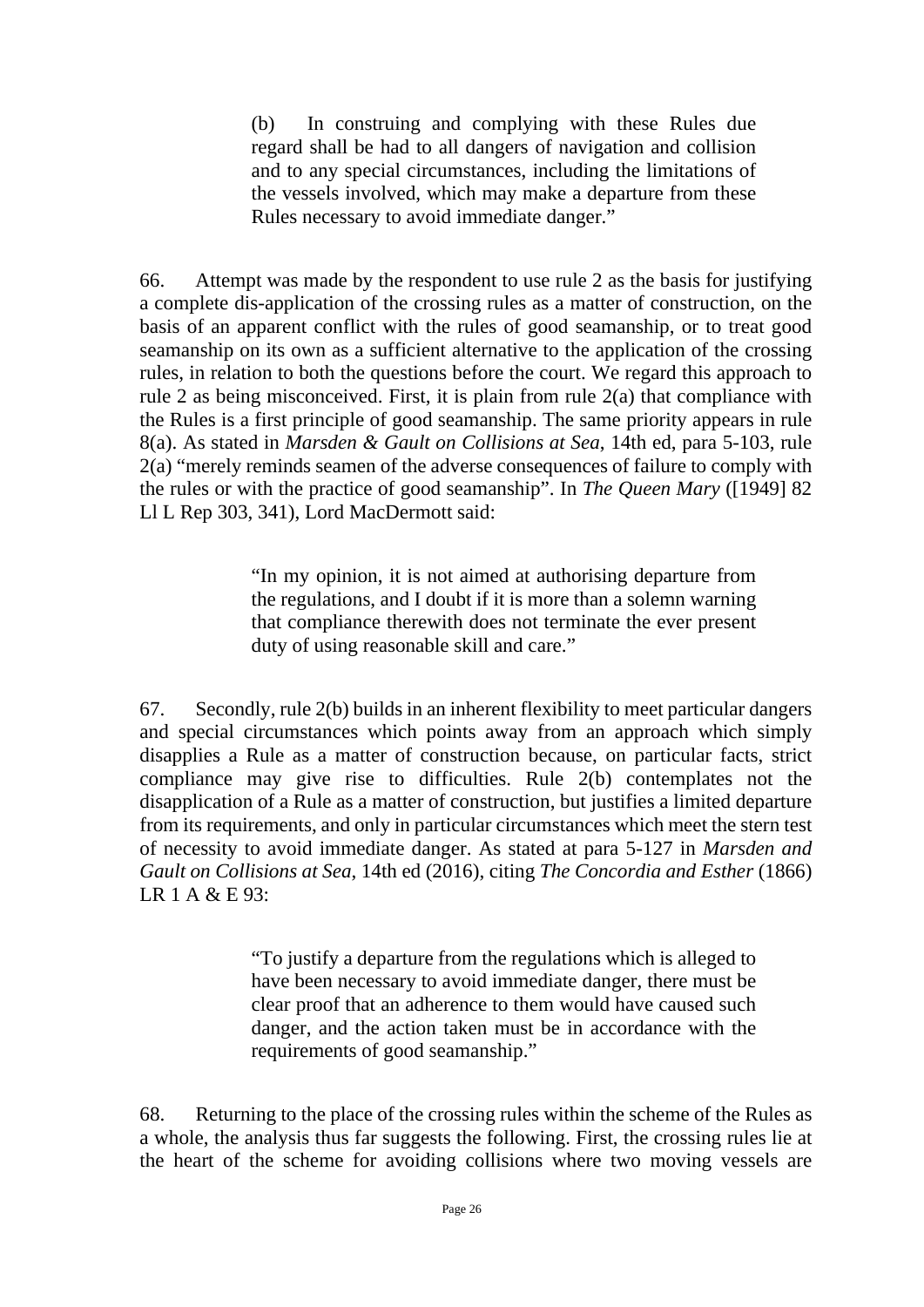approaching each other on a steady bearing (other than dead ahead or astern) and are thereby at risk of collision. They apply wherever the vessels are not head-on and one is not overtaking the other. Both those exceptions are precisely defined. Since the obvious purpose of the crossing rules is to prevent collisions in such circumstances it follows that, as a matter of construction, they should not lightly be treated as inapplicable. On the contrary they should be applied unless there is some necessity to do otherwise. This was stated as a principle by Lord Wright in *The Alcoa Rambler* at p 250 (at a time when the crossing rules were contained in articles 19 and 21 of the then Collision Regulations):

> "… wherever possible articles 19 and 21 ought to be applied and strictly enforced because they tend to secure safe navigation."

69. Secondly, a perceived tension between the obligation of the stand-on vessel under the crossing rules to keep her course and speed and the obligation of that vessel to comply with some other rule is unlikely to be a good reason for treating the crossing rules as wholly disapplied. Rather that tension is more likely, and appropriately, to be resolved by treating the stand-on obligation as moulded for the purpose of permitting compliance with the other rule, leaving the give-way vessel's obligation to keep well clear in full force. This is reinforced by rule 17(d).

70. Thirdly, the Rules are generally explicit about the effect of one rule upon another. If one Rule (here the crossing rules) is to be treated as ousted by another Rule (here the narrow channel rules) in the absence of any express provision to that effect, and there is none, then that ouster should be strictly limited to the minimum strictly necessary to avoid danger or uncertainty. An apparent tension with the dictates of good seamanship is no sufficient substitute.

71. The advent of radar, ARPA (Automatic Radar Plotting Aid) and AIS (Automatic Identification System) where fitted, operational and actually being used, greatly increases the ability of those navigating vessels to anticipate the risk of a collision. Radar was in general use on most commercial vessels, but not on many yachts, when the Collision Regulations took their current form in 1972. In its simplest form it provides a bearing of another vessel in much the same way as a compass, but also provides accurate ranging, so as reliably to inform one vessel when another is approaching. Radar may, if effectively used, also provide further information. For example, when "targeted" on a particular vessel, ARPA will, based on radar information, generate its course made good (ie over the ground) and can be set to provide a collision warning. AIS is based not on radar but on the GPS system. When in operation it transmits a vessel's name, position, course and speed, whence it can be received by other AIS fitted vessels and, again, used to generate its range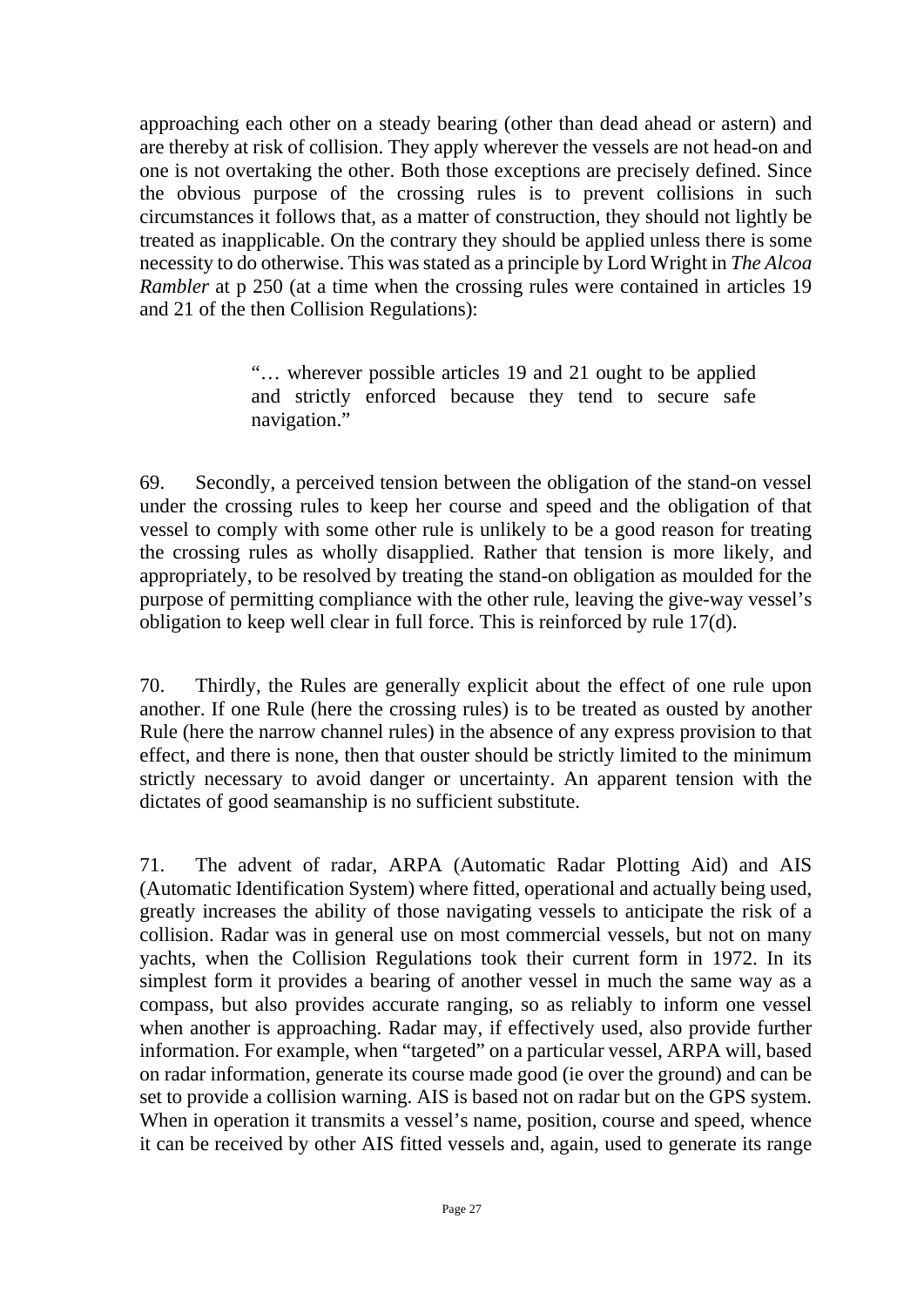and bearing, and also its likely course, CPA (closest point of approach) and even an audible collision warning.

72. Although rule 5 (implicitly) and rule 7(b) (expressly) encourage the use of these technical facilities, the Rules should not be construed on the assumption that every vessel to which they apply is fitted with any of them, although almost all will have a compass (fixed or hand-held) capable of taking bearings. "Vessel" is defined in rule  $3(a)$  in the widest possible terms, so as to include, among power-driven vessels, dinghies using outboard motors and yachts, large and small, when using their engines to proceed, whether alone or in conjunction with their sails. Thus, as has been noted in para 46 above, the Steering Rules only apply as between vessels in visual (rather than radar) sight of each other, and the basic method by which a risk of collision between approaching vessels is to be identified continues to be the repeated observation of the other vessel's compass bearing over time, rather than, for example, the other vessel's course or its CPA: see rule 7(d)(i).

73. This is not mere tradition or antiquarianism. If a generally applicable rule of construction of a Rule or Rules is to be laid down, it must be capable of being implemented by all vessels, as defined. Furthermore it can happen that one or more of these modern technical aids may not be operational or switched on. Thus reliance on these systems is not a complete substitute for visual observation and repeated compass bearings taken by using a fixed or (on small vessels) hand-bearing (ie handheld) compass. In the present case, the AIS on ALEXANDRA 1 was inoperative possibly due to a vibration problem, while on EVER SMART the ARPA was targeted on the pilot launch, rather than on the ALEXANDRA 1, right up to the moment of collision. But both vessels were perfectly capable of taking bearings of each other, by compass or by radar.

74. It is in this context worth quoting verbatim two passages in the advice received from this court's Nautical Assessors:

> "As the Crossing Rule applies to *Vessels in sight of one another* the importance of maintaining a good visual lookout is vital. While the risk of collision can be determined by radar, the repeated taking of visual bearings of an approaching vessel not only allows an assessment of whether that vessel remains on a steady bearing to be made, but also enables changes in aspect to be noted.

> … We agree with the[ir] Justices perception that radar on its own (ie, without using ARPA etc) may assist by providing the range as well as bearing of the observed vessel. However, the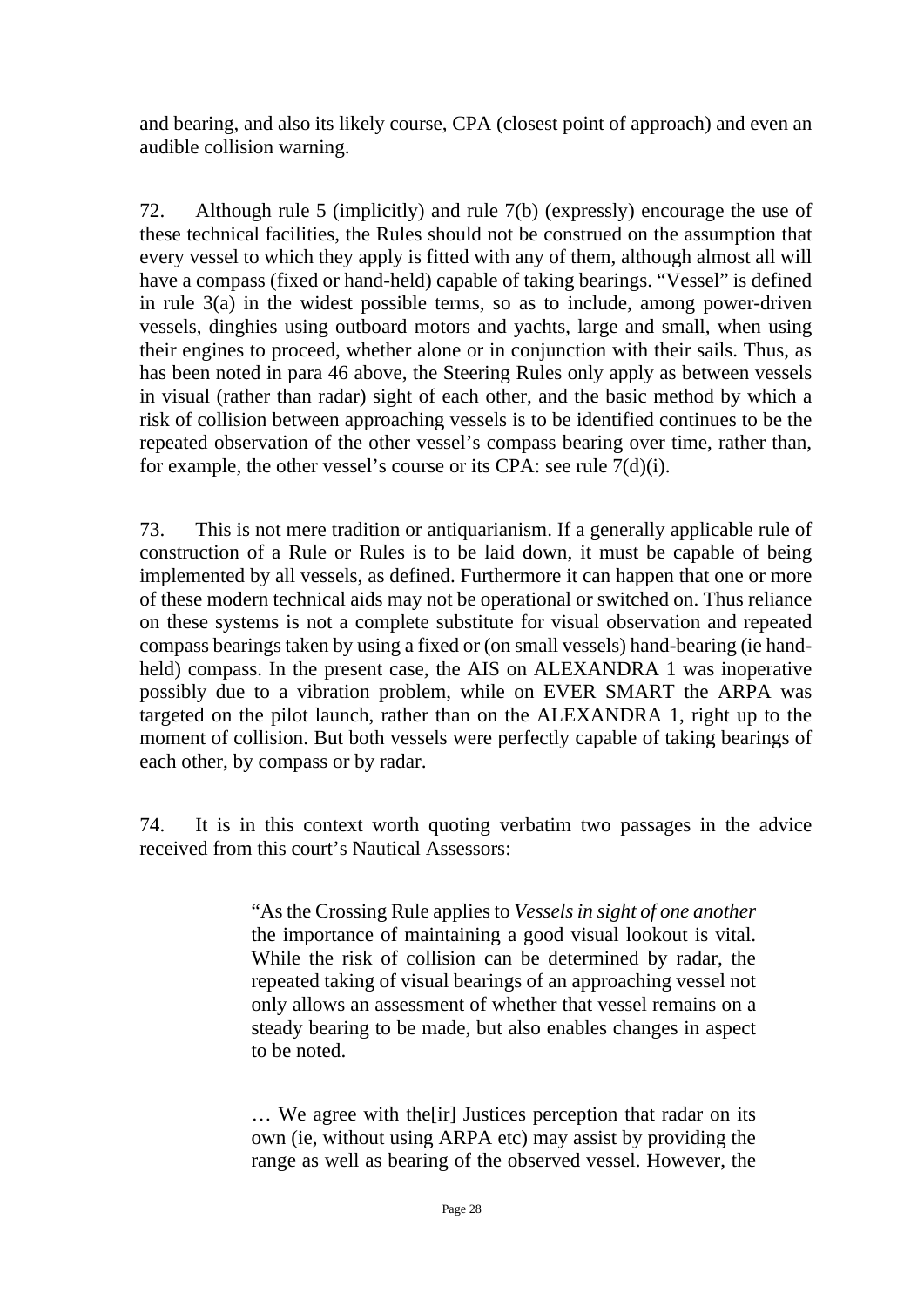effective use of Radar to assist in collision avoidance depends on the operator understanding the different modes of operation of the radar (true motion/relative motion/ground stabilised/sea stabilised) and their effect on assessing relative/true motion of raw radar data. The raw radar will allow an assessment of closest point of approach including indicating whether the observed vessel is on a steady bearing. However, raw radar may not indicate changes in aspect/course or speed unless they are large enough to significantly alter the observed relative motion between the two vessels. This means that the regular visual observation of the approaching vessel is key."

## **VII Question 2: are the crossing rules applicable only if the putative giveway vessel is on a steady course?**

75. This question was the second proposed by the parties. This may be because it was an argument raised orally in closing submissions, and not subjected to detailed legal analysis at the trial, although it was in the Court of Appeal. We deal with it first because it questions the engagement of the crossing rules, whereas the relationship between the crossing rules and the narrow channel rules merely questions whether the crossing rules, although apparently engaged, are nonetheless overridden in particular circumstances.

76. As already noted (in para 7 above) there may be many reasons why a vessel which is moving over the ground may not be on a steady course. She may be manoeuvring through a crowded anchorage, or to pick up a pilot. She may be moving so slowly as not to answer precisely to her rudder. She may be altering her heading so as to cope with a strong tide, or she may be lying with her engines stopped and her rudder secured, drifting here and there under the influence of the wind. She may be waiting to enter a narrow channel, or a harbour, with her engines stopped, but nonetheless moving over the ground under the influence of wind or tide. She may simply be a yacht under power with an inattentive helmsman. The question is important because, if there is such a steady course requirement before the crossing rules are engaged, the putative give-way vessel may in any of those situations be relieved of what would otherwise be her obligation to keep well clear of the putative stand-on vessel, even though there is a deemed risk of collision. As stated in rule 7(d)(i) there is such a deemed risk of collision where two vessels are approaching each other on a compass bearing that does not appreciably change, regardless whether either of them is on a steady course.

77. Teare J provided a meticulously detailed description of the alterations in heading, course and speed of ALEXANDRA 1 in the relevant period before the collision which is fully backed up by the electronic records and agreed plot. They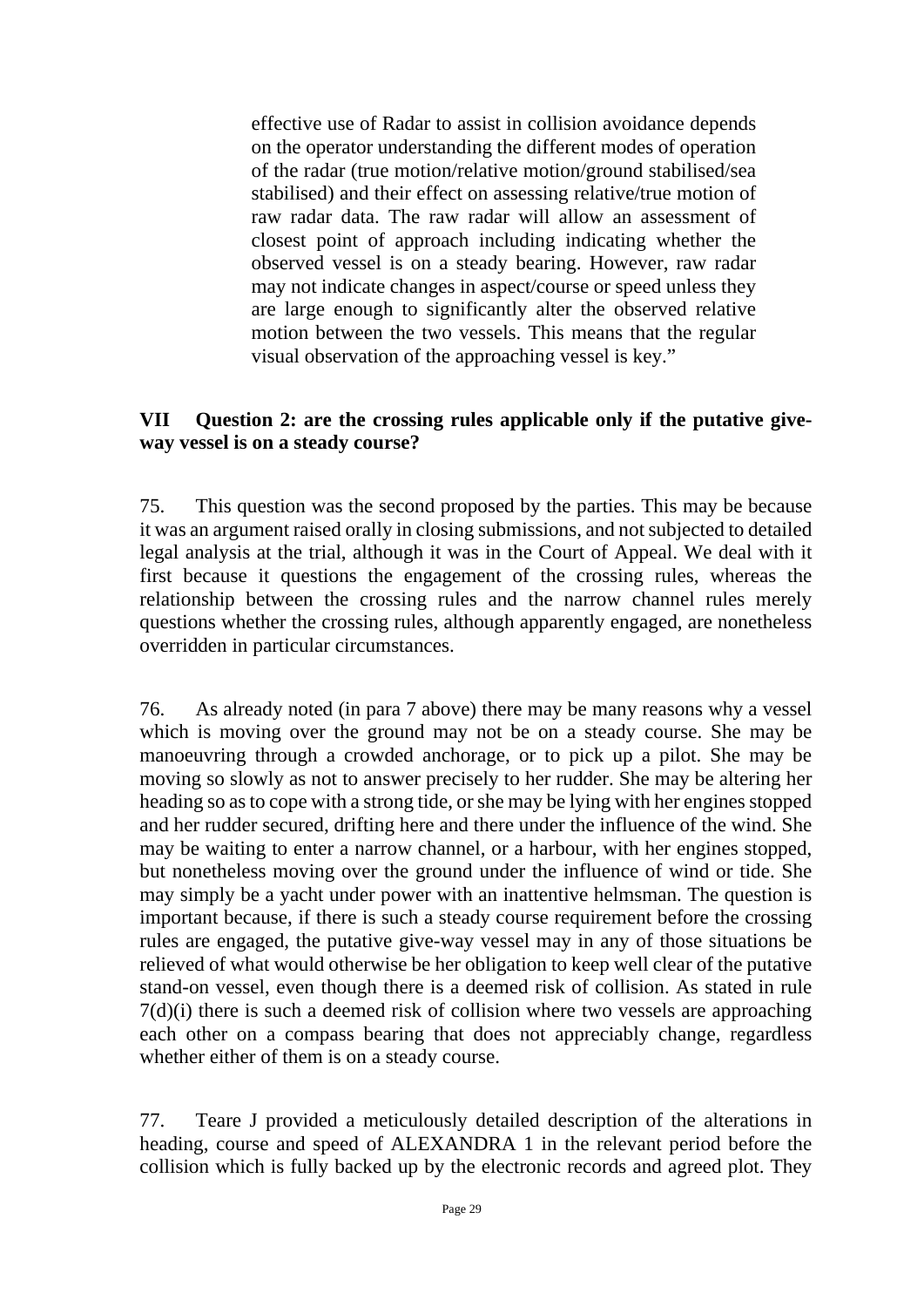demonstrate that ALEXANDRA 1 was, throughout, moving over the ground very slowly, in a general East South Easterly direction. But she was altering her heading between 84 and 112 degrees and her course made good (ie over the ground) between 81 and 127 degrees. She was also altering her speed. He concluded that she was "waiting" for the pilot launch to approach, before entering the narrow channel. Ms Selvaratnam QC for the respondent submitted that the judge found as a fact that ALEXANDRA 1 was not on a course at all. Certainly he used some words to that effect, for example at para 70, contrasting being "on a course" with merely "waiting" as if the two were (contrary to our view and a number of authorities) the antithesis of each other. But the facts he found about her movement (to use a neutral word) are as summarised at the beginning of this paragraph and are not in dispute. Bearing in mind that rule 15 does not use the word "course", the question whether that movement constitutes a course is a semantic question. For present purposes it is sufficient that, for the relevant period of just under half an hour before the collision, (i) ALEXANDRA 1 was moving over the ground in a generally ESE direction; (ii) she and EVER SMART were approaching each other; and (iii) they were doing so on a compass bearing (each as measurable from the other) that did not appreciably change. Since they were neither head-on nor was either overtaking the other, they were therefore "crossing so as to involve a risk of collision" within the meaning of rule 15.

78. The judge appears to have recognised this. At para 51 he asked why "the crossing rules do not apply to two vessels which are crossing so to involve risk of collision - so that the circumstances appear to be squarely within rule 15 of the Collision Regulations …". At para 66 he stated:

> "… rule 15 applies when vessels are crossing so to involve risk of collision. Rule 7(d)(i) provides that risk of collision shall be deemed to exist if the compass bearing of an approaching vessel does not appreciably change. The agreed schedule shows that the bearing of ALEXANDRA I from EVER SMART did not appreciably change …"

79. Furthermore the question before the court (in agreed form) is not whether the give-way vessel has to be on a course, but whether she has to be on a steady course or, as the judge put it, a "sufficiently defined" course.

## *(i) Analysis apart from authority*

80. A practical and purposive analysis of this question needs to start with a clear appreciation that two crossing vessels may be approaching each other and remain on a steady bearing (with consequent risk of collision) without either vessel being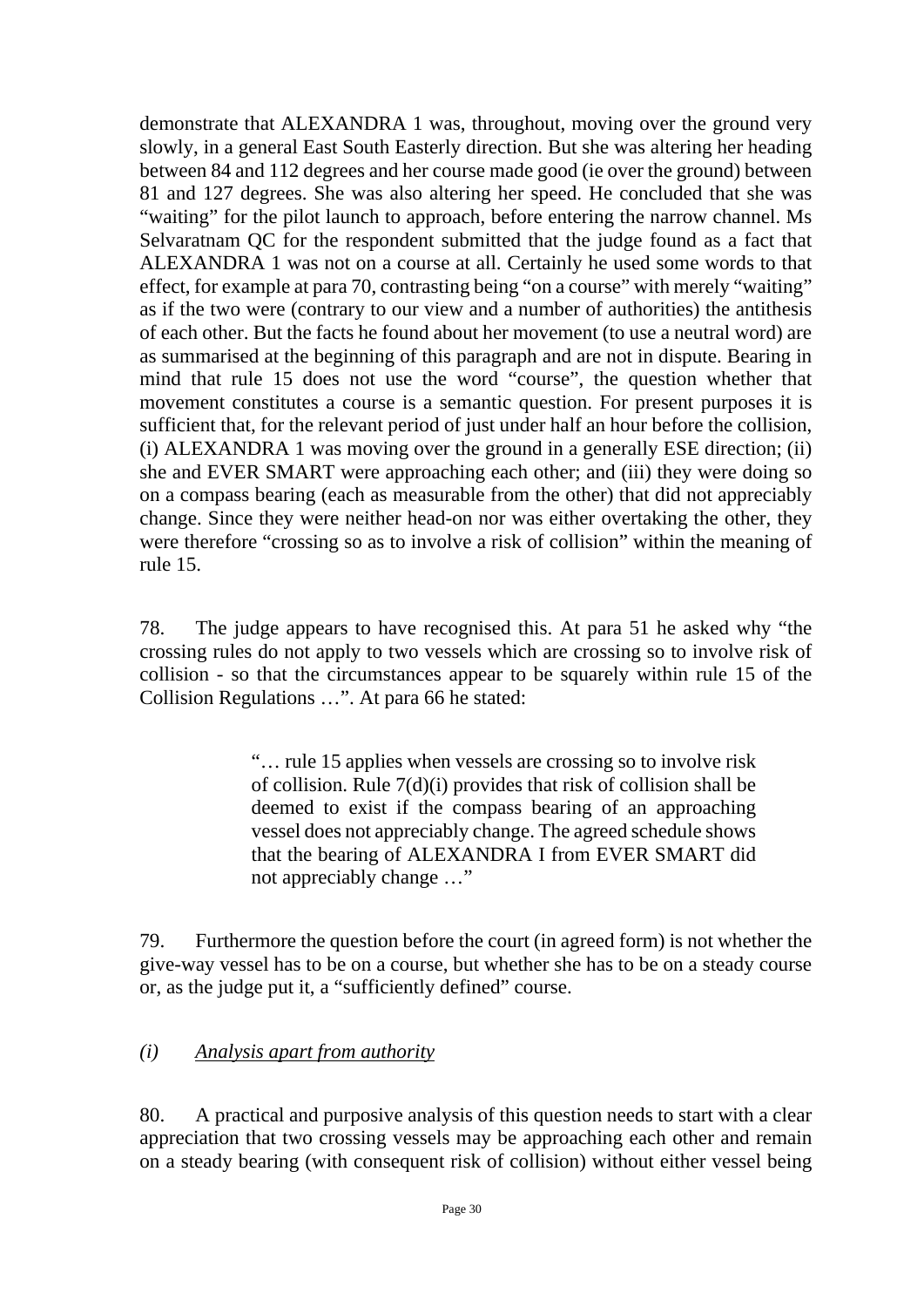on a steady course. This is because the change in bearing which an alteration in course would otherwise cause on its own may be cancelled out by a change in her speed, or by a change in either the course or (as here) the speed of the other vessel. As this case graphically demonstrates, a vessel on an unsteady course may still be crossing another's course on a steady bearing, with a consequential risk of collision.

81. Moreover, leaving aside for the moment the assistance which some vessels may derive from radar, ARPA and AIS, the Nautical Assessors have confirmed that some changes in the heading (or course) of one vessel may not be readily apparent from a careful visual observation of the approaching vessel, particularly at night. Lights will readily disclose a change in the aspect presented by the other vessel either side of dead-ahead, when pairs of masthead lights converge and cross, and the exposed side light changes from red to green (or vice versa). A change in aspect either side of 22.5 degrees abaft the beam is also readily observable, because at that point the masthead and side lights are extinguished and replaced by the stern light (or vice versa). In such cases a change in the aspect presented by the observed vessel may give warning of a change in her course, and a lack of change may warn of a steady course. But significant changes of aspect may not easily be observable, and a lack of visible change in aspect may not be a reliable indicator of a steady course. Even in daylight, an observed change in the other vessel's aspect may not be a reliable indicator of a change in her course. The change in her aspect may be caused or contributed to by the movement of the observing vessel. If the observed vessel is proceeding slowly in a strong or variable tidal stream and/or wind even a change in her apparent heading may not point to a change in her course. In sharp contrast, an appreciable change in the bearing of the observed vessel, or the lack of it, may readily be observed, using a compass or radar. In this context the Nautical Assessors have specifically confirmed that:

> "... regular visual and radar observations will confirm whether the observed vessel is on a steady bearing, which is the critical factor in assessing whether a risk of collision exists."

82. Leaving aside authority on this point, a practical and purposive construction of rule 15 (which alone dictates when the crossing rules are engaged) would not suggest that, in addition to the express requirements for engagement (two powerdriven vessels, crossing, so as to involve a risk of collision) there is an additional requirement that either vessel must be on a steady course.

83. There are a number of reasons for this.

i) Rule 15 makes no mention of "course" at all, let alone of a "steady course" requirement, in relation to either vessel.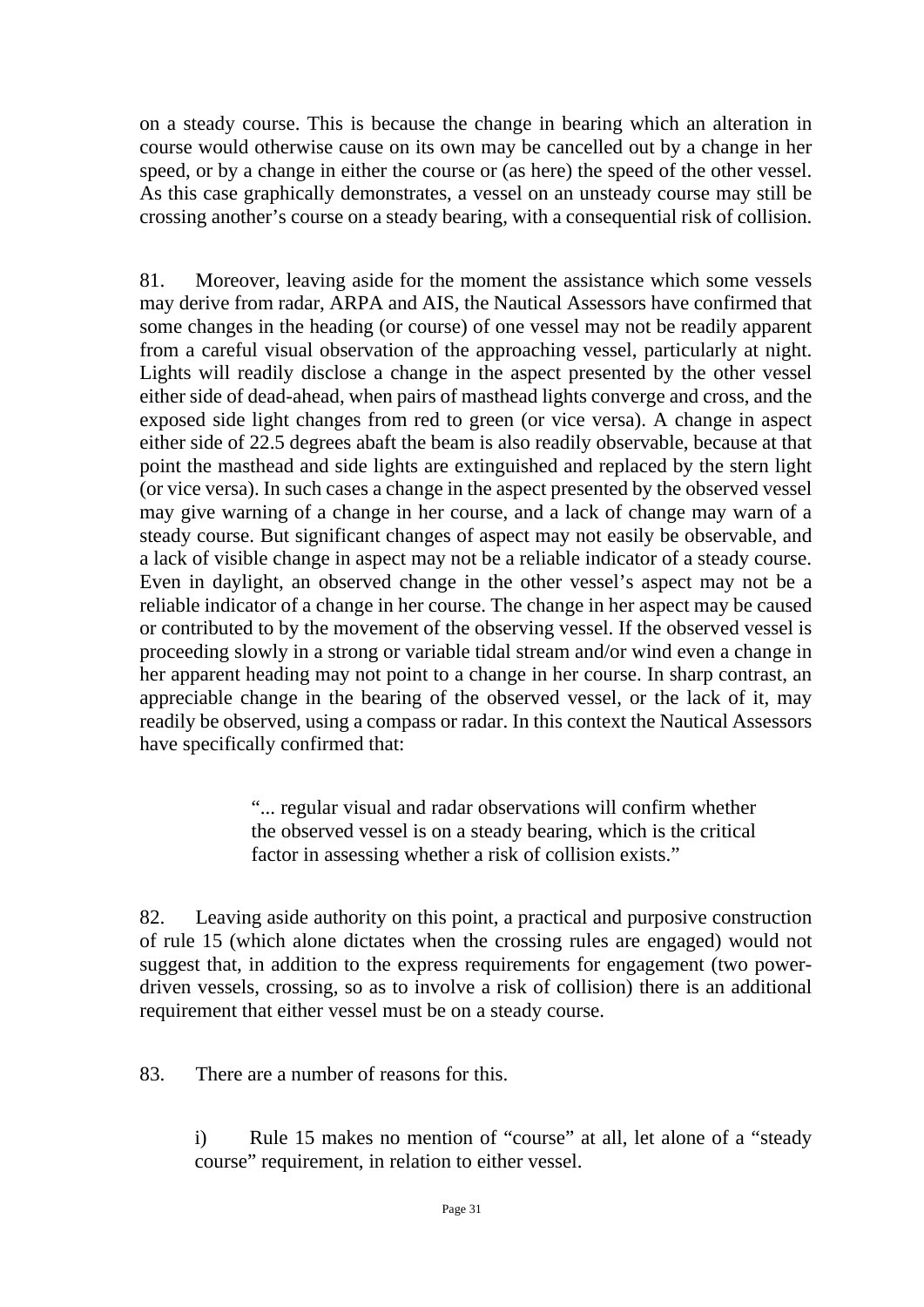ii) The Steering Rules are, generally, very clear and precise about the requirements for their engagement: see eg rules 13, 14 and 18, already examined at paras 56 to 59 above.

iii) There is no reason to assume that rule 15 departs from that precise approach, merely because it is concisely expressed.

iv) The risk of collision which is caused by the fact that two vessels are crossing does not depend upon either of them being on a steady course. They need only be on a steady bearing, as viewed from each other: see rule 7(d)(i), and the advice of the Nautical Assessors recorded at para 81 above. There may be other reasons why they may be observed to be at risk of collision which have nothing to do with the steadiness of their course: see the examples given in rule  $7(d)(ii)$ .

v) The steadiness of the course of the other vessel may be difficult to observe, whereas the steadiness of her bearing will not be. As the Nautical Assessors confirm, bearing can be precisely measured, over time, by frequent observation, using compass or radar or both.

vi) To introduce by implication a steady course requirement as an additional condition creates a void in the protection provided by the crossing rules, where there is a risk of collision, but where there is then no applicable provision as to which vessel should give way, or other collision-avoidance guidance beyond good seamanship. Just as nature abhors a vacuum, so a purposive construction should abhor a void which leaves vessels at risk of collision without telling them what to do about it.

vii) The steering rules should be simple and certain for mariners, professional and amateur, to understand and apply. Once it is observed that another vessel is approaching, on your starboard side, on a compass bearing which does not appreciably change, that should be enough to require you to give way, ie to take early and substantial action to keep well clear.

84. Ms Selvaratnam submitted that the "steady course" requirement was to be fitted into the language of rule 15 because, absent a steady course, the two vessels would not be "crossing". But this cannot be so. It is contradicted by the very facts of this case, in which, as the judge found, the two vessels were crossing, with a risk of collision which actually occurred, even though one was not on a steady course or speed, and the other was not proceeding at a steady speed.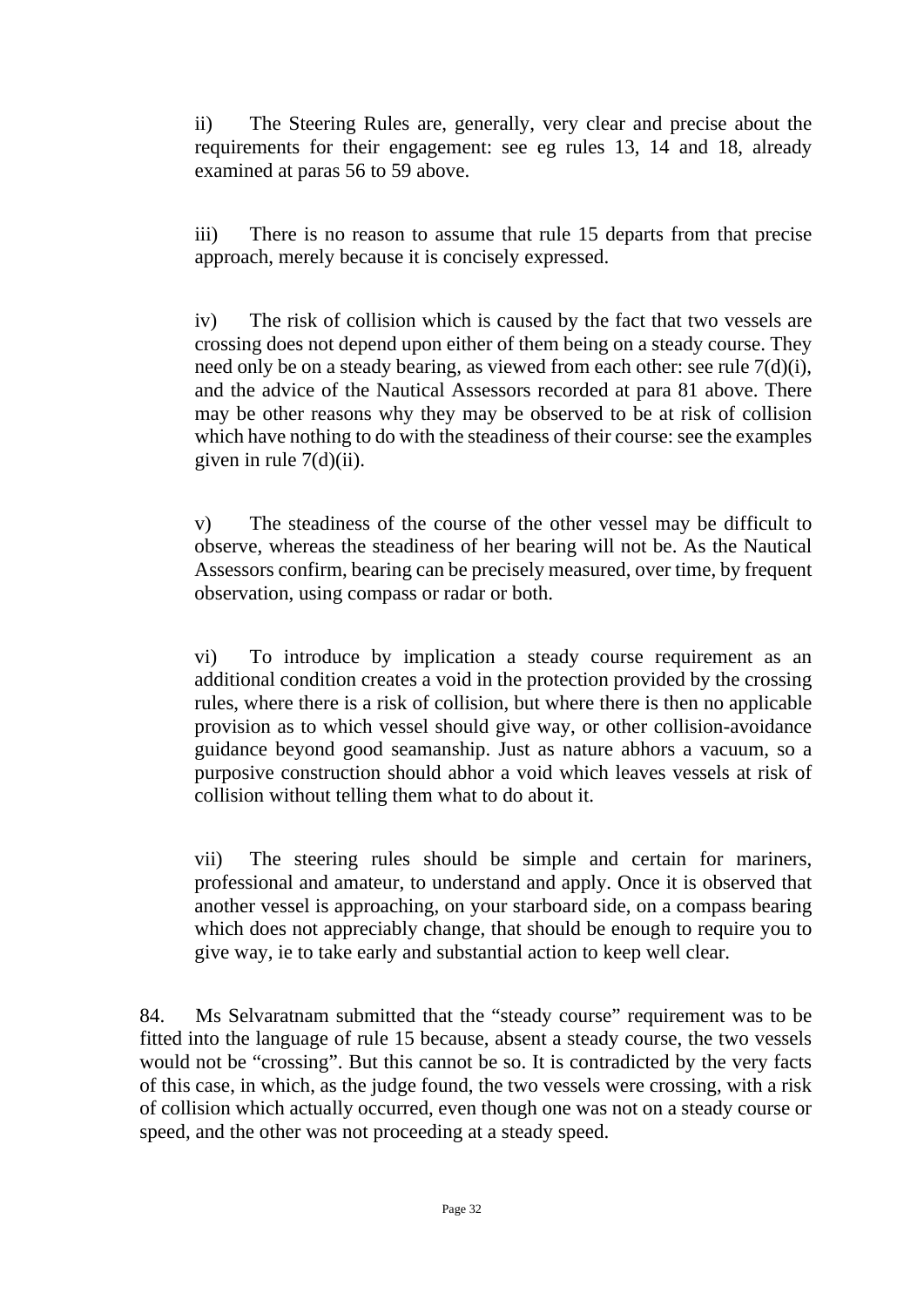85. Ms Selvaratnam also submitted that any apparent void in protection arising from two vessels being at risk of collision without any of the main steering rules (13, 14 or 15) applying is filled adequately by the requirement in rule 2 to use good seamanship. We do not agree. Save in a head-on situation, where neither vessel has right of way over the other, it is inherently safer for two vessels at risk of collision to know which must keep clear of the other, than for each to have to take seamanlike but otherwise unspecified avoiding action without knowing what the other vessel is likely to do. Even in a head-on situation rule 14 makes clear express provision for what each vessel must do, namely turn to starboard.

## *(ii) The authorities*

86. We therefore turn to examine the authorities. The most important decision for this purpose is *The Alcoa Rambler* [1949] AC 236, a decision of the Privy Council on appeal from the Supreme Court of Canada. It was the sole authority relied upon by the judge for the conclusion that the crossing rules did not apply because ALEXANDRA 1 was not on a steady or, as he put it, "sufficiently defined" course to engage rule 15. But it is necessary to start earlier, with *The Ada and the Sappho* (1873) 2 Asp (NS) 4. The two named vessels were both inbound to the Humber, roughly at right angles to each other, with the Sappho on the Ada's starboard bow. They were each, to the knowledge of the other, intending to stop to pick up pilots at the same point at the river-mouth, where the pilot vessel was moored. The crossing rules were held to apply, so that the Ada should have given way to the Sappho. Giving the judgment of the Board, Sir J W Colvile said at p 5:

> "It appears to their Lordships on the evidence that when first sighted the *Ada* had the other vessel on her starboard bow, and therefore, if they were crossing vessels, it was her duty to keep out of the way of the *Sappho*. Now their Lordships think that they were crossing vessels within the meaning of the rule, because both were of necessity directing their courses to one point. That point would be the point of intersection of the two courses if prolonged."

The key word in that passage is "of necessity". Both vessels had to pick up a pilot at the same point, so there was a crossing with risk of collision. It did not matter whether the two vessels were steering steady courses. It was apparent from the need to pick up a pilot that their courses would intersect at the same point, and at much the same time.

87. In *The Broomfield* (1906) 10 Asp MLC 194 the steam trawler Lucania was lying with her engine stopped and her helm lashed, heading "more or less North",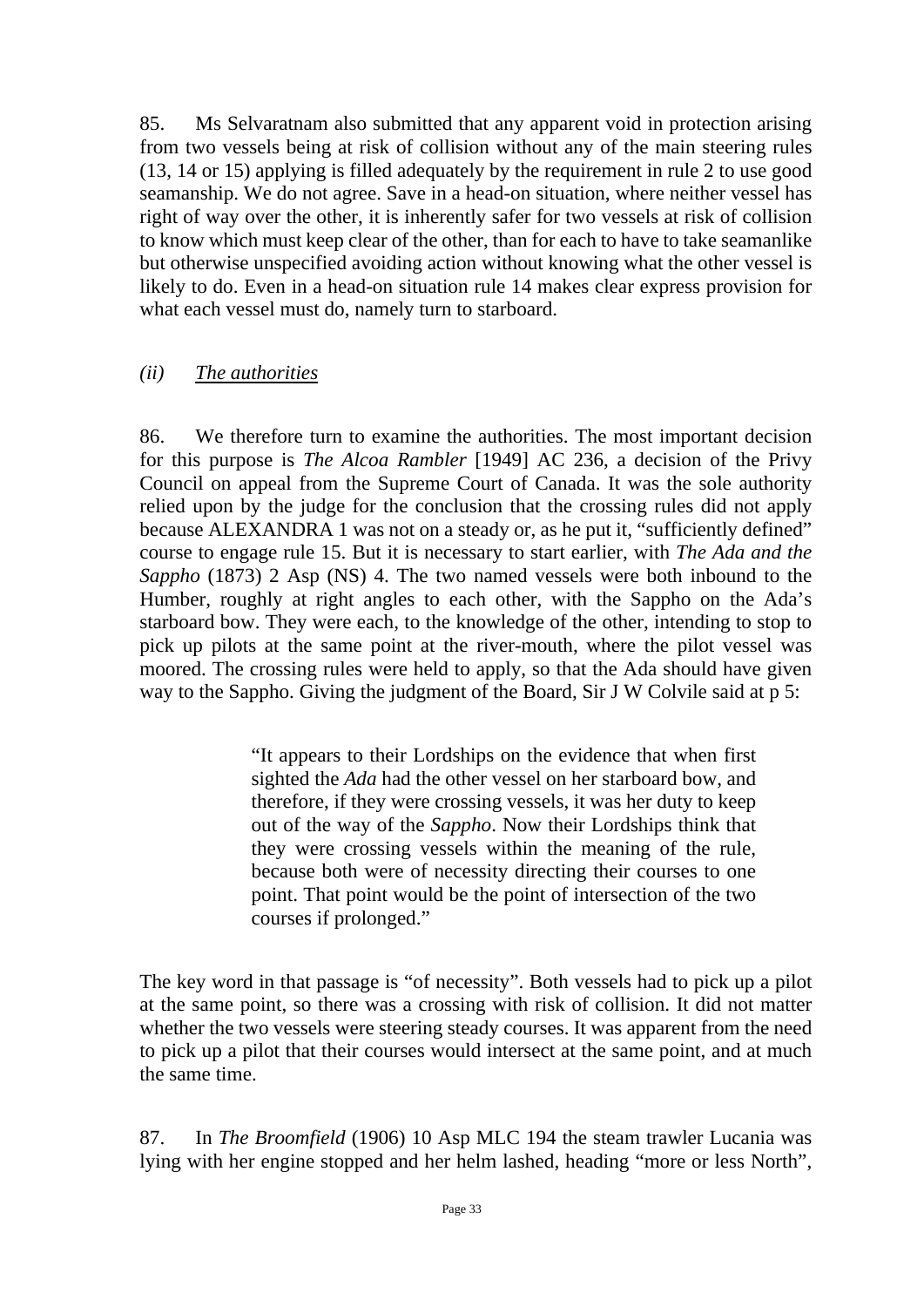waiting for the tide, and being pushed along very slightly by the prevailing SW wind, (presumably in a generally North Easterly direction) so that she was "slightly crossing" the Broomfield, which was approaching her on her starboard side, on a steady bearing. Sir Gorell Barnes P and Bargrave Deane J held that the crossing rules applied. It was the duty of the Lucania to start her engine, unlash her helm and keep well clear.

88. *The Ada and the Sappho* was followed and applied by the Privy Council in *SS Albano v Allan Line Steamship Co Ltd* [1907] AC 193. It was another case of two vessels proceeding to the same spot to pick up a pilot, in this case outside Halifax, Nova Scotia. They were again each approaching the other at right angles, with the Albano on the starboard side of the Parisian. The Parisian got there first and had almost stopped by the time of the collision. The Albano, although by then going full astern, hit the side of the Parisian, even though the latter had, at the very last moment, put her engines full ahead to try and cross the Albano's approaching bow. Reversing the courts below, the Privy Council held that the crossing rules applied, notwithstanding that the Parisian was by the time of the collision almost stationary, waiting for her pilot, so that the Parisian should have kept clear. In passing Sir Gorell Barnes, giving the judgment of the Board, cited with approval the following passage from the judgment of Lord St Helier in *The Pekin* [1897] AC 532, 536-537:

> "If at any time two vessels, not end on, are seen, keeping the courses to be expected with regard to them respectively, to be likely to arrive at the same point at or nearly at the same moment, they are vessels crossing so as to involve a risk of collision, but they are not so crossing if the course which is reasonably to be attributed to either vessel would keep her clear of the other. The question, therefore, always turns on the reasonable inference to be drawn as to a vessel's future course from her position at a particular moment, and this greatly depends on the nature of the locality where she is at the moment."

89. In that case the Pekin, the putative stand-on vessel, was accused of failing to keep her course on the basis that the crossing rules applied. Both vessels were navigating on turning courses, around the bend in a river, in opposite directions. The crossing rules were held inapplicable not because the narrow channel rules applied, but because a projection of the necessarily curving courses of the two vessels would have kept them clear of each other. They were not crossing with a risk of collision.

90. The only factual similarity between *The Albano* and *The Alcoa Rambler* is that both collisions took place near Halifax. In the latter case the collision occurred in the fairway of the Bedford Basin, part of Halifax Harbour, during the Second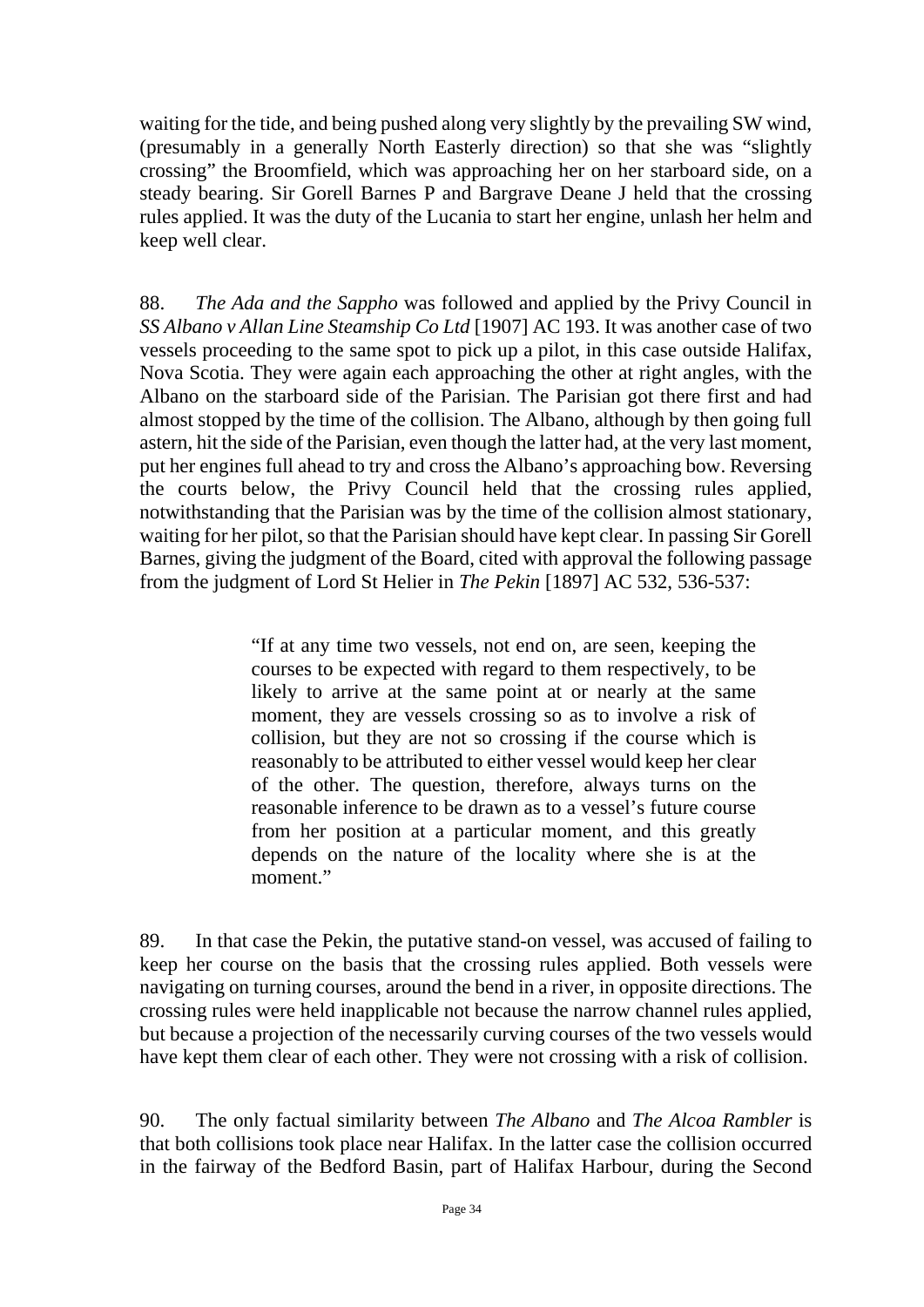World War, when Halifax was being used as an assembly point for transatlantic convoys. The Basin is a large, deep, oval stretch of sheltered water several miles long, lying roughly North South, with an exit at the South Eastern end, leading to the Atlantic. The fairway (which does not appear to have been a narrow channel) ran from the NNW to the SSE to the exit. There were heavily congested anchorages to the West of the fairway, and a de-gaussing range (where the magnetic signature of vessels could be tested and corrected to minimise exposure to magnetic mines) to the East of the fairway. The Rambler, working as an ammunition ship and, together with escort launches, flying flags warning other vessels to keep clear, was proceeding to sea down the fairway. The Norefjord was seeking to proceed from the congested anchorage to the de-gaussing range, taking what the Board regarded as a thoroughly dangerous short cut across the fairway, on a constantly curving course, her hull hidden until the last moment from the Rambler by the numerous other ships in the anchorage through which the Norefjord was weaving her way. The Rambler had the Norefjord on her starboard side throughout, so the Norefjord was the putative stand-on vessel if the crossing rules applied. There was no opportunity for those navigating the Rambler to take bearings of the Norefjord. When her mastheads first became visible, the Rambler stopped engines, although at that stage it could not be seen whether the Norefjord was making for the exit, not involving crossing the Rambler's course, or crossing the fairway, which would or might. As soon as the Norefjord's hull became visible the Rambler went full astern. But this was only one and a half minutes before the collision.

91. The key conclusion of the Board (for present purposes) is that it was not possible for the Rambler to discern that the Norefjord was on a crossing course, sooner than she actually did. By the time that this became apparent, less than two minutes before the collision, it was too late for the remedy provided by the crossing rules to be of any use, and in any event the Rambler did all she then could to avoid the collision by going full astern. Meanwhile the Norefjord was making the Rambler's task of ascertaining her intentions even more difficult by apparently turning to port while sounding one short blast (the signal for turning to starboard). Worse still, the Norefjord did nothing to avoid or even minimise the impending collision until the very last moment.

92. Lord Wright acknowledged, at pp 249-250, by reference to *The Otranto* [1931] AC 194, that the ordinary means whereby a vessel may ascertain whether another is crossing so as to involve a risk of collision is by taking repeated compass bearings of the other vessel. At p 250 he referred to the "critical test for inferring that the vessel is on a course" as being "that her bearing does not alter". By "course" he is here clearly meaning a crossing course. Whether the bearing does not alter, depends, he said, upon being able to keep the other vessel under observation for a sufficient time. He continued: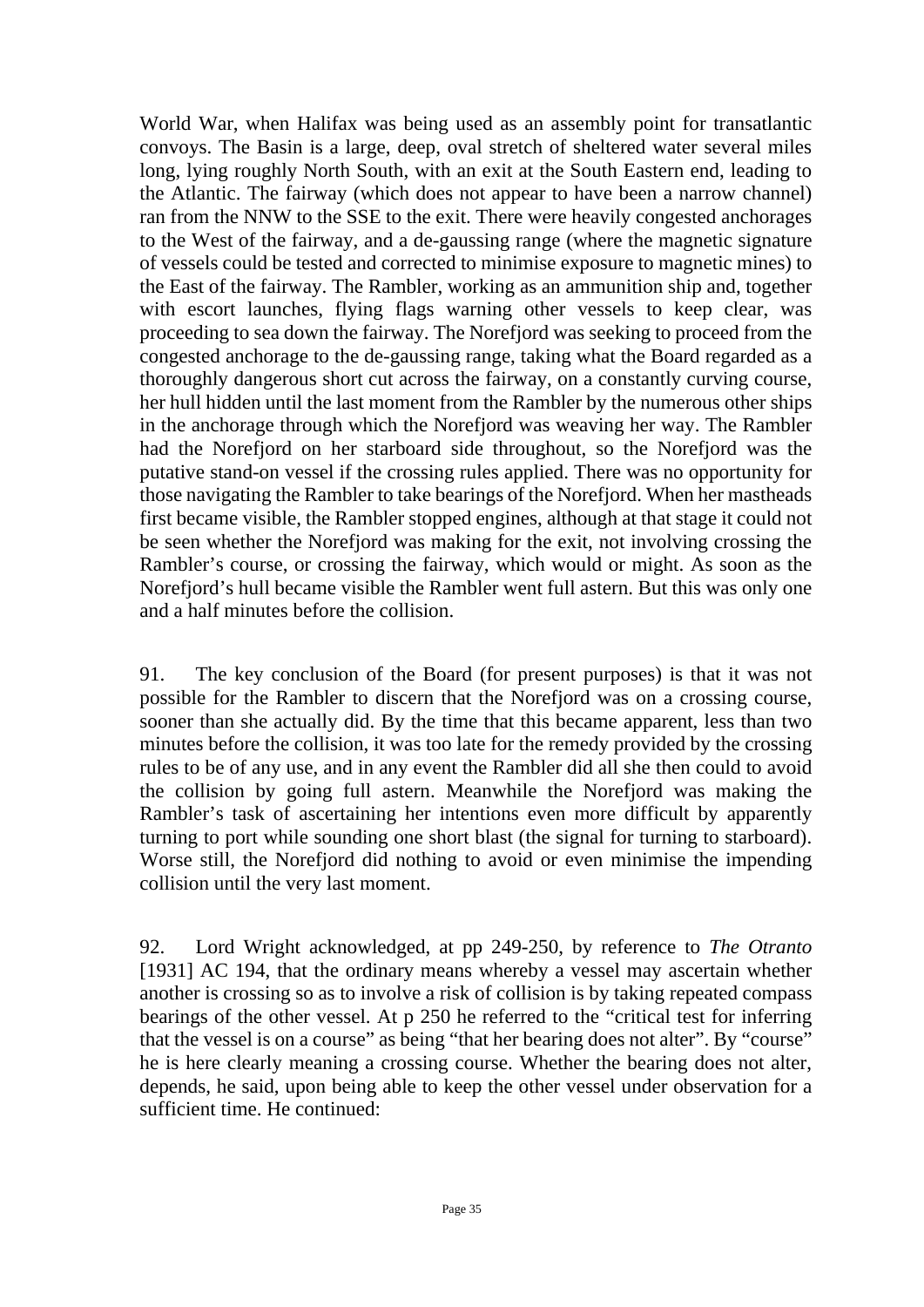"It may often not be possible in narrow or congested waters: in the present case it could not be applied in regard to the Norefjord."

After referring to cases which establish that the crossing rules may apply notwithstanding deviation from the ship's course, he concluded:

> "They also illustrate the importance attached to the necessity of attributing to the give-way ship actual or imputed knowledge of the situation. In the present case there was no obvious or ordinary manoeuvre which would give knowledge to the *Rambler*, so that quite apart from the difficulty inherent in a curved course, the case could not be held to be a case of crossing vessels because the necessary knowledge of the situation could not be ascribed to the *Rambler*. In any event, the *Rambler* took the correct action at the proper time."

93. There are however some dicta in Lord Wright's judgment which have since been interpreted as laying down a general principle that, in all cases, the crossing rules are not engaged unless the putative stand-on vessel is on a steady course. If by this is meant a steadily crossing course then it is unexceptionable. An approaching vessel (which is not dead ahead or astern) will be on a crossing course. If her bearing does not appreciably change (over time), as rule 7(d)(i) makes clear, she will necessarily be on a steadily crossing course, involving a risk of collision. At p 248 Lord Wright said this:

> "Articles 19 and 21 presuppose as their essential conditions that the vessels must be crossing vessels and crossing so as to involve a risk of collision. It is only when these conditions are present that the articles apply, ... But the problem does not depend merely on physical circumstances. As the purpose or articles 19 and 21 is to impose a duty on the give-way ship to keep clear, that ship must be in a position to appreciate what the situation is and to know what the other ship is doing, and whether it is on a course at all or, if so, on what course."

He then explained that the Rambler could not tell whether the Norefjord was heading for the exit (in which case she was not crossing at all) or for the east side of the basin (in which case she might be). If the quoted passage is read in full together with the explanation which follows, Lord Wright's reference to the question whether the other ship is "on a course at all or, if so, on what course" means a crossing course not, as a separate condition, a steady course.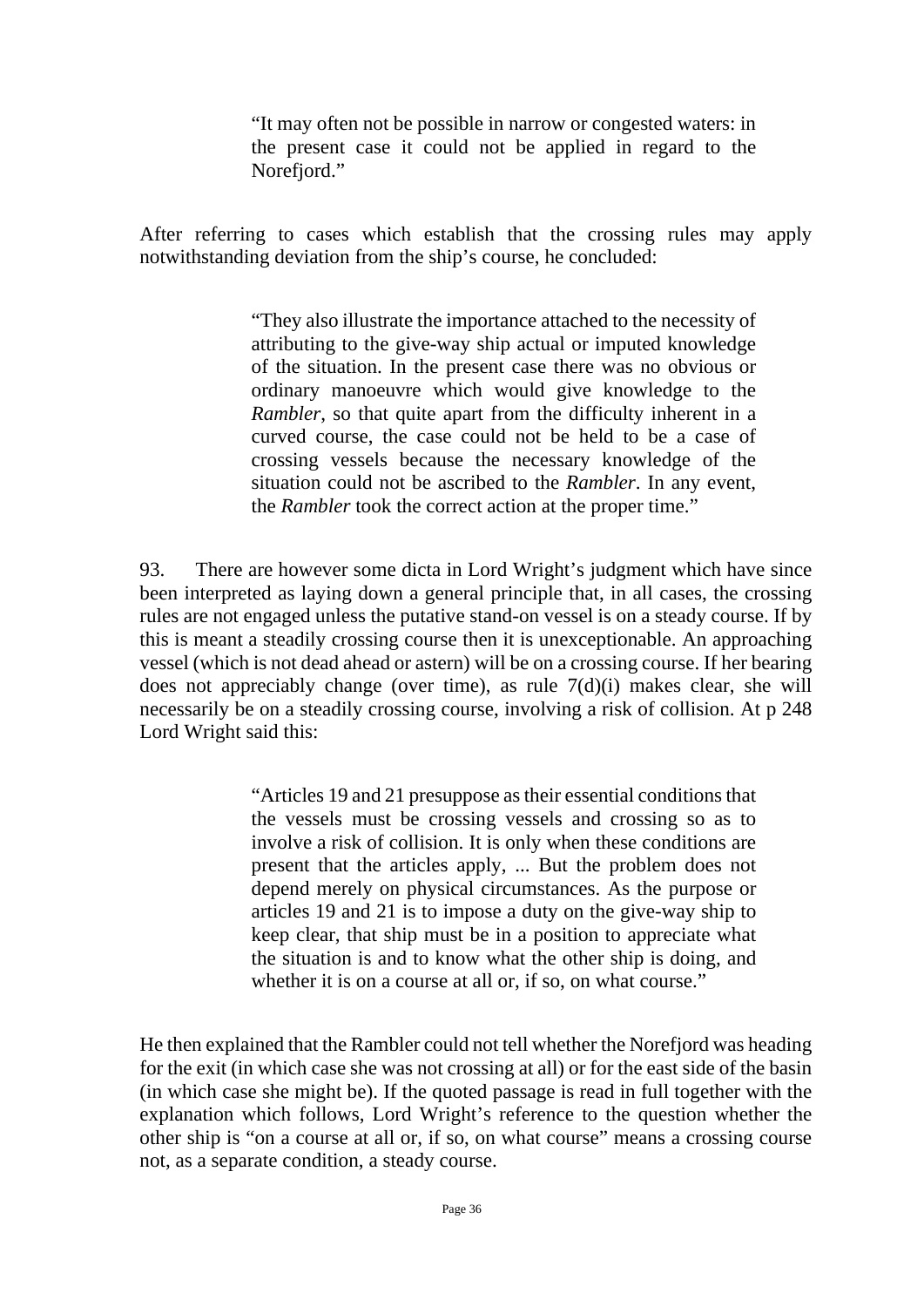### 94. At p 249 he said:

"The ordinary idea of a course is a sufficiently constant direction of a ship on the same line or heading. This will enable a navigator when he sees the other vessel to know if she is on a crossing course. He can often only become aware of that if he can keep the other vessel under observation for sufficient time to ascertain if she is or is not changing her heading. In the open sea this is the usual procedure."

But he then illustrated this "usual procedure" by reference to *The Otranto*, which as already noted was a classic case where the crossing rules were engaged by the taking of a series of bearings, revealing that the two vessels were on a steady bearing, and therefore on a crossing course with a risk of collision. Lord Wright's description of *The Otranto* at p 250 made repeated reference to bearing rather than heading or course. He may have been using bearing, heading and course as if they were, for the purposes of what he was describing, interchangeable.

95. We do not therefore interpret this passage as meaning that, in a steady bearing case (like the present but unlike *The Alcoa Rambler*), there is an additional requirement to ascertain whether the approaching vessel is also on a steady heading or course. Rather we think that Lord Wright meant that a steady bearing observation was enough to show that the two vessels were on a crossing course so as to involve a risk of collision. If it were otherwise it would mean that even though two vessels were on an ascertainable crossing course involving a risk of collision, as shown by a steady bearing observation, the paradigm case for the application of the crossing rules, those rules would not apply because the approaching vessel's actual course happened not to be "steady", a consideration of no independent relevance to the risk of collision.

96. Then at p 250 he continued:

"If, however, it had been possible to watch her movement for some time, the manoeuvre would not have shown that she was keeping a steady course: her heading would have been altering to port. A curved or curving course, constantly changing under a port helm would not have enabled the give-way vessel to decide how to act for her. Accordingly, of the two conditions that she should be on a course and that the give-way vessel should be able to ascertain that, neither was fulfilled. It may be that in crowded or congested areas, it may not always be possible to ascertain whether the necessary conditions exist. In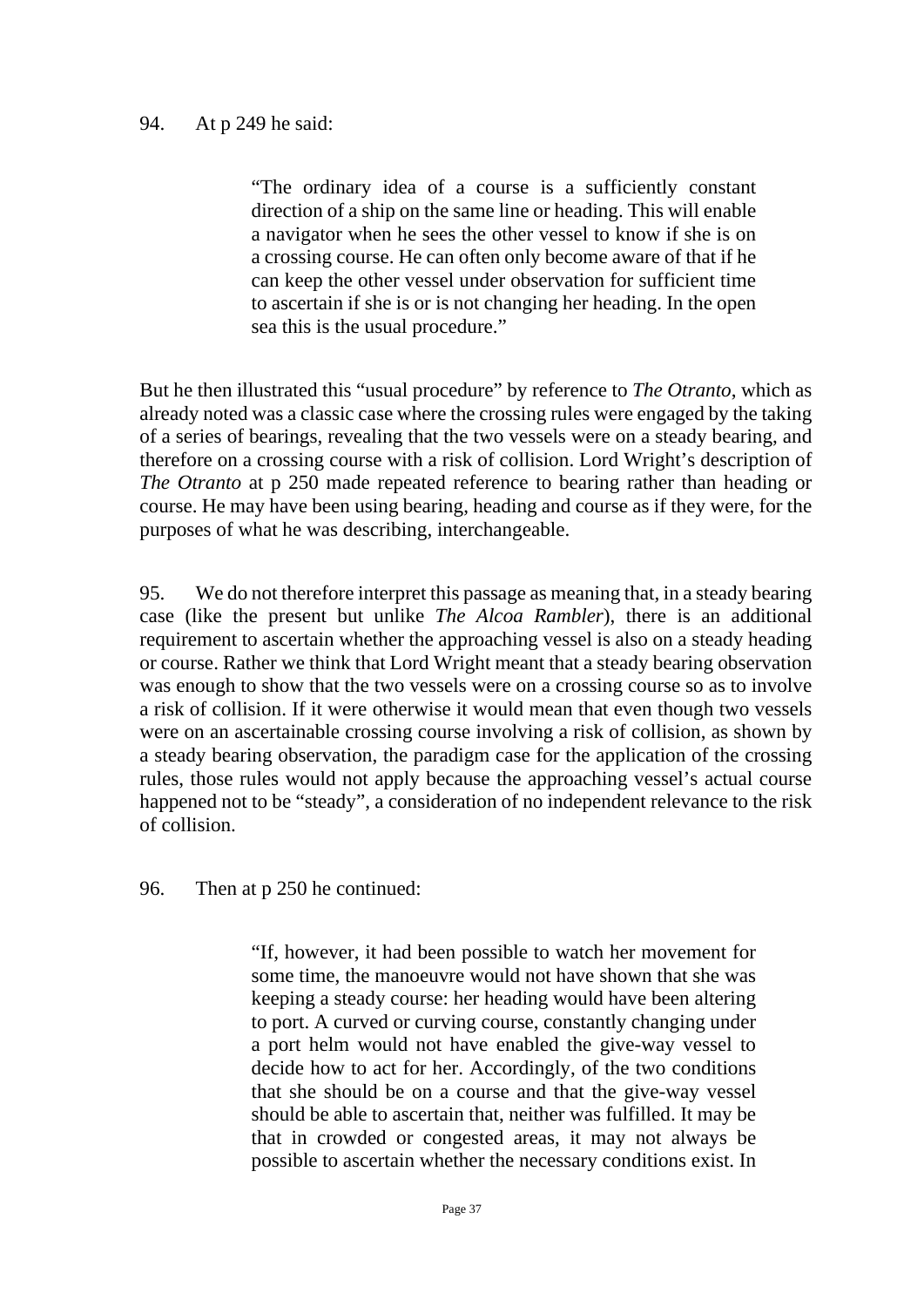such cases articles 19 and 21 cannot apply. But wherever possible articles 19 and 21 ought to be applied and strictly enforced because they tend to secure safe navigation."

97. This passage, read as a whole, cannot be taken as imposing an additional steady course condition, before the crossing rules can be engaged, where the two vessels are approaching each other on an observable steady bearing so as to be on a steadily crossing course. He described the first of his two conditions as being that the two vessels be "on a course", by which he meant a crossing course. The second condition was that the crossing course be ascertainable by the give way vessel. In other words what must be ascertainable is that the other vessel is on a course and that that course is a crossing course. These are the necessary conditions which must exist. He made these remarks about the constantly curving course of the Norefjord, as hypothetically observable from the Rambler. It had never been established in that case that the two vessels were in fact on a steady bearing at all, even if their bearings from each other could have been observed over time.

98. Pausing there, the combined effect of those authorities may be stated thus:

i) The obligation on a give-way vessel to keep well clear, imposed by the crossing rules, applies wherever it is reasonably apparent to those navigating the vessel which has the other on her starboard side that the two vessels, not being head-on or overtaking, are crossing so as to involve a risk of collision (we will call that, for short, "a crossing situation"). This is what rule 15 expressly provides.

ii) Where the two vessels can observe each other on the open sea for a sufficient time, a crossing situation will usually be established if they are approaching each other (other than dead ahead or astern) on a compass bearing which does not appreciably change over time: ie a steady bearing: see rule 7(d)(i), *The Aracelio Iglesias, The Otranto* and *The Alcoa Rambler*.

iii) There may be other reasons why it is reasonably apparent that the vessels are in a crossing situation: eg if both are known to each other to be proceeding to the same spot, and likely to arrive there at the same or almost the same time: see *The Ada and the Sappho* and *The Albano*. Rule 7(d)(ii) gives an express warning to this effect, and it is implicit in rule 7(a).

iv) Where a crossing situation is thus apparent for whatever reason, there is no separate rule which disables the crossing rules merely because the putative stand-on vessel is not on a steady course. The requirement for the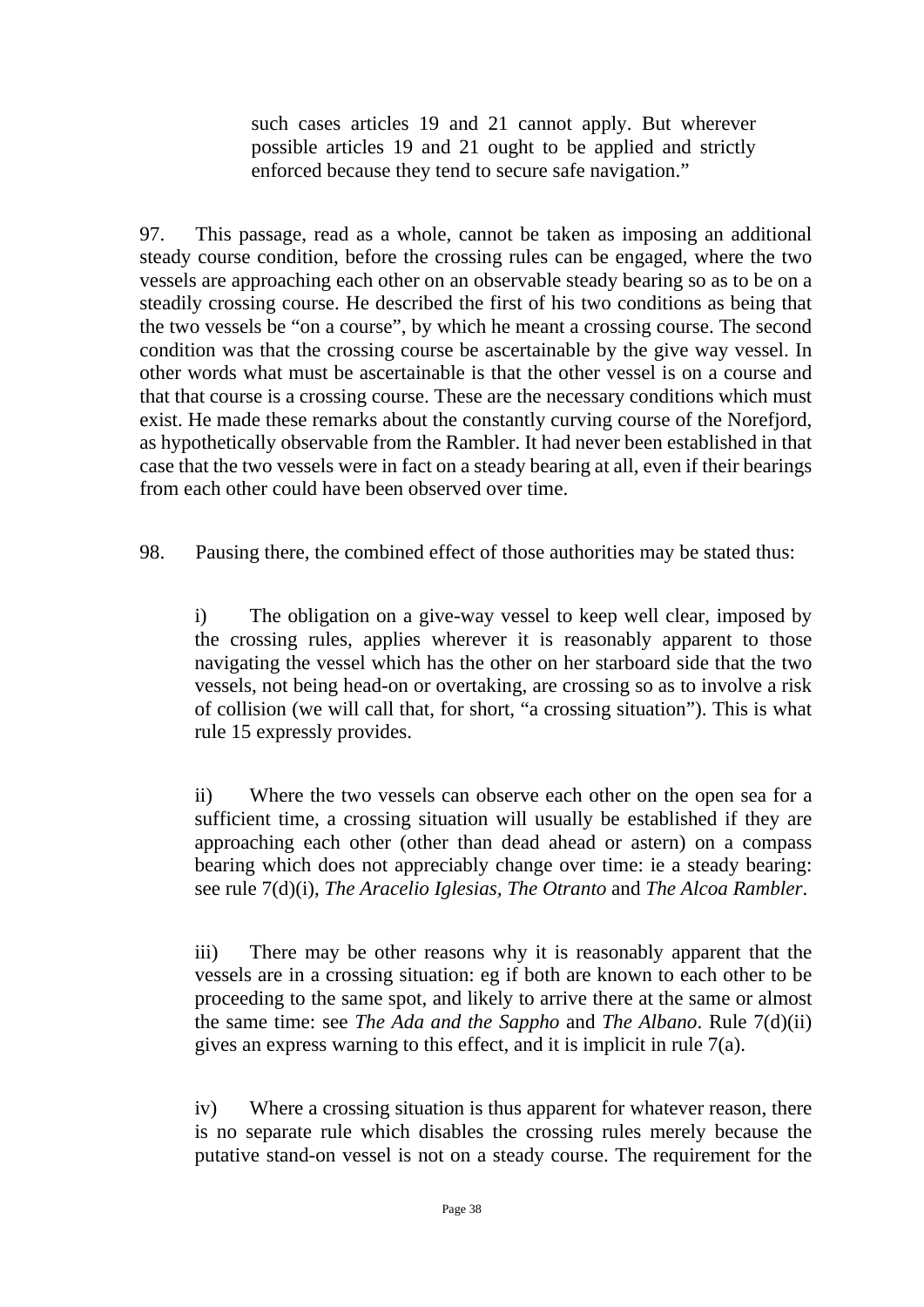stand-on vessel to keep her course and speed is not a condition for the engagement of the crossing rules, but a qualified obligation imposed on her once the crossing rules are engaged.

v) This is a fortiori in relation to the course of the give-way vessel. She must keep well clear, even if almost stationary: see *The Albano* and *The Broomfield*. She has no "keep her course" obligation, which is imposed on the stand-on vessel once the crossing rules are engaged, so as to enable the give-way vessel to keep clear: see *The Roanoke* [1908] P 231.

vi) A vessel is not freed from the effect of the crossing rules merely because she is "waiting", provided at least that she is moving across the ground to some extent. She may be waiting for a pilot, as in *The Albano*, or waiting for the tide, as in *The Broomfield*. She may, as in the present case, be waiting both for a pilot and to enter a narrow channel or a harbour. But if she is moving then she may be crossing another vessel so as to involve risk of collision. If so (as here) the crossing rules apply.

vii) But where the taking of bearings over time is not possible, and in particular in crowded waters where the vessels' view of each other is impaired, then it may well be that curves or irregularities in the course of the putative stand-on vessel will make it impossible for the putative give-way vessel to ascertain that she is in a crossing situation with the approaching vessel. That is what happened in *The Alcoa Rambler*. Since the working of the crossing rules depends upon how the conduct of each vessel is reasonably observable by the other, they are not engaged in such circumstances. Conversely, even if bearing observations are impossible, the fact that the stand-on vessel is on a steady course may tend to show that the crossing rules are engaged and, if they are, such a course will enable the give-way vessel more easily to keep clear: see eg *The Dona Myrto* [1959] 1 Lloyd's Rep 203, 212 per Karminski J.

99. Both the Court of Appeal and the respondent placed reliance on two more recent cases, *The Savina* [1976] 2 Lloyd's Rep 123 and *The Avance* [1979] 1 Lloyd's Rep 143. In *The Savina*, the leading speech in the House of Lords was given by Lord Simon. The collision involved two large tankers, the Savina and the Forest Hill. From C-11 the Forest Hill was on a heading 340 degrees (true) altering to 350 degrees at C-8 and maintaining that course until collision. The Savina had been aligned on a stationary heading of 080 degrees by a tug by C-15, and thereafter moved her engines to slow ahead, staying on that course until collision, although she went full astern at C-6. The Forest Hill was the putative stand-on vessel. Brandon J had held that a crossing situation applied from C-8 but not before, both because the Forest Hill was not on a definite course before then and because it was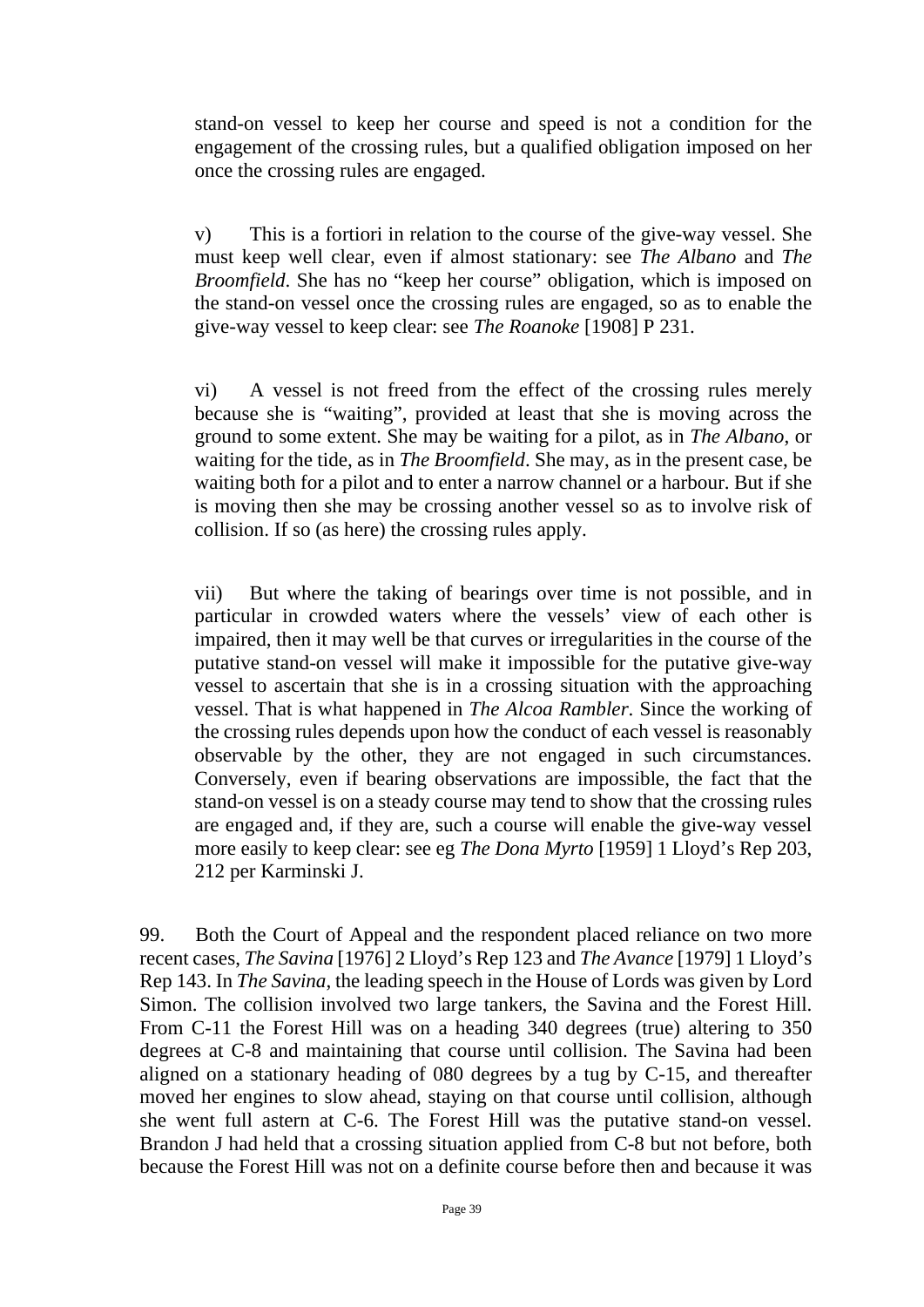only from then that the ships' crossing courses gave rise to a risk of collision: see per Lord Simon at p 129 (lhc). The Court of Appeal agreed. That finding does not appear to have been directly challenged in the House of Lords. Rather it was argued that if it was apparent to the putative give-way vessel (the Savina) that a potential crossing situation (with a risk of collision) might develop in the future, then it was incumbent on her to take early action to not to let that situation arise, even before the crossing rules were strictly engaged: see p 132 (lhc).

100. Lord Simon rejected that submission, which he describes as a "foreshadowing" of the obligations imposed by a crossing situation, so as to apply to any vessel with a red light on her starboard bow, and inconsistent with *The Alcoa Rambler*. He said:

> "That case establishes, in my judgment, that, for the duties under the crossing rules to apply, so as to impose on a vessel the duty to give way, both vessels must be keeping a steady course involving risk of collision and the give-way vessel should be able to ascertain that the other vessel is on such a course."

101. We would readily agree that there is no duty imposed by the crossing rules at a time before they are first engaged by the existence of a crossing situation: ie a crossing giving rise to a risk of collision. As Lord Simon said, until then the two vessels must observe the rules of good seamanship. We would also readily agree that both vessels must be on a crossing course, and, where rule  $7(d)(i)$  applies, by definition this must be a steadily crossing course since it depends on the bearing not appreciably changing (over time). It may well be that this is what Lord Simon meant by "a steady course involving a risk of collision". If, however, he is suggesting that the crossing rules can never apply until both vessels are on a steady course, we would respectfully disagree and, for reasons already given, it is not supported by *The Alcoa Rambler*, as properly interpreted. Nor was such a conclusion about its extent necessary to Lord Simon's rejection of the argument with which he was dealing. None of the cases leading up to *The Alcoa Rambler*(and relied upon by Lord Wright) was cited, and the time when the crossing rules were engaged in *The Savina* was not in dispute before the House of Lords. We have explained above why, in our opinion, *The Alcoa Rambler* establishes no such general proposition and why, apart from authority, it would not be a correct interpretation of the Rules. *The Alcoa Rambler* says nothing about the requirements of the course of the putative give-way vessel, and even its dicta about the course of the putative stand-on vessel were heavily conditioned by the facts of the case, and in particular the limitations on visual observation and bearings caused by the crowded anchorage. *The Savina* was not a case in which it was found that the two vessels were in fact on a crossing course, or a steady bearing, or that there was a risk of collision, before C-8.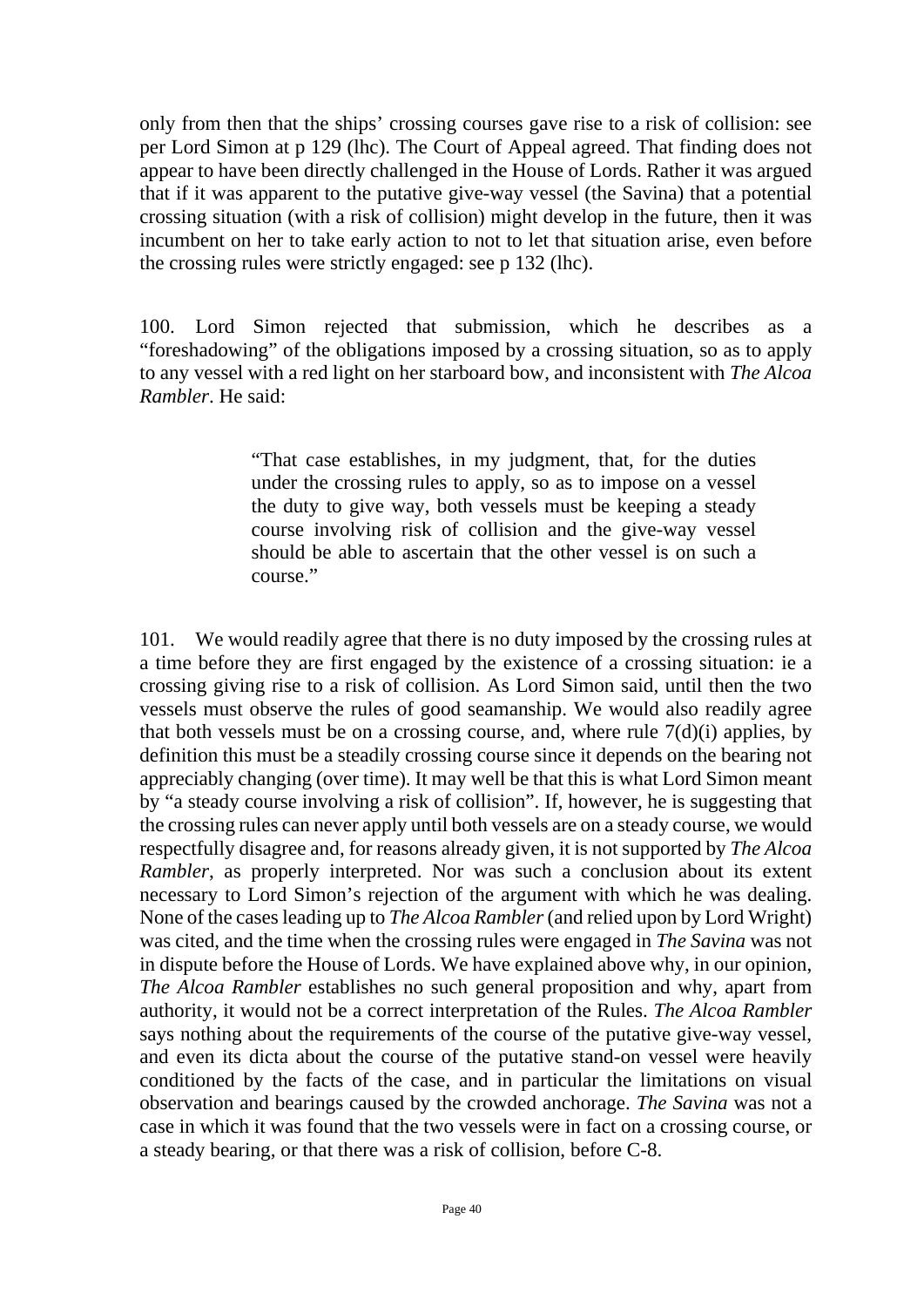102. Although the facts of *The Avance* were superficially similar to those of the present case, it adds little to the weight of authority. The Avance was leaving Dakar harbour at night. The Bambara was waiting outside, to avail herself, going in, of the services of the Avance's pilot. The Avance had the Bambara on her port side. They collided just outside the harbour while the pilot was transferring between the two vessels. The main issue in the case was purely factual: whether the collision had been caused by the Avance turning unexpectedly to port, as alleged by the Bambara, or by the Bambara unexpectedly starting at a late stage to move across her bow, as alleged by the Avance. Brandon J resolved that issue in favour of the Avance so that, on any view as to the law, the Bambara was primarily to blame. But the Bambara also alleged fault by the Avance. One count was that, as the stand-on vessel under the crossing rules, the Avance should have sounded a warning signal. This depended upon whether she was obliged to hold her course. Brandon J said that the crossing rules did not apply because the Bambara was not on a settled course at the time, nor was it possible for those on board the Avance to appreciate that she was, and he referred without further elucidation to *The Alcoa Rambler* as sufficient authority. It is, we think, the only prior English case in which the crossing rules have been excluded because the give-way vessel was not on a settled course. None of the other relevant authorities was referred to by the judge or, probably, drawn to his attention, and there is no analysis of the question why a case about the course of the putative stand-on vessel (*The Alcoa Rambler*) should be decisive or even relevant to the course of the putative give-way vessel. Nor is it clear that, before her late and unexpected move forward, the Bambara was moving at all, nor whether, if she was, she could reasonably have been perceived to have been on a steady bearing.

103. In written submissions following the hearing the respondent relied upon two further English authorities: *The Contship Success* [1998] 2 Lloyd's Rep 488 and *The Sestriere* [1976] 1 Lloyd's Rep 125, as illustrative of a supposed steady course requirement as the precondition for the application of the crossing rules, based upon *The Alcoa Rambler*. In the former case, the two vessels had been for some time on reciprocal (not crossing) courses which, had they continued, would have left them passing each other safely, starboard to starboard. But at a very late stage before the collision the Contship Success began a turn to starboard, in a series of 10 degree steps, across the course of the approaching Selat Arjuna, eventually ramming and sinking her. The Contship Success claimed that as a result of her unexpected turn she then became the stand-on vessel under the crossing rules, so that the Selat Arjuna should have kept clear of her. Applying *The Alcoa Rambler* the deputy judge held that those 10 degree turns had not been sufficiently clear and unequivocal to bring the Contship Success onto a new and (for the first time) crossing course, sufficient for the crossing rules to apply.

104. We have no doubt that the judge was right about that. It was a conventional application of the principle that the Rules need to be applied by reference to what reasonably appears to those navigating one vessel to be being done on the other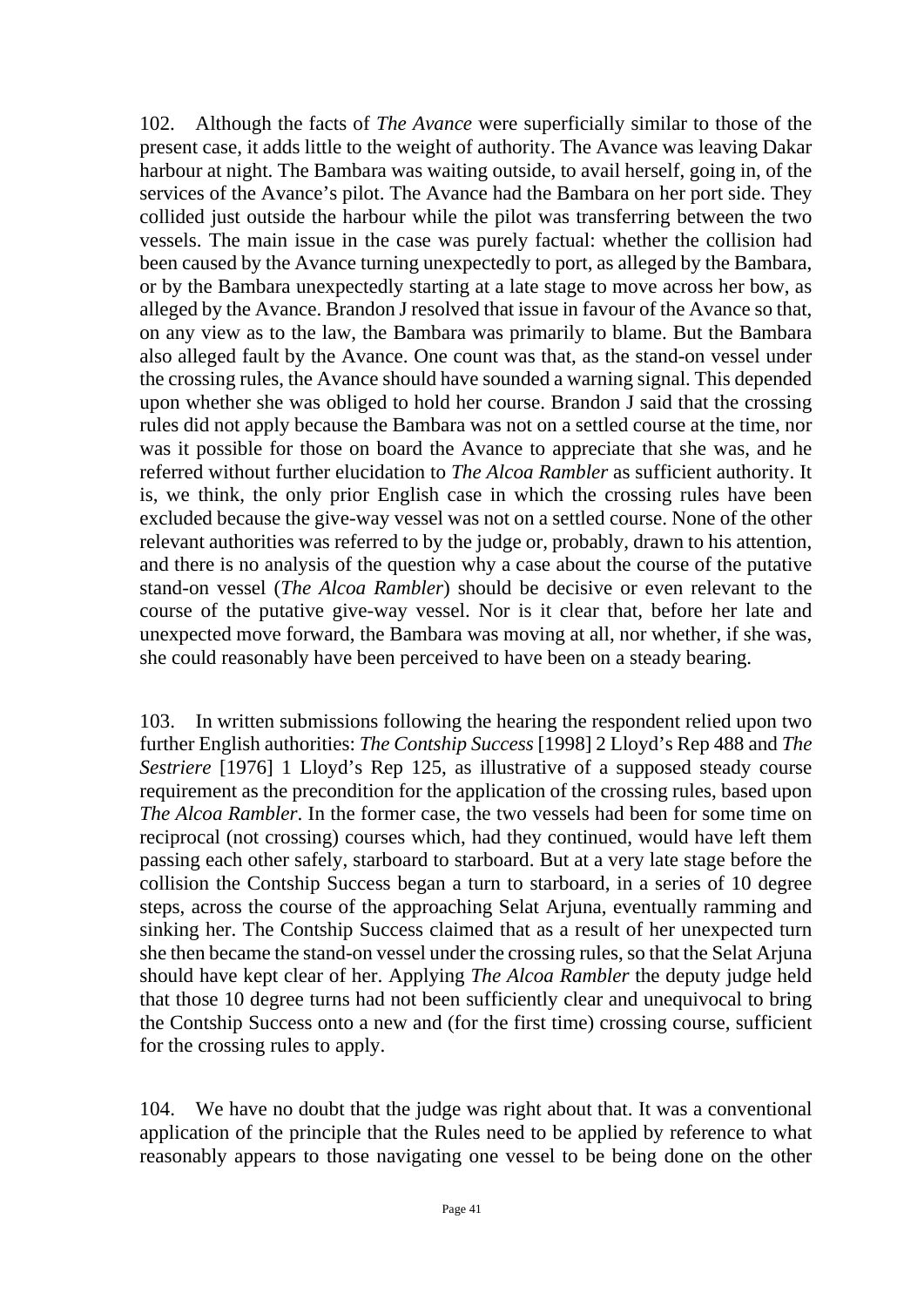vessel. The very late alteration of course by the Contship Success did not permit any evaluation of the risk of collision by taking compass bearings. It adds nothing to the analysis of a case (such as the present) when two vessels were crossing each other's courses, on a steady bearing giving rise to a risk of collision, for 23 minutes before the collision.

105. In *The Sestriere*, two vessels, the Alonso and the Sestriere, had been proceeding to sea from Buenos Aires, both with pilots on board, on broadly parallel courses. The Alonso was to starboard of the Sestriere and well ahead of her. She then turned to port across the course of the Sestriere and slowed down to drop her pilot. The Sestriere carried on regardless and, after both vessels made inadequate last-minute efforts to avoid each other, they collided at very slow speed. Brandon J decided that the crossing rules did not apply because the Alonso had not settled on a crossing course. She could have turned in any direction while, or after, dropping her pilot. But he concluded that the question whether the crossing rules applied did not matter, because the Sestriere should in any event have kept clear of her. He referred to *The Alcoa Rambler*, as authority for the requirement that the putative stand-on vessel needed to be on a "sufficiently defined course" apparent to the other vessel. He made no reference to other authorities or to the analogous cases of *The Ada and the Sappho* and *The Albano*, which are both inimical to the notion that a vessel dropping or picking up a pilot is not on a sufficiently defined course to trigger the crossing rules. In *The Albano* the vessel picking up her pilot was the putative give-way vessel, whereas in *The Sestriere* she was the putative stand-on vessel. However that may be, we doubt whether Brandon J was right to say that the crossing rules did not apply. But the case adds nothing by way of analysis to what was decided by *The Alcoa Rambler*.

106. Also in written submissions after the hearing, the respondent referred to *Trinidad Corp v Keiyoh Maru* 845 F 2d 818, 1989 AMC 627 (9th Cir 1988), a decision of the US Court of Appeals, 9th Circuit. This cited and purported to apply dicta of Judge Learned Hand in *Commonwealth and Dominion Line v United States* 20 F 2d 729 (1927) - (CA Second Circuit). He said, at p 731:

> "A ship is on a steady course, not only when her heading does not change, but whenever her future positions are certainly ascertainable from her present position and movements. A steady course may thus involve many changes of heading; it is enough if these can with accuracy be foretold. If they can, so that at any given time in the future her position can be ascertained, she is on a course, and if that course crosses the course of another vessel, who holds her on her starboard hand, the latter must keep out of her way."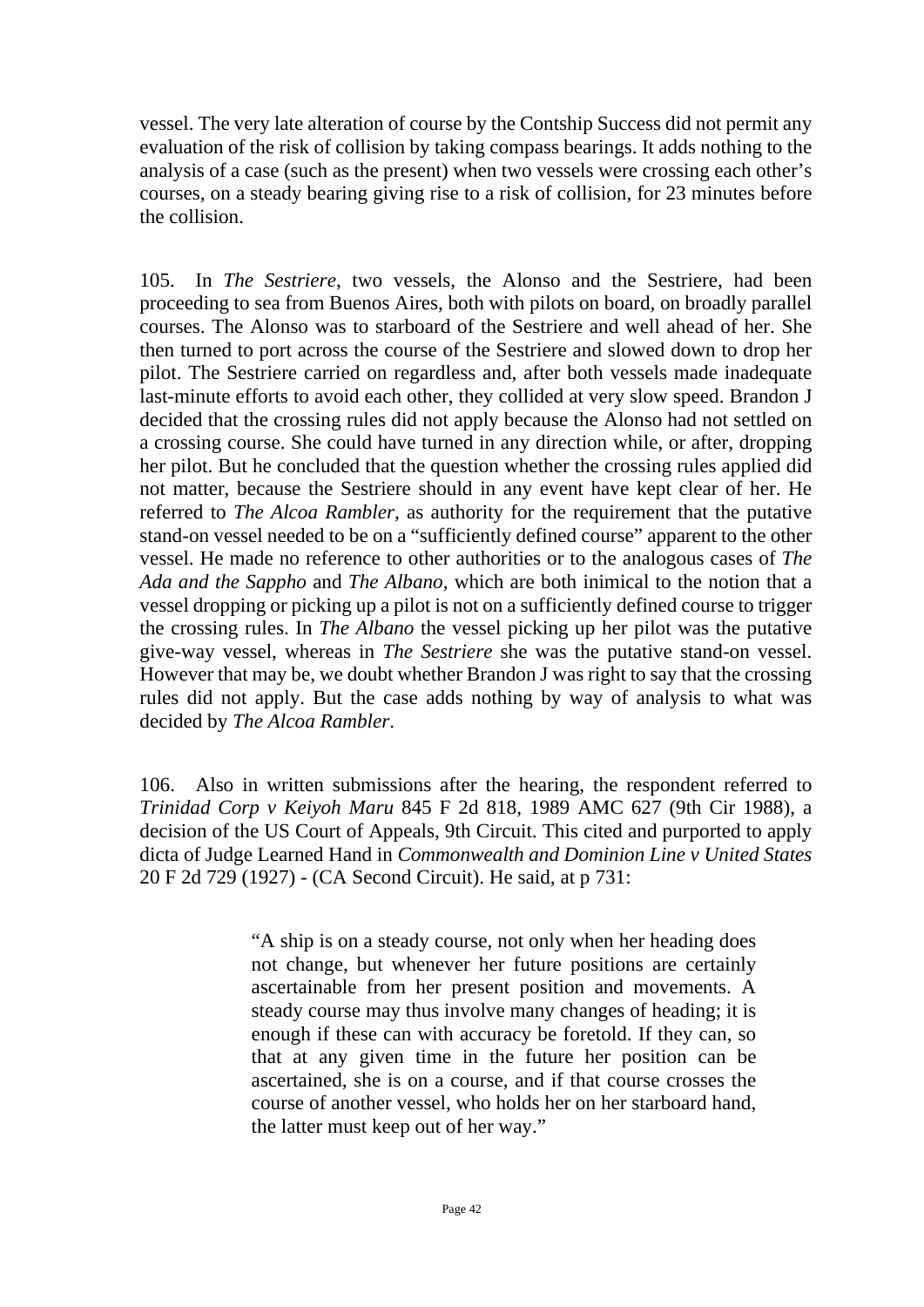In neither of those cases was it established that the vessels which eventually collided had been on steady bearings from each other. In our view Judge Hand's dictum is not authority for a steady course requirement before the crossing rules can be triggered by the risk of collision which arises from two vessels crossing on a steady bearing. It is broadly in line with the dictum of Sir J W Colvile in *The Ada and the Sappho*, quoted above.

107. The Court of Appeal in the present case acknowledged that most of the relevant "steady course" authorities concerned the course of the stand-on vessel, but they considered that the stand-on vessel must be able to appreciate the need to keep her course, and comply with the other obligations in rule 17(a)(ii) and (b), and that this depended upon the give-way vessel also being on a steady course. Gross LJ said, at para 92, that:

> "The mere fact that there was a risk of collision through convergence is not determinative of whether the crossing rules apply. Put colloquially (in Ms Selvaratnam's words), it takes two to cross."

108. Attractive though that catchy phrase may be, we respectfully disagree with the conclusion which the Court of Appeal drew from it. Of course it takes two to cross, because the concept of crossing implies that there must be two vessels involved. It may mean that they must both be moving over the ground although, if it does, it leaves a curious lacuna in the Steering Rules, since there is no rule which requires a moving vessel to keep clear of another vessel under way, just because she has no way on. But it will be a very rare case when the bearing of a stationary vessel from a moving vessel does not change, unless the stationary vessel is dead ahead. Be that as it may, if two moving vessels are (as the Court of Appeal put it) "converging with a risk of collision", then they must either be head-on, overtaking or crossing. If they are, as here, each on a bearing from the other which does not appreciably change (over time), and there is nothing about the circumstances to prevent each from taking visual compass bearings of the other (or from observing the bearing of the other on radar), then providing that they are getting closer to each other they are in fact, and in any event are deemed to be, at risk of collision: see rule 7(d)(i). If the vessels are converging head-on, then rule 14 applies. It they are not head-on but crossing, then the crossing rules apply unless one is overtaking the other: see rule 13. This is of course subject to any special rule, like rule 18, which affords some other "keep clear" priority, and is or may be affected by the narrow channel rules, the subject of the first question before the court.

109. From time to time the phrases "steady course", "settled course" or "sufficiently defined course" have been used in this context: see eg *The Sestriere* per Brandon J at [1976] 1 Lloyd's Rep 125, 130. In the present case the judge used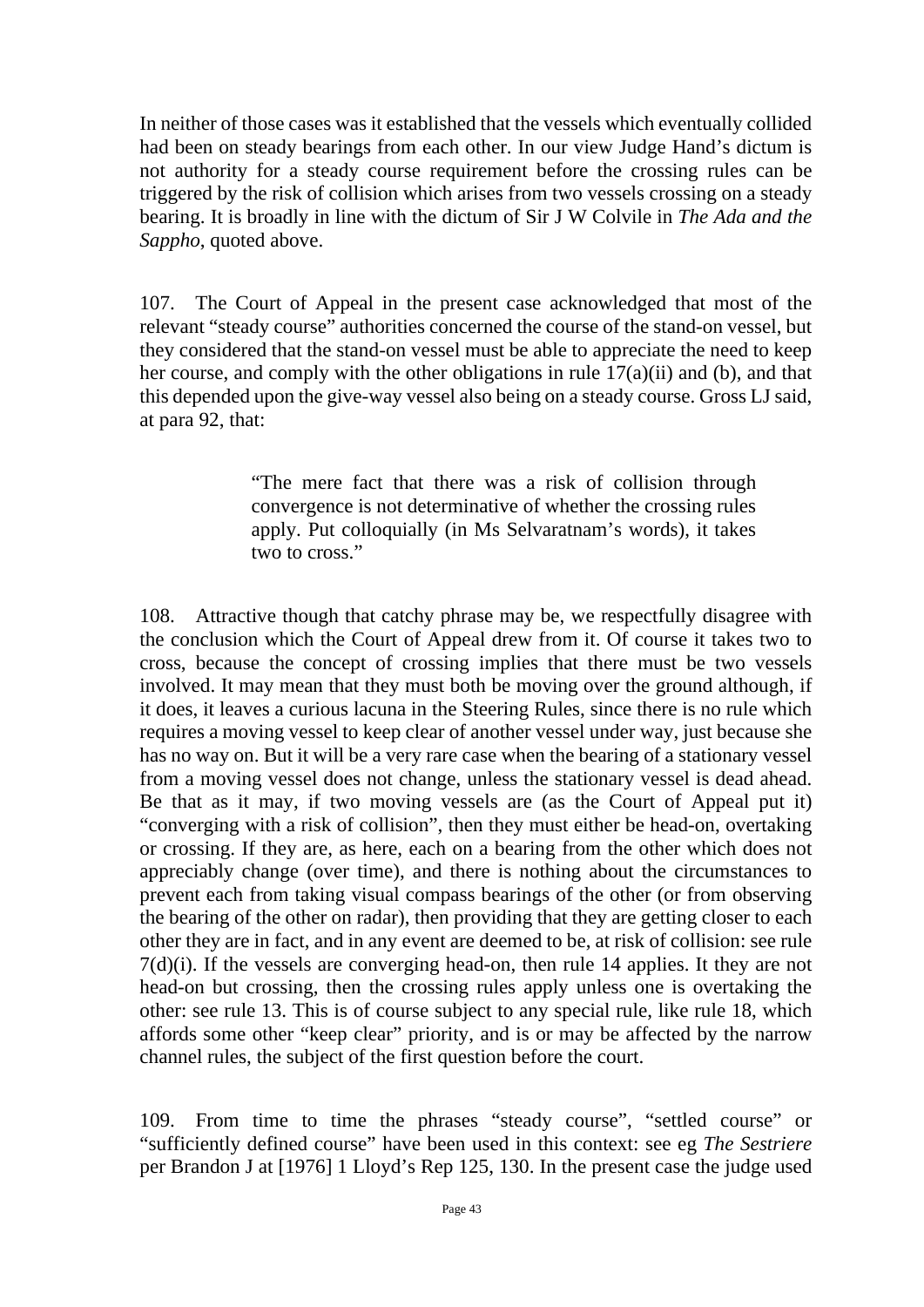the latter in his conclusion in para 71, and "sufficiently constant heading" in para 70. They beg the question: sufficient for what purpose? That is a question of law. In our view the course need only be sufficient to show to the other vessel that they are crossing so as to involve a risk of collision. Where the general direction (ie course) of a vessel is such as to place her on a steady bearing with another vessel, then her course is sufficiently constant or defined for that purpose, unless she is plainly embarked on a course (such as turning around a bend in a river) which will eventually avoid that result: see eg *The Pekin*. The judge described ALEXANDRA 1 as making "progress in a broadly east south easterly direction", sufficient to place her on a steady bearing with EVER SMART for over 20 minutes before the collision. That must, by definition, have been a sufficiently constant or defined course for the purpose of engagement of the crossing rules, provided (as has not been challenged) that this was readily to be observed from each vessel, keeping a seamanlike lookout.

110. Ms Selvaratnam's main additional submission was that, on the facts of this case, even though the two vessels were approaching each other on a steady bearing, other than head-on, they could not be perceived by the other to be crossing because ALEXANDRA 1's erratic course left open the possibility that she might be about to make a smart turn to starboard into the narrow channel, and thereby pass clear of EVER SMART, port to port. There are a number of objections to that argument. First, the mere possibility that ALEXANDRA 1 might make a late turn to starboard was insufficient to displace the risk of collision arising from the existence of a steady bearing between the two vessels for the whole of the 23 minutes before the collision. A risk of collision is not displaced by a possibility that the collision may not happen. Secondly, where two vessels are approaching each other on a steady bearing, the risk is deemed to exist: rule  $7(d)(i)$ . Thirdly, rule  $7(a)$  provides that if there is any doubt as to the risk of collision, then it shall be deemed to exist. Fourthly, if there is no answer to the existence in this case of a risk of collision, it makes no sense to disapply the crossing rules on a theory that the two vessels were not crossing. The risk of collision was precisely because the two vessels were crossing, as was demonstrated by their readily observable steady bearing from each other over a considerable time, which was plainly not head-on. Finally, a late turn to starboard by ALEXANDRA 1 would not have taken her clear of EVER SMART, because the latter was, to use a time-honoured phrase, hogging the centre of the channel, and showing no sign of moving over to her starboard side.

## *(iii) Conclusions on Question 2*

111. We would therefore answer Question 2 by holding that, if two vessels, both moving over the ground, are crossing so as to involve risk of collision, the engagement of the crossing rules is not dependent upon the give-way vessel being on a steady course. If it is reasonably apparent to those navigating the two vessels that they are approaching each other on a steady bearing (over time) which is other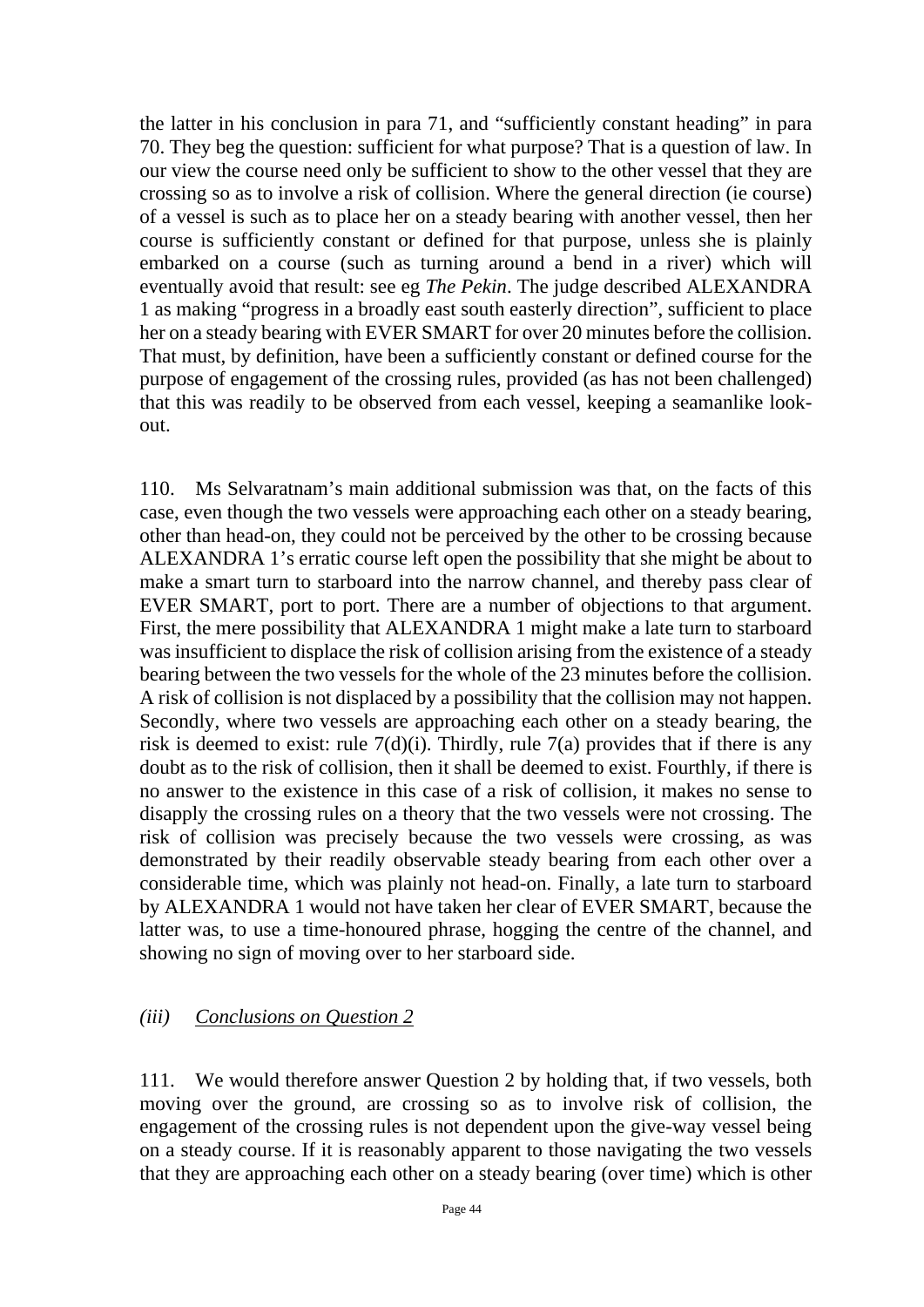than head-on, then they are indeed both crossing, and crossing so as to involve a risk of collision, even if the give-way vessel is on an erratic course. In such a case, unless the overtaking rule applies, the crossing rules will apply.

112. Although it is not an issue which arises in this case, for the reasons set out above we also consider that the stand-on vessel need not be on a steady course either, even though, once the crossing rules are engaged, she must then keep her course and speed. It does not follow that she should already have been on a steady course, or speed, before the crossing rules could become engaged. Nor does the word "keep" as part of her obligation imply that the stand-on vessel must be assumed already to have been on a steady course. Rule 17, which imposes the "keep course and speed" obligation applies not merely where the crossing rules apply. It applies to every situation where one vessel is identified as the stand-on vessel in relation to another. Thus it applies to a sailing vessel, from which a power driven vessel must always keep clear except when being overtaken, under rule 18(a)(iv). It applies between two sailing vessels under rule 12, and to the vessel being overtaken, under rule 13. But in none of those situations does the engagement of the relevant rule depend upon the stand-on vessel already having been on a steady course. In all those cases "keep" means maintain the course she happened to be on when the relevant Rule became engaged. There is no reason why "keep" should mean something different when rule 17 is triggered by rule 15. And the obligation, once rule 17 is engaged, is to keep both course and speed. But there is no requirement for steady speed before rule 15 (which triggers rule 17) is engaged.

113. Our conclusion that the putative stand-on vessel need not be on a steady course for the crossing rules to apply runs counter to what appeared to have been a concession to the contrary made by the appellant during the hearing. At the least, the appellant stated that such a requirement did not need to be challenged, since the EVER SMART as putative stand-on vessel was on a steady course throughout. Nonetheless a conclusion to the contrary seemed to us (provisionally at least) logically to follow from the main thrust of the appellant's case. Accordingly we invited written submissions after the hearing about whether such a concession had been made, whether it was wrongly made and whether the appellant should be permitted to depart from it.

114. Having received those submissions we decided that we should permit the appellant to depart from that concession. As will appear we do consider that it was wrongly made. It is right to permit the appellant to depart from it for the following reasons:

i) The issue to which it related is a pure question of law, namely a question of construction of the Collision Regulations.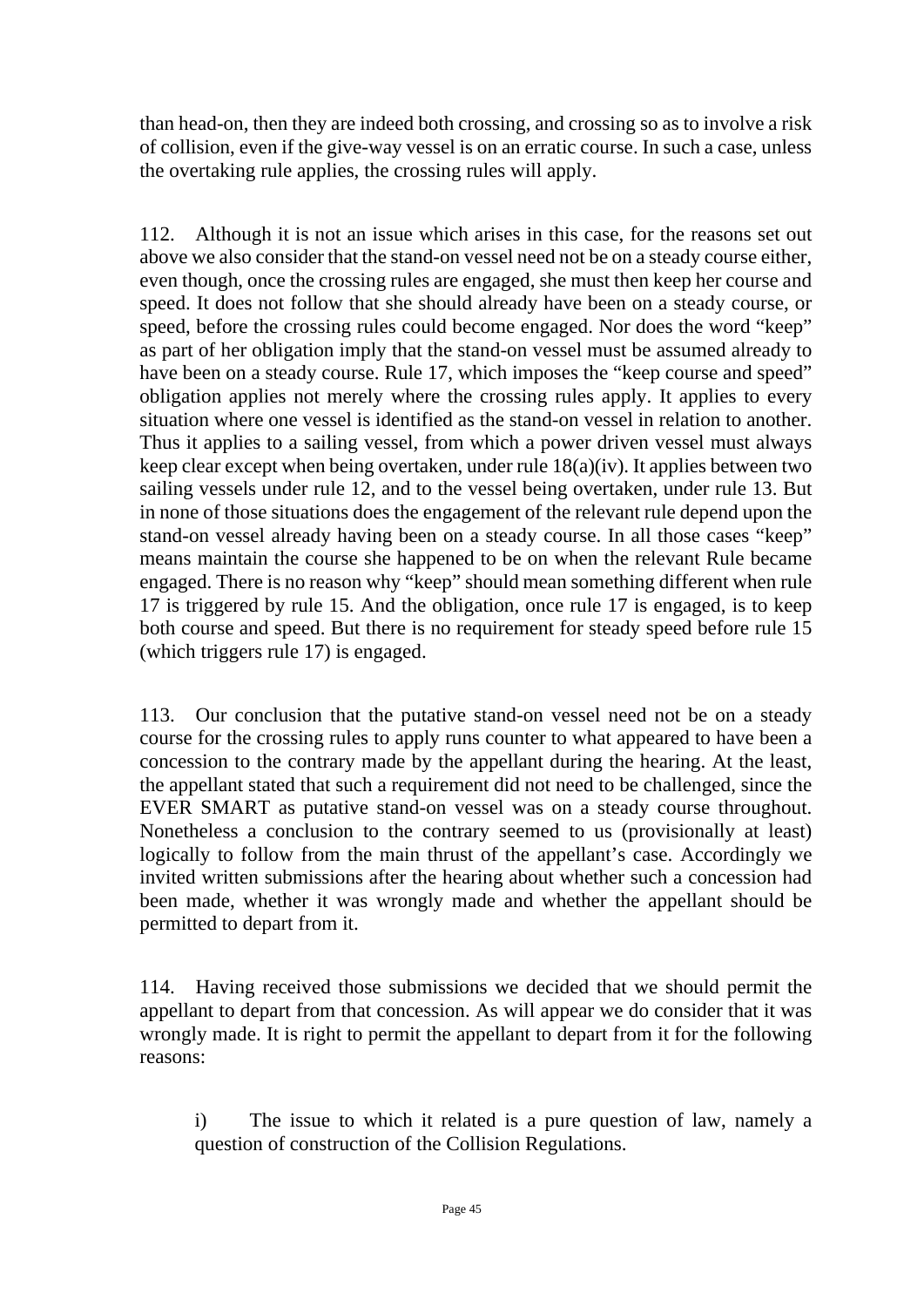ii) Provided therefore that the respondent was given a fair opportunity to respond, which it has been, no prejudice would be suffered by the respondent in the court treating it as a live matter in issue.

iii) The question whether the stand-on vessel need be on a steady course is intimately bound up with the same question in relation to the give-way vessel, which has been directly in issue throughout.

iv) The question is one of real importance to mariners generally, even if it may only be decisive of liability in a small number of cases and is not in the present case. This is because those navigating the putative give-way vessel need to know, when they see that another vessel is approaching on a steady bearing on their vessel's starboard side, whether a further and potentially difficult analysis needs to be made as to whether she is also on a steady course, before a decision to alter course and or speed so as to keep well clear can properly be made. In their advice to this court, the Nautical Assessors were firmly of the view that, from a seamanship perspective, no such additional requirement should be imposed. They said:

"It is our opinion there is no requirement for either vessel, to be on a 'steady course' to engage the crossing rules - it is enough for a risk of collision to exist."

115. Applied to the facts of this case, the analysis must be as follows:

i) Both ALEXANDRA 1 and EVER SMART were moving over the ground throughout the relevant 23 minutes before the collision, even though ALEXANDRA 1 was proceeding very slowly.

ii) Both vessels were visible to each other throughout, and their bearings from each other readily measurable, both by compass and by radar.

iii) Both could also observe they were approaching each other, both visually and by radar ranging.

iv) ALEXANDRA 1 had EVER SMART on her starboard side throughout.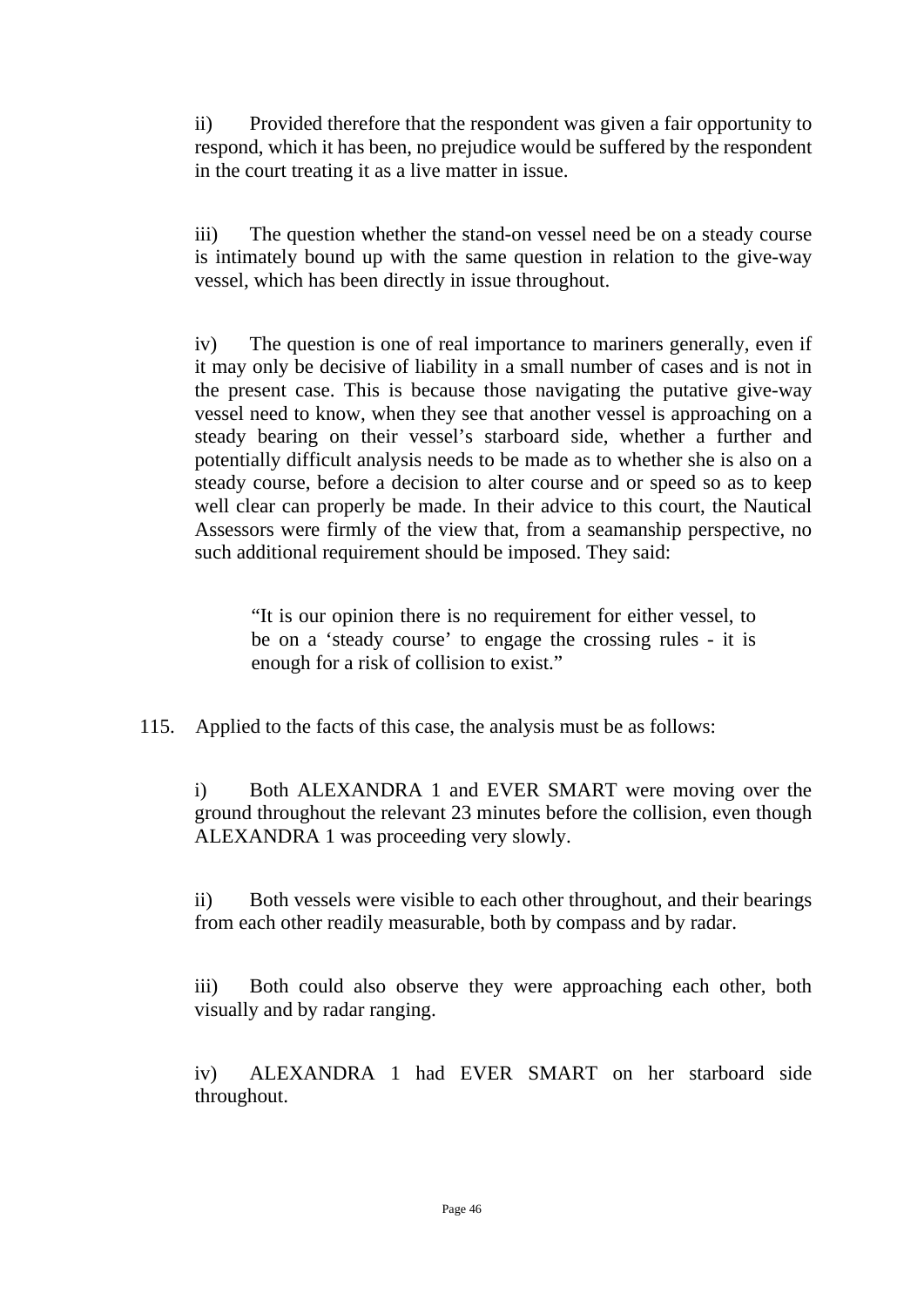v) Both vessels were throughout that period in fact on bearings from each other which did not appreciably change, and this was readily observable from each vessel. Those (reciprocal) steady bearings were not dead ahead, nor did the overtaking rule apply.

vi) Both vessels were therefore crossing within the meaning of rule 15 and, because they were approaching each other on a steady bearing, deemed to be, and in fact, crossing so as to involve risk of collision, so as to engage the crossing rules.

vii) ALEXANDRA 1 was not on a steady course, or speed. But she was proceeding in a generally ESE direction. EVER SMART was on a steady course but not a steady speed. The changes in the course and speed of ALEXANDRA 1, coupled with the changes in the speed of EVER SMART, were self-cancelling, in the sense that, collectively, they produced no appreciable change in the compass bearing of each vessel viewed from the other.

viii) Therefore, subject only to the effect of the narrow channel rules, the crossing rules applied to both vessels. ALEXANDRA 1 was the give-way vessel and EVER SMART was the stand-on vessel. ALEXANDRA 1 should therefore have kept well clear of EVER SMART.

**VIII Question 1: are the crossing rules inapplicable or should they be disapplied where an outbound vessel is navigating within a narrow channel and has a vessel on her port (or starboard) bow on a crossing course approaching the narrow channel with the intention of and in preparation for entering it?**

116. The crossing rules are expressed in general and unqualified terms but it is common ground and well established that they are inapplicable where two vessels are approaching each other in a narrow channel, one vessel proceeding in one direction along it, the other proceeding along it in the other direction, even where they appear to be in a crossing situation.

117. This principle was clearly stated and affirmed as having been established for many years by Willmer J in *The Empire Brent* at p 312:

> "As I understand the principles which apply in narrow channels, it has been laid down for many, many years that, although the crossing rule does from time to time have to be applied in narrow channels (when, for instance, a vessel which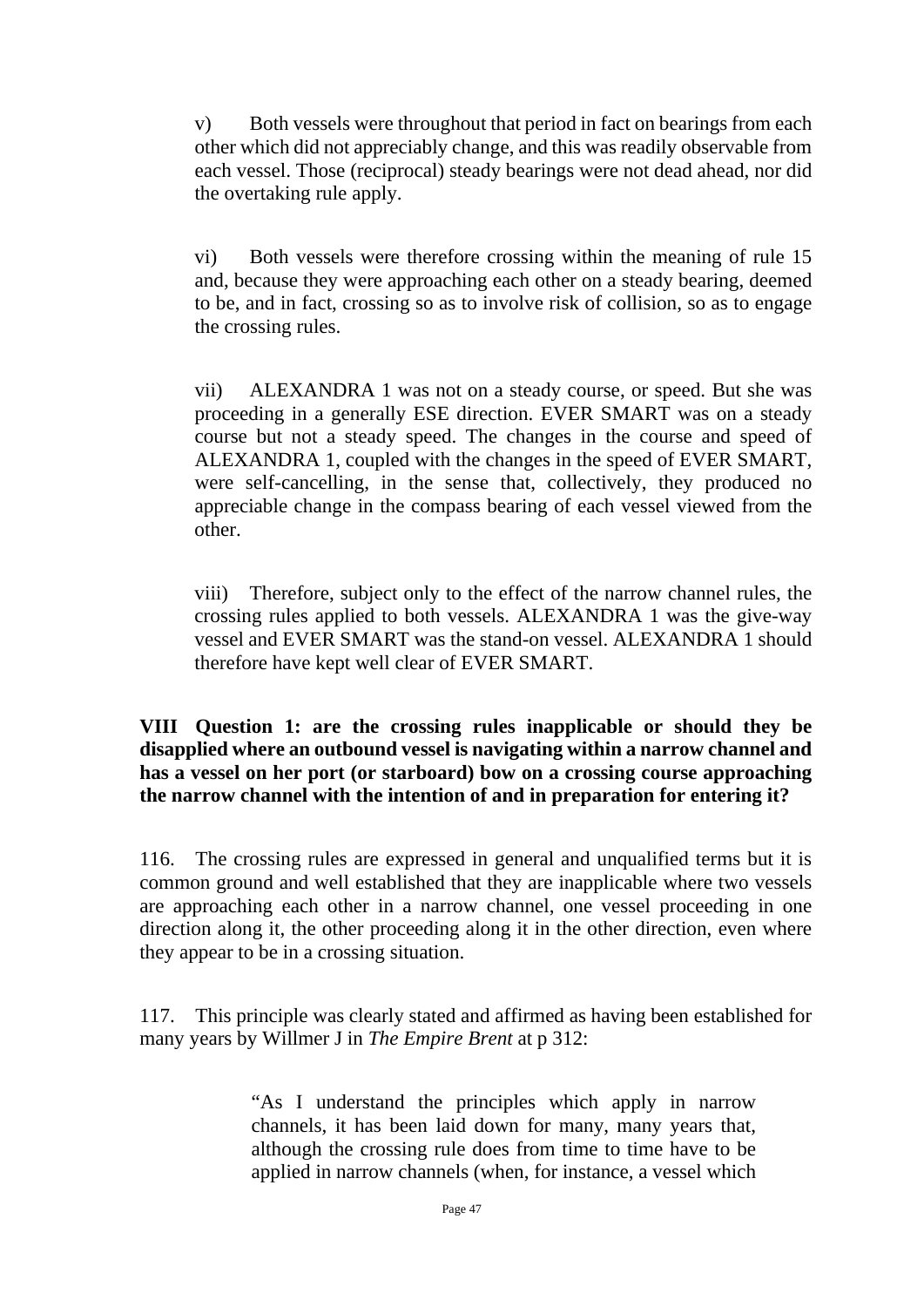is crossing the channel has to act in relation to a vessel which is proceeding up or down the channel), nevertheless, when vessels are approaching each other, navigating respectively up and down the channel, it is article 25 of the Collision Regulations [then the narrow channel rule] which applies and applies exclusively. There is no room in such a situation for applying the provisions of the crossing rule at the same time as the provisions of the narrow channel rule, because the requirements under the rules are different."

118. The principle was restated in similar terms by Brandon J in *The Glenfalloch* at p 255:

> "In my view, where one ship is proceeding along a narrow channel in one direction, and another ship is proceeding along the same channel in the other direction, even though their courses are crossing so to involve risk of collision, the narrow channel rule governs the case, and not the crossing rules; *The Kaiser Wilhelm der Grosse* [1907] P 259, *The Heranger* [1938] 62 Lloyd Rep 204; [1939] AC 94, *The Empire Brent* 81 Lloyd Rep 306. If one of the ships is not proceeding along the channel at all, but crossing more or less directly from one side of it to the other, then the crossing rules may apply; see the observations of Mr Justice Willmer in the last of the three cases referred to above at p 312, left hand column. They may also apply where there is a junction between one channel and another, and the two ships concerned are in the first place proceedings along different channels so as to meet at such junction; *The Leverington* (1886) 11 PD 117."

119. In such circumstances the narrow channel rules ensure the safety of the vessels navigating along the course of the channel and there is no need or room for application of the crossing rules. That they might impose conflicting requirements in such circumstances is illustrated by the example of a curving channel. Vessels approaching each other in such a channel might well appear to be in a crossing situation but safety is ensured if both vessels keep to the starboard side of the channel rather than one of the vessels keeping to the course she may be on at the time when the crossing situation arises.

120. As Willmer J stated in *The Empire Brent* the crossing rules do "have to be applied from time to time in narrow channels", giving the example of a vessel which is crossing the channel. A case which illustrates the application of the crossing rules notwithstanding that vessels were proceeding along a narrow channel is *The*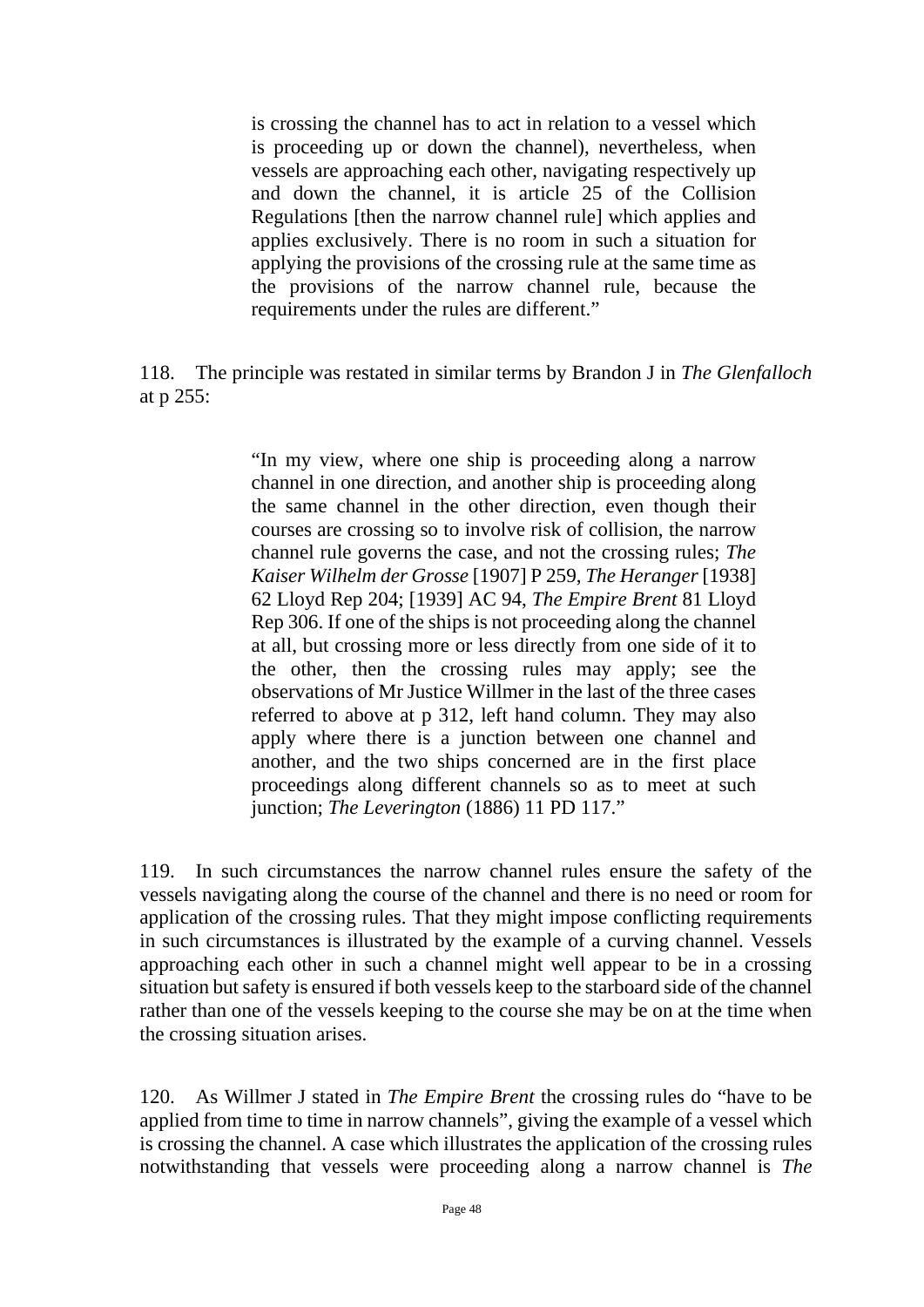*Leverington*. In that case the Leverington was proceeding up the main channel from Cardiff docks and the Rapid was proceeding down the intersecting channel from the Roath Basin. Both were narrow channels and both vessels were proceeding on the starboard side of their respective channels. Rather than keeping her course and speed the Rapid went to starboard ("ported") in order to cross the bows of the Leverington to get to the starboard side of the main channel and there was a collision. It was held that, although the narrow channel rules applied, the crossing rules also applied. The Rapid, as the stand-on vessel, should accordingly have kept her course and speed. Had she done so the collision would have been avoided and so she was held solely to blame for the collision.

121. All three judgments clearly state that even though vessels are in a narrow channel and subject to the narrow channel rule, the crossing rules may also apply (see *The Leverington* at p 118):

> "LORD HERSCHELL, LC It has been argued on behalf of the appellants that the Rapid was in a narrow channel, and that according to article 21 [the narrow channel rule] it was her duty to keep on the starboard side of the channel. This is no doubt a narrow channel, and one to which that article applies. But then it must be remembered that the *Leverington* had also to keep on her starboard side of the channel, and was in fact on that side. Now the *Rapid* undoubtedly ported before the collision, and we are advised that, but for this porting, the *Rapid* and the *Leverington* might both have continued on their courses with safety … We are further of opinion that article 16 [the crossing rule] is applicable to the present case. Though these are narrow channels, still the general rules of navigation apply, so far as practicable in such places, no other special rules being provided, as is the case in some rivers. That being so, and these vessels being crossing ships, it was the duty of the *Leverington*, which had the Rapid on her starboard side, to keep out of the way of the latter. The manoeuvre which she executed of keeping her course and going on faster was a compliance with that rule, and no collision would have occurred had the *Rapid* obeyed article 22 and kept her course. Therefore the *Rapid* was alone to blame for the collision …

> LORD ESHER, MR These two ships were in a narrow channel, so that article 21 was applicable. The question arises whether article 16 was not also applicable at a particular point in these transactions. That rule must clearly apply in a narrow channel if there are no special rules applicable to it. Instances might easily be given where a smaller river joins a larger, as the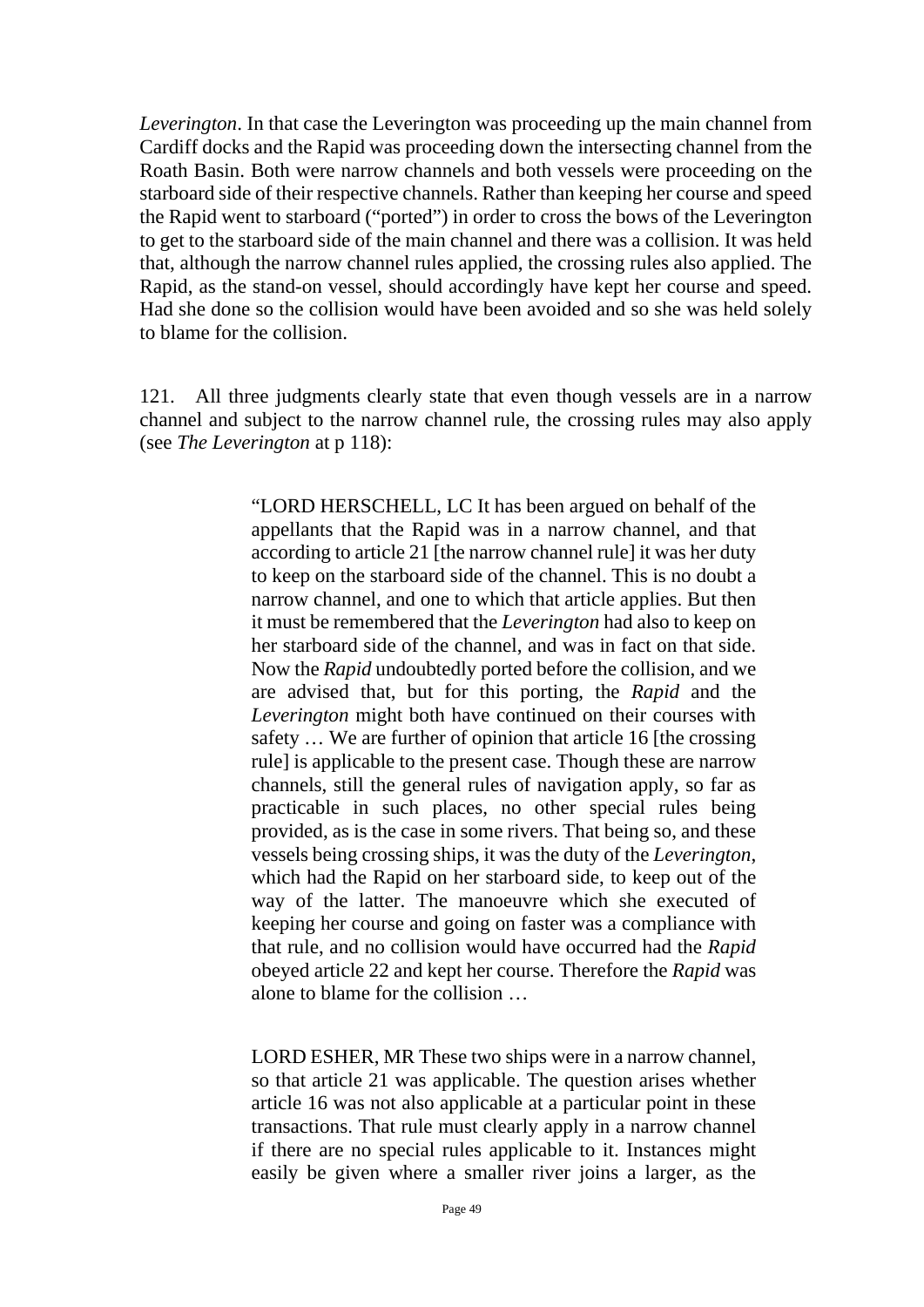Medway joins the Thames, where vessels would be constantly crossing, and where the crossing rule would apply. It is well that we should clearly lay this down, so that in the future when vessels are at the point which was the place of the present collision, and at similar places, there may be no doubt as to their respective duties. Here the *Leverington* was bound to keep out of the way of the *Rapid*, and the *Rapid* to keep her course; the latter ported and broke article 22, while the Leverington was doing what was right in order to keep out of the way of the other ship. Therefore the Rapid is alone to blame for the collision.

FRY, LJ I am of the same opinion. I think that article 16 applies in narrow channels, and that it would be unwise and incorrect to hold that it does not apply in such places."

122. Lord Esher makes it clear that the crossing rules would apply to other cases of crossing of a narrow channel, such as where a smaller river joins a larger river. If the crossing rules apply where one narrow channel intersects with another, where both vessels are subject to the narrow channel rules, they must surely also apply where a vessel simply crosses a narrow channel, where only one vessel is subject to the narrow channel rules, as Willmer J stated in *The Empire Brent*. This is supported by *Cockcroft and Lameijer - A Guide to the Collision Avoidance Rules*, 7th ed (2012), where it is stated as follows at p 75:

"*Crossing in narrow channels and traffic lanes*

Power-driven vessels in a crossing situation in a narrow channel or traffic lane must normally comply with rule 15 but all vessels are required to avoid crossing a narrow channel if such crossing impedes the passage of a vessel which can safely navigate only within the channel (rule 9(d)) and a power-driven vessel of less than 20 metres in length must not impede the safe passage of a power-driven vessel following a traffic lane (rule  $10(j)$ ).

Although vessels proceeding in opposite directions in a bending narrow channel may come into a crossing situation rules 15 and 17 do not apply. Each vessel must comply with rule 9(a) and keep as near to the outer limit which lies on her starboard side as is safe and practicable."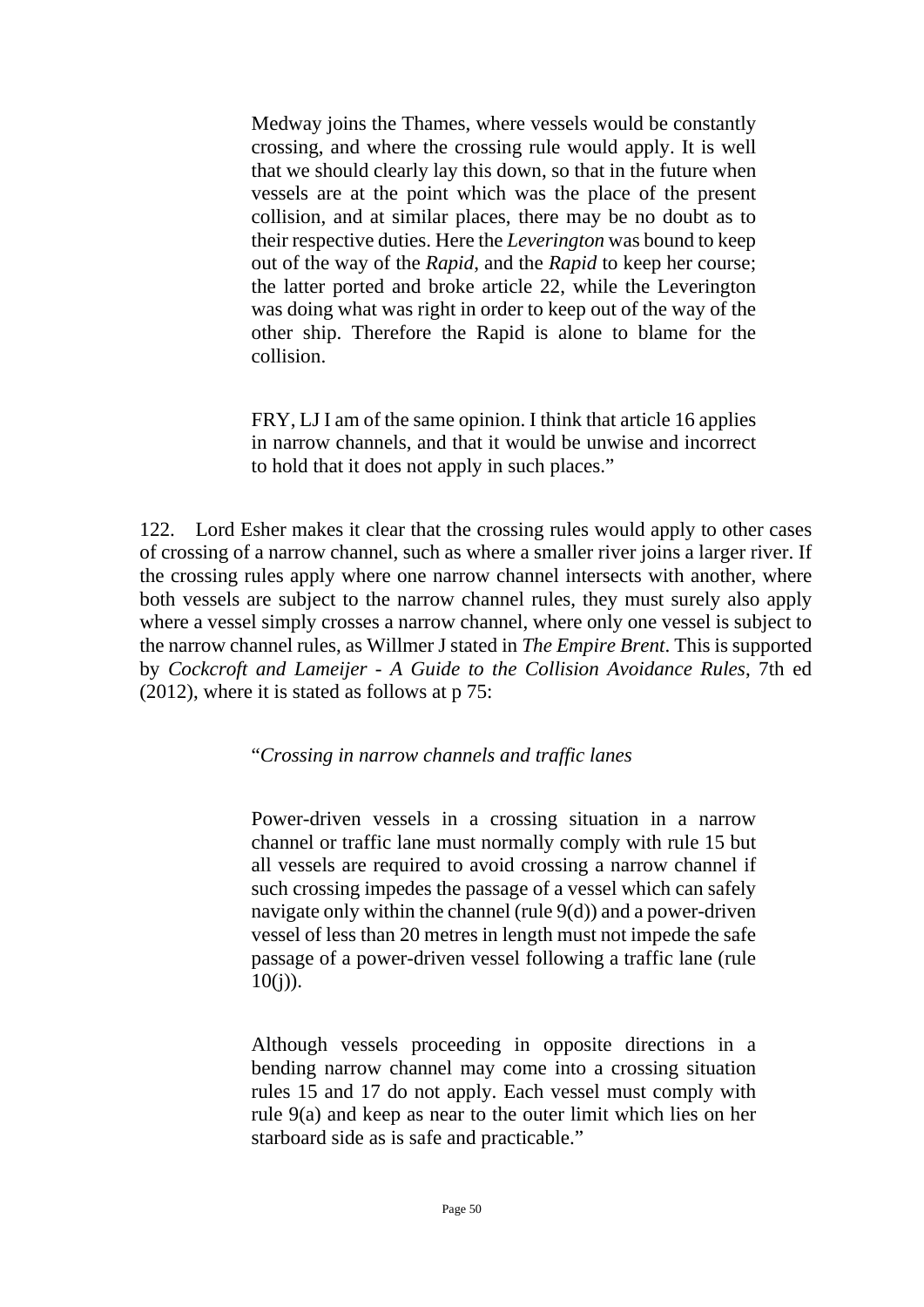123. Another case which illustrates the simultaneous application of both the narrow channel rules and the crossing rules is *The Ashton* [1905] P 21. In that case the King Stephen was coming in from the North Sea fishing grounds to Grimsby. The Ashton was outbound from Grimsby and there was a collision at the entrance to the river Humber. Gorell Barnes J held that the waterway at the entrance of the Humber was a narrow channel, that the narrow channel rules applied and that the King Stephen was in breach of what is now rule 9(a) in not keeping to the starboard side of the channel. He further held that the crossing rules also applied and that both vessels had been in breach of them. The King Stephen was in breach of the crossing rules in failing to keep her course and speed; the Ashton was in breach in failing to keep out of the way and instead seeking to cross ahead of the King Stephen. This was therefore a case where the crossing rules applied to a collision at the entrance to a narrow channel where one vessel was proceeding along the course of the channel and the other vessel was crossing the entrance of the channel in order to proceed down it.

124. In *Marsden & Gault* para 5-302 these two cases are cited in support of the proposition that "as between vessels proceeding along a narrow channel and those approaching the narrow channel with a view to proceeding along it … where in such circumstances both rules may reasonably be complied with, obedience to both rules is incumbent upon the vessels."

125. The question which then arises is in what circumstances can it be said that both rules may not reasonably be complied with, so that it is necessary that one should be displaced by the other? That is the case where two vessels are proceeding in opposite directions along the course of a narrow channel. It may also be the case where one vessel is proceeding along a narrow channel towards its exit and another vessel is approaching the entry of the channel with a view to proceeding along it. The critical issue in relation to question 1 is to determine, with clarity, and as precisely as possible, when that will be so.

126. The courts below regarded two authorities as determinative of that question, at least on the facts of this appeal, which they both considered indistinguishable from them. They are (in date order) *The Canberra Star* and *Kulemesin*. But we would prefer to begin the analysis with *The Kaiser Wilhelm der Grosse*. That concerned a collision just outside the Western entrance to Cherbourg Harbour, between the Kaiser Wilhelm der Grosse ("the Kaiser"), then one of the largest passenger steamers in the world, coming out, and the Orinoco, a smaller passenger ship, going in. Each side pleaded breaches of the crossing rules against the other, and the Orinoco also pleaded a breach by the Kaiser of the narrow channel rules, not suggesting that the two could not be applied, and complied with, at the same time. Cherbourg Harbour is defined by a large, roughly semi-circular breakwater, with two entrances in it. The Western entrance is half a mile wide, with ample room for two vessels to pass port to port, each keeping to her starboard side of the entrance.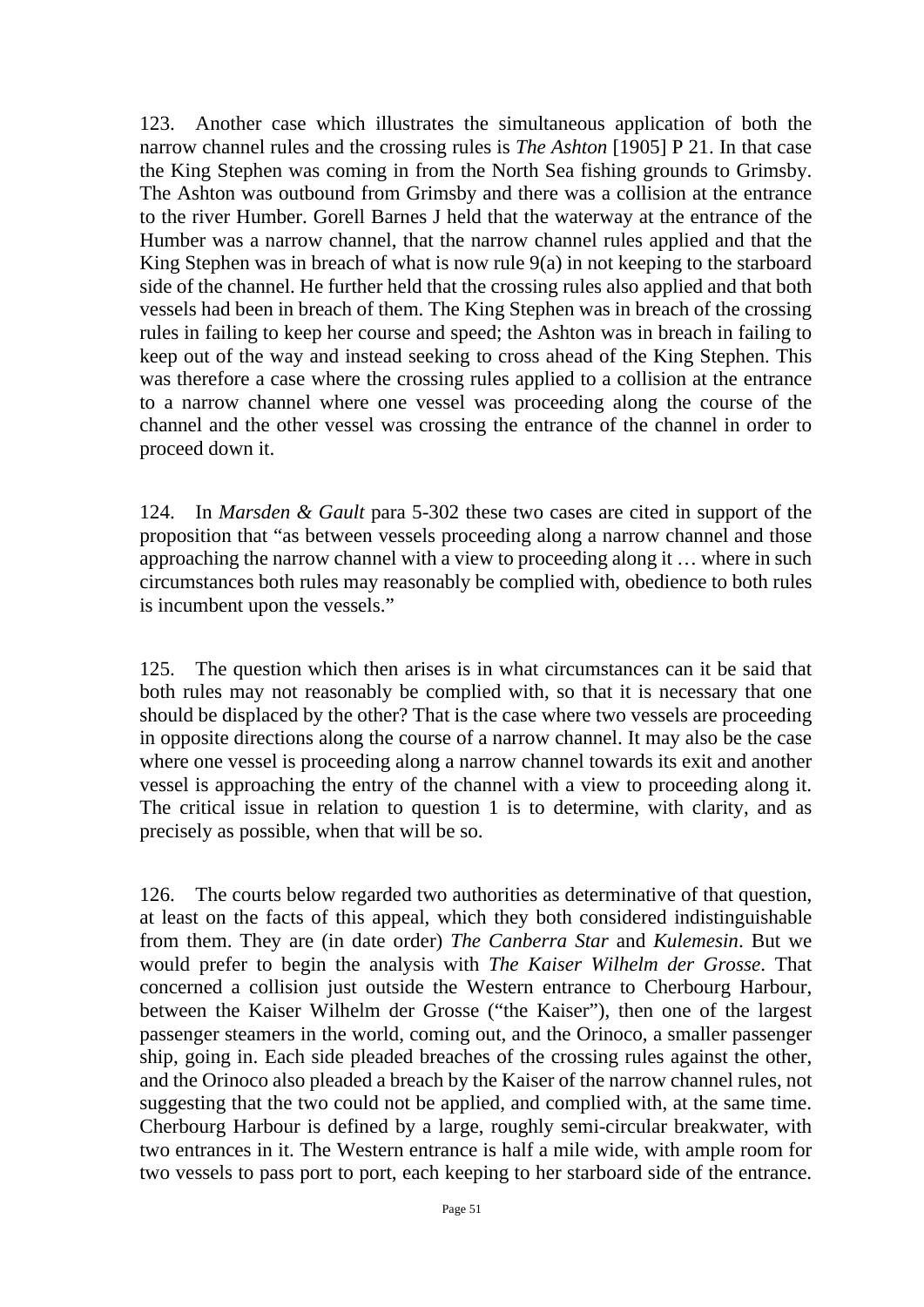During most of the relevant time before the collision the Orinoco was carefully aligning herself to enter on her starboard side. She was doing 12 knots until three minutes before the collision, slowing to half speed ahead to pass between the breakwaters close to her starboard side, having embarked her French pilot at Southampton. It is clear that she was not waiting to go in. One of the complaints pleaded against her was that she should have done just that, until the Kaiser was out and clear, but this was rejected.

127. On any view the Kaiser did everything wrong. She went through the entrance on a diagonal course from the starboard to the port side. She went too fast, increasing from 18 to 22 knots, and she did so in an attempt to cross the bows of the Orinoco, turning to port at a late stage. Her only complaint against the Orinoco which was pursued in the Court of Appeal was that she should have held her course, or stopped sooner.

128. The case is noteworthy mainly because it was the first to recognise that an entrance between two breakwaters may be a narrow channel. But it is also a case in which responsibility for a collision just outside a narrow channel was decided on the basis that the narrow channel rules rather than the crossing rules were applicable: see per Lord Alverstone CJ at p 263. There is ample reasoning why the entrance was a narrow channel, but little to explain why the crossing rules were thereby disapplied. But it is clear that the Kaiser was leaving, and the Orinoco shaping her course to come in, on her final approach, rather than waiting, either for a pilot, or for the Kaiser to come out.

129. The collision in *The Canberra Star* occurred at night in a narrow, buoyed channel in the Lower Hope Reach of the River Thames. At the point of collision the channel has, looking down river, a right hand bend in it. The Canberra Star was coming up river but, as she approached the bend, she was cutting the corner and thereby straying onto her port side of the channel. The City of Lyons had started in an anchorage on her starboard side of the channel, and was moving into the channel to proceed down river on her starboard side, her engines full ahead, and having already worked up to 5 knots. She saw the red light of the Canberra Star on a steady bearing on her starboard side, cutting the corner. Having failed to alert the Canberra Star, she then turned hard to port, across the bows of the Canberra Star, which struck her despite going full astern at the very last moment. Unsurprisingly Hewson J held that both vessels were to blame, the Canberra Star for proceeding on the wrong side of the channel and the City of Lyons for turning to port rather than to starboard to avoid the impending collision.

130. The case is of importance for present purposes because Hewson J held that the crossing rules did not apply, under which the Canberra Star would have been the putative stand-on vessel. Rather the narrow channel rules applied. The City of Lyons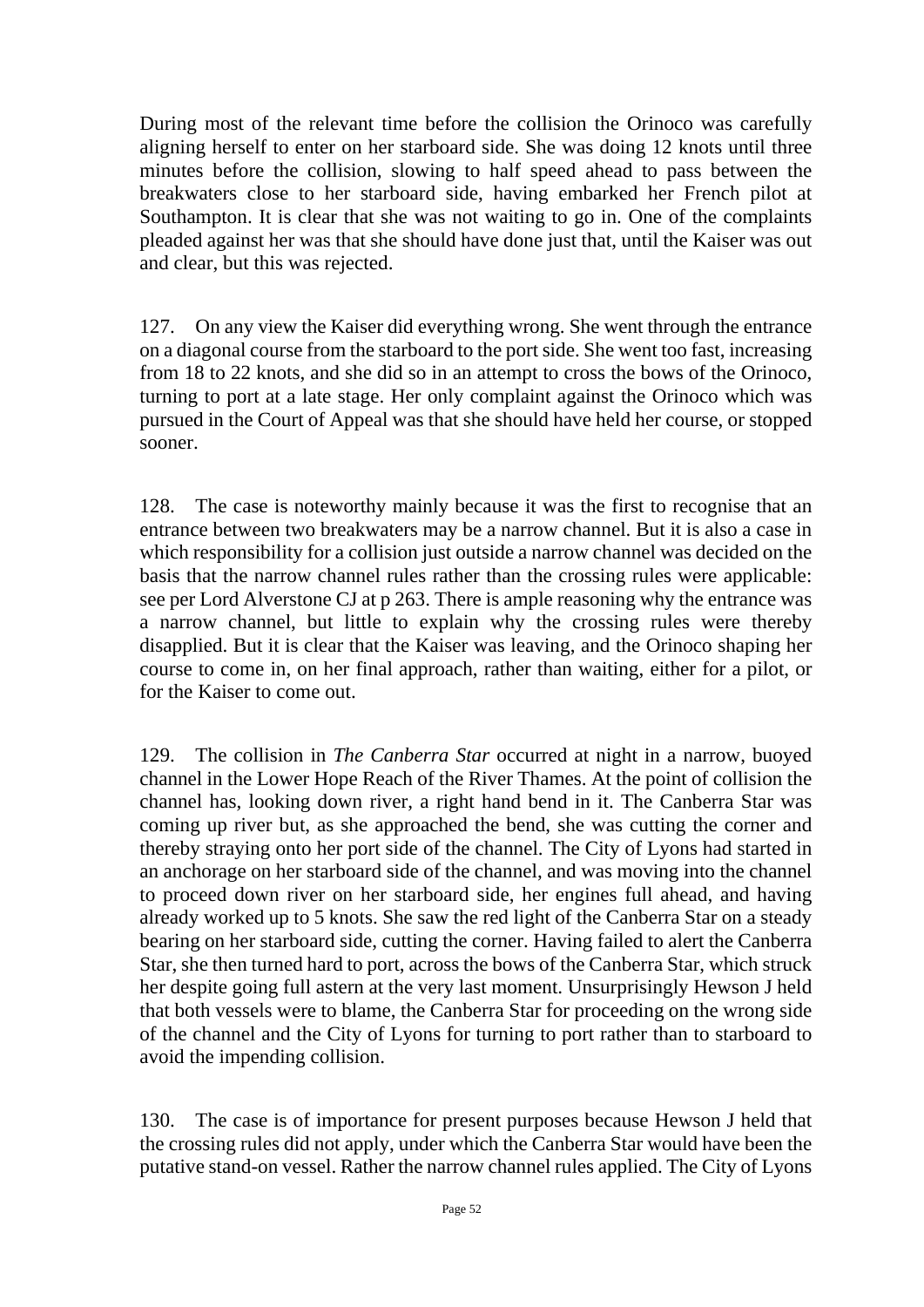was in fact already adjusting her course so as to be on her starboard side when she reached the narrow channel at the Cliffe Lower Buoy, and increasing her speed. She was in no sense waiting to enter it, nor did the Canberra Star think that she was. On the contrary, it was the major (but unsuccessful) plank in the case of the Canberra Star that the City of Lyons should have done just that, until the Canberra Star was past and clear.

## 131. Hewson J said at p 28:

"In the circumstances of this case, where vessel *A*, proceeding down river outside the channel, intending to enter it, sees an up-coming vessel *B* approaching in the next reach, bearing on her starboard side, on a main-channel course which, if followed into the reach in which *A* is navigating, will or should enable the two vessels to pass safely port to port by reason of the fact that *B* should keep to her own starboard side of the channel and *A* will navigate into and keep to her own starboard side, the crossing rule does not, in my view, apply."

This was, evidently, a statement addressed to the particular facts of that case, rather than one which sought to express any general principle about the relationship between the crossing rules and the narrow channel rules. The facts included these: the City of Lyons was not waiting, but shaping to enter the channel, and the collision was only going to occur, if at all, within the channel, as indeed it did. The Canberra Star was not leaving the channel like EVER SMART. She was proceeding along it, nowhere near its end.

132. The collision in *Kulemesin* occurred just inside the end of a narrow channel in the vicinity of Hong Kong, between the Yao Hai, which had just entered the channel from seaward, and the Neftegaz 67 ("the N67") which was leaving it, but hogging the centre of the channel rather than keeping on her starboard side. The N67 took no action to avoid the oncoming Yao Hai, which was shaping her course so as to enter the channel on her starboard side, until a disastrous turn to port by the N67 at the last moment led to a collision in which more than half her crew lost their lives.

133. The main navigational issue in the case was whether the channel was a narrow channel at all. If it was, it was not alleged that the crossing rules applied: see per Lord Clarke at p 258, at para 201. But at para 217 Lord Clarke cited the above extract from the judgment of Hewson J in *The Canberra Star*, saying, at para 218: "That seems good sense to me". Later, at para 225, he continued: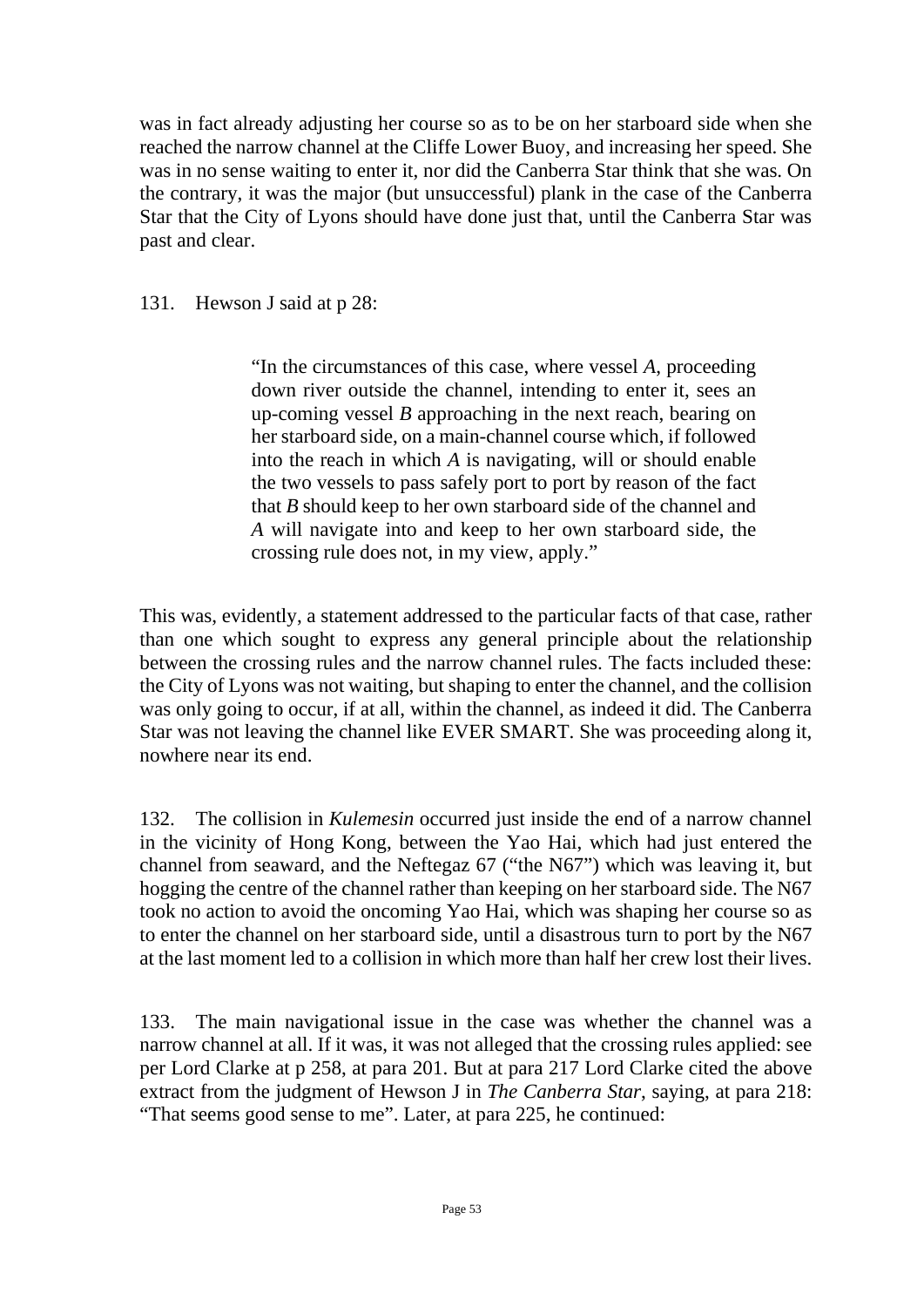"I have already concluded that the CP channel is a narrow channel. I have also expressed the view in para 217 that vessels approaching a narrow channel and intending to proceed along it are not bound by the crossing rule but must enter the channel and, as they do so, keep as near to the starboard side as is safe and practicable in accordance with rule 9. It seems to me to follow that a vessel shaping to enter the channel should, as a matter of good seamanship, navigate in such a manner that, when she reaches the channel, she is on the starboard side of the channel in accordance with rule 9."

Lord Clarke used both the descriptions "approaching a narrow channel and intending to proceed along it" and "shaping to enter the narrow channel" in the same apparent statement of principle. It is material to see which of those potentially different descriptions better described the navigation of the Yao Hai. Plainly the latter did. She was proceeding at 13.5 knots. It is clear that she was shaping to enter, on her final approach, rather than merely approaching with intent to proceed along it, although she was of course literally doing that as well. On any view she was not waiting to enter.

134. The area just outside the entrance of a narrow channel, where it meets the open sea, is a place where vessels may be engaged in a variety of different activities. It is convenient to identify three broad groups. Group 1 are vessels which are approaching the entrance of the channel, heading across it, on a route between start and finishing points unconnected with the narrow channel. They are approaching the entrance of the channel, but not intending or preparing to enter it at all. Group 2 are vessels which are intending to enter, and on their final approach to the entrance, adjusting their course to arrive at their starboard side of it. Examples include the Orinoco, the City of Lyons (although not at the entrance) and the Yao Hai. Group 3 are approaching vessels which are also intending and preparing to enter, but are waiting to enter rather than entering: ALEXANDRA 1 is a prime example, but the group also includes the Bambara in *The Avance*. They may be stationary, or moving, although still waiting to enter.

135. It was common ground between counsel, and correctly so, that the crossing rules apply as between a vessel leaving the channel, approaching its entrance, and a vessel in Group 1, regardless which of them had the other on her starboard side. This is because the approaching vessel in Group 1 is not preparing or intending to enter it (the respondent's formulation), or shaping to enter it (the appellant's formulation). It is also common ground, and rightly so, that the narrow channel rules, and not the crossing rules, apply as between the leaving vessel and a vessel in Group 2. That is because the approaching vessel is both preparing and intending to enter it, and already shaping (ie adjusting her course and speed to do so), on her final approach.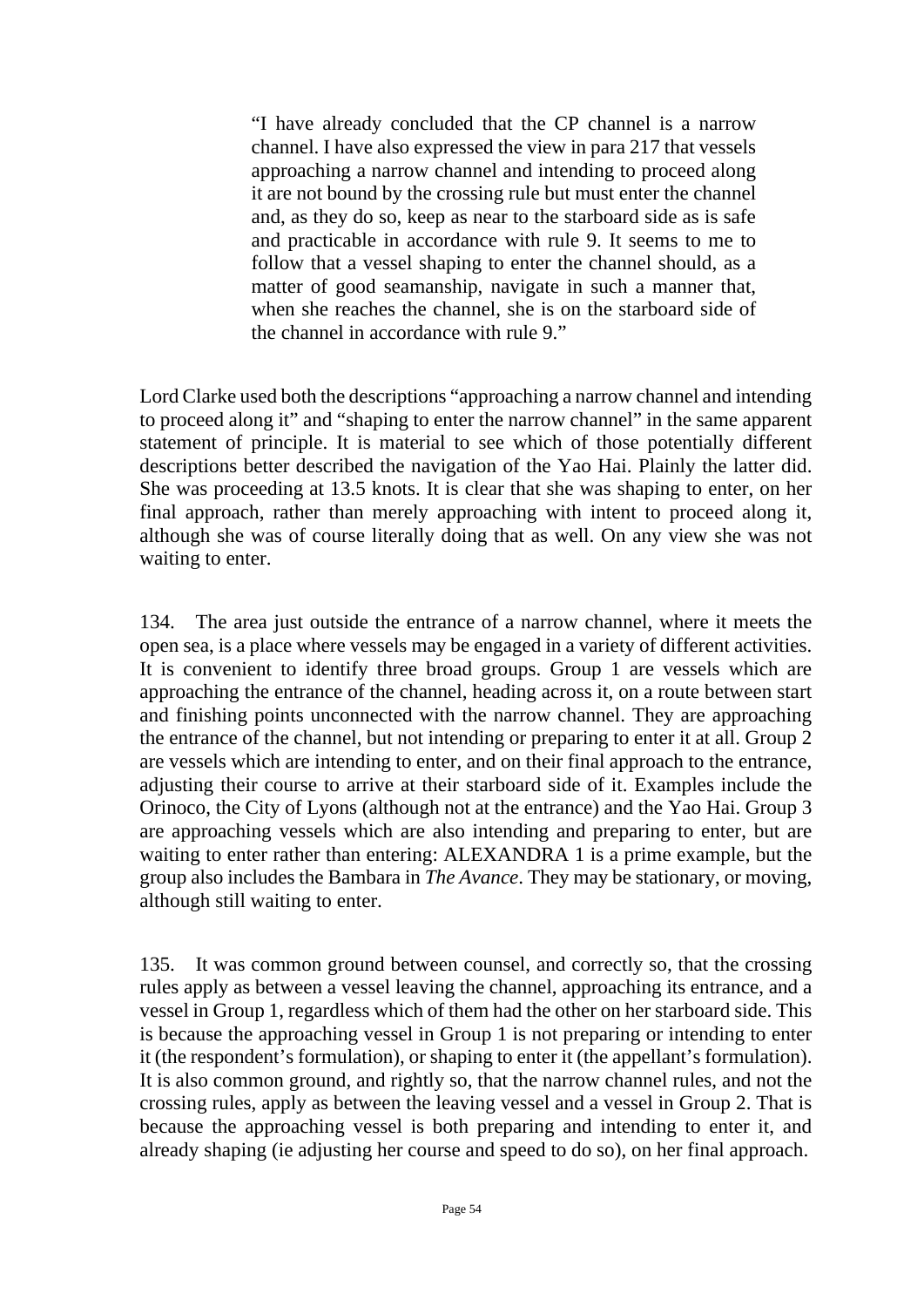136. The debate in the present case concerns Group 3. The respondent submits that the "preparing and intending to enter" test, which they seek to derive from *The Canberra Star* and *Kulemesin*, applies to a vessel waiting to enter, in particular if she is, like ALEXANDRA 1, waiting in a designated pilot boarding area, so that the crossing rules are overridden by the narrow channel rules. The appellant submits that no necessity arises for the crossing rules to be overridden until the approaching vessel is actually shaping to enter, adjusting her course and speed to arrive at the entrance on her starboard side of it, on her final approach, in accordance with rule 9(a). That is what the approaching vessels were all doing, in *The Kaiser Wilhelm der Grosse*, *The Canberra Star* and *Kulemesin*.

137. We agree with the appellant, for the following reasons. First, the principle enunciated by Lord Wright in *The Alcoa Rambler* and by Atkin LJ in *The Ulrikka* that the crossing rules should be applied wherever they can, as between vessels which are in fact crossing so as to involve a risk of collision, means that they should not be overridden in the absence of an express stipulation, unless there is a compelling necessity to do so. There is or may be such a compelling necessity in Group 2 cases, as the facts of the above three cases demonstrate, but not in Group 3 cases.

138. In a Group 2 case, the necessity to disapply the crossing rules arises because, once she is shaping and adjusting her course to enter the narrow channel, the approaching vessel is already having her navigation determined by the need to be in compliance with rule 9(a) when she reaches the entrance, that is, to arrive at her starboard side of it, on a course which enables her to continue on her starboard side of the channel. By contrast, no such necessity affects the Group 3 waiting vessel, or any vessel approaching the channel intending to enter it, which has yet to shape her course to enter it on her starboard side of it. If she is the give-way vessel under the crossing rules, she can alter course or slow down so as to keep clear of the stand-on vessel as she emerges from the channel. In the present case ALEXANDRA 1 was the give-way vessel. She could have kept clear of EVER SMART by stopping, or by turning to starboard, even if that would have taken her outside and to the West of the green No 1 buoy, where the charted depth was no shallower than in the pilot waiting area, provided she continued to turn to starboard. If she is the stand-on vessel under the crossing rules, then she can simply maintain her course and speed.

139. In a Group 3 case, no similar necessity affects the vessel leaving the narrow channel. If she is the stand-on vessel, she can maintain her course, taking avoiding action under rule 17(a)(ii) or (b) only when it becomes apparent to her that the other vessel is not intending to give way, or when action by both vessels is required to avoid a collision. Then she can slow down or stop. She may be constrained by her draught not to turn to starboard but, if not, she can turn out of the channel to starboard. Rules 17(c) and 9(a) will generally prevent her from turning to port.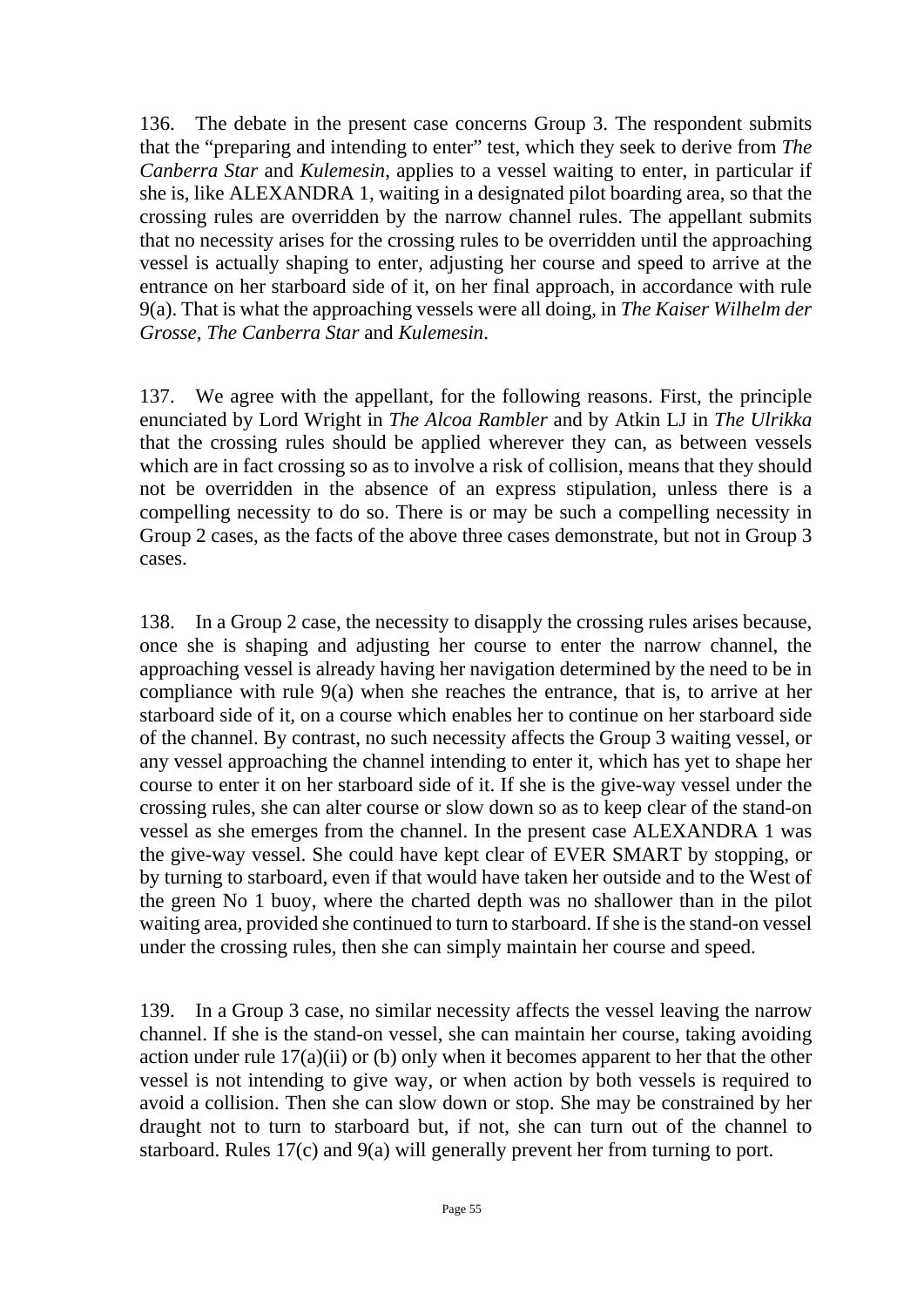140. It was submitted for the respondent that, even in a Group 3 case, the putative stand-on vessel leaving the channel would be in a dilemma if proceeding in the centre or on the port side of the channel because the crossing rules would require her to maintain her course, whereas the narrow channel rules would require her to turn to starboard. But this is a false dilemma, for three reasons. First, as already explained, the obligation on the stand-on vessel does not mean that she must literally maintain her precise course. Keeping her course and speed includes doing so in compliance with any other applicable rule. Secondly, a question of construction about the relationship between two rules should be approached on the basis that they are being complied with, rather than (as here by EVER SMART) flouted. Thirdly the same false dilemma would arise in a Group 1 case (where the vessel crossing the end of the channel was the give way-vessel) even though it is common ground that the crossing rules apply.

141. The second reason for preferring the appellant's case is that the test for the occasion when, of necessity, the crossing rules should be overridden must be a clear one, clear that is to those navigating both the vessels involved. Fundamental to the construction of the Rules is the need to apply them by reference to what is reasonably apparent to those navigating each vessel about the conduct of the other. On that basis of assessment, the test propounded by the appellant is the clear winner. The crossing rules are overridden only when the approaching vessel is shaping to enter the channel, adjusting her course so as to reach the entrance on the starboard side of it, on her final approach. That can be determined from the vessel leaving the channel by visual (or radar) observation of the approaching vessel's course and speed. But the respondent's test is only that the approaching vessel is intending and preparing to enter the narrow channel. Of course, the fact that she is approaching the entrance of the channel may readily be observed, but that is true also of vessels in Group 1, where the crossing rules apply. How is the leaving vessel to know what the approaching vessel is intending, or what preparations she may be making? Picking up a pilot before entering a river or a harbour entrance is clearly not a sufficient act of preparation to displace the crossing rules: see *The Ada and the Sappho* and *The Albano*. Merely being in a pilot boarding area cannot of itself be decisive, since vessels may be proceeding in that area for other reasons, eg because they are leaving the narrow channel, or merely passing its entrance en route to a completely different destination, as was the tug ZAKHEER BRAVO in the present case.

142. Thirdly, application of the appellant's test will override the crossing rules in fewer cases than the respondent's test, thereby adhering to the principle that the crossing rules should (where engaged) be strictly applied if they can be. In all three groups identified above, the crossing rules will only be engaged if the two vessels are in fact (and visibly to those navigating each) crossing so as to involve a risk of collision. A test which then overrides them in narrower circumstances than another competing test is, we think, clearly to be preferred.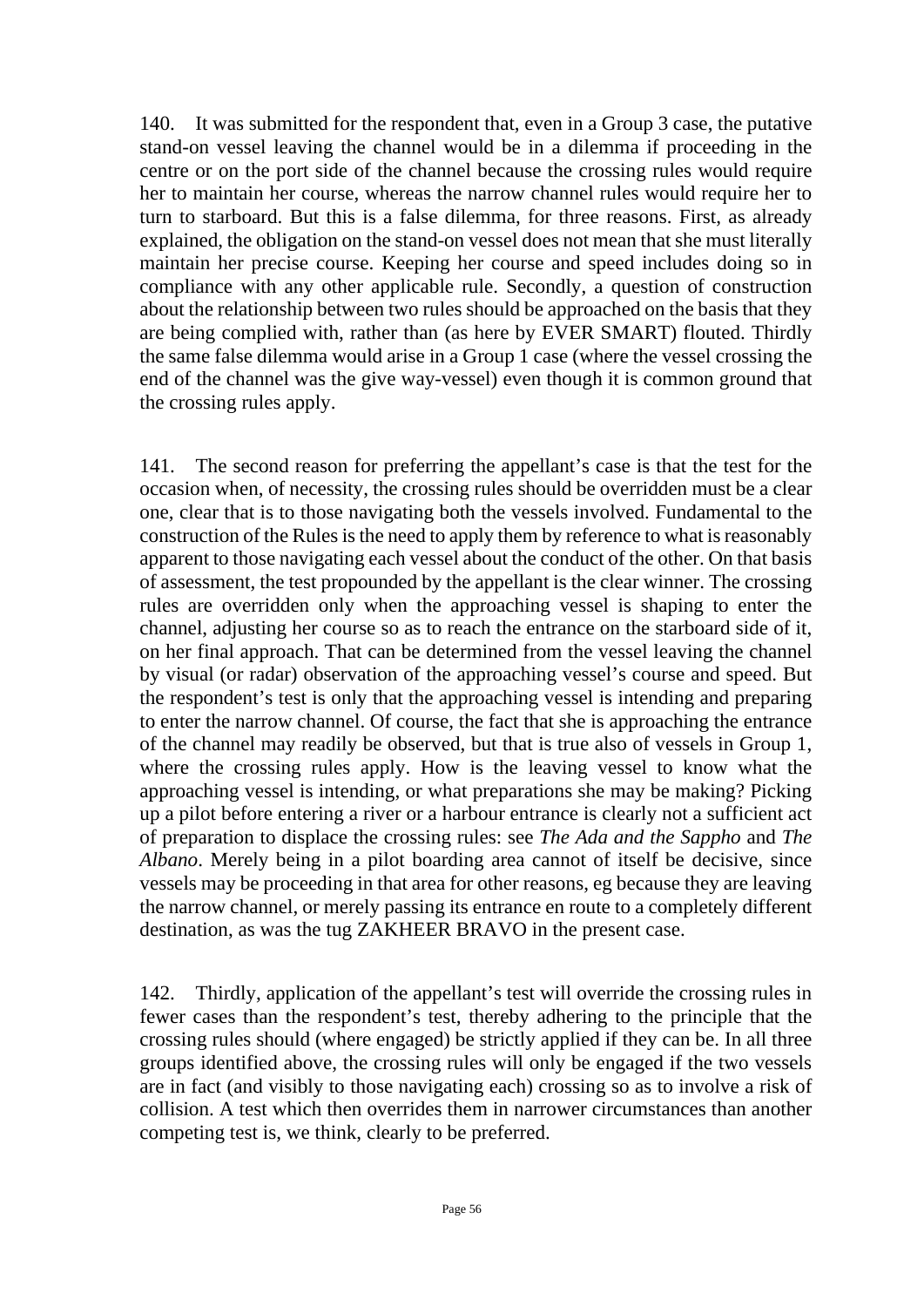143. Finally, we should address the Court of Appeal's reliance on the advice of the Elder Brethren in relation to the East-West scenario of an incoming vessel crossing to the starboard side of the channel to prepare for entry as somehow endorsing the conclusion it had reached that the crossing rules do not apply. This was a matter for the court rather than the Elder Brethren. As stated in *Marsden and Gault* at para 7-85, the "function of nautical assessors is to advise the court as to matters of navigation and seamanship". The proper construction of the Collision Regulations is a matter of law for the court to determine. The Elder Brethren were asked to state what actions they would "expect from a prudent mariner in accordance with the ordinary practice of seamen" in the context of the hypothetical East-West scenario. This involved giving advice as regards good seamanship, and required no assumption to be made as to what may or may not have been required under the crossing rules. Their advice was to the effect it should have been possible to avoid the risk of collision through prudent seamanship by the inbound and outbound vessels. That does not mean, however, that that risk could not have been avoided by the application of the crossing rules. Their advice, moreover, included that the outbound vessel should have been prepared "to adjust own ship's speed to resolve close quarter/collision risk if necessary within the constraints of remaining in the channel and on the starboard side". These are essentially the actions required of the outbound vessel as the give-way vessel under the crossing rules (which EVER SMART would have been in the East-West scenario). We do not therefore consider that their advice supports either the Court of Appeal's conclusion or the respondent's case on the appeal.

144. In our view the East-West scenario demonstrates why the crossing rules need to govern that crossing situation. The vessel approaching from the East will have to cross the line of the channel before she can turn to port to shape a course to get to her starboard side of it, taking her across the bows of the vessel leaving the channel. The narrow channel rules therefore do nothing to help either vessel avoid a collision, still less do they explain which vessel should keep clear of the other. If the crossing rules do not apply, then the risk of collision inherent in their approaching each other on a steady bearing is not addressed by any Rule.

145. We would therefore answer Question 1 in the negative. Where an outbound vessel in a narrow channel is crossing with an approaching vessel so as to involve a risk of collision, the crossing rules are not overridden by the narrow channel rules merely because the approaching vessel is intending and preparing to enter the narrow channel. The crossing rules are only overridden if and when the approaching vessel is shaping to enter, adjusting her course so as to reach the entrance on her starboard side of it, on her final approach.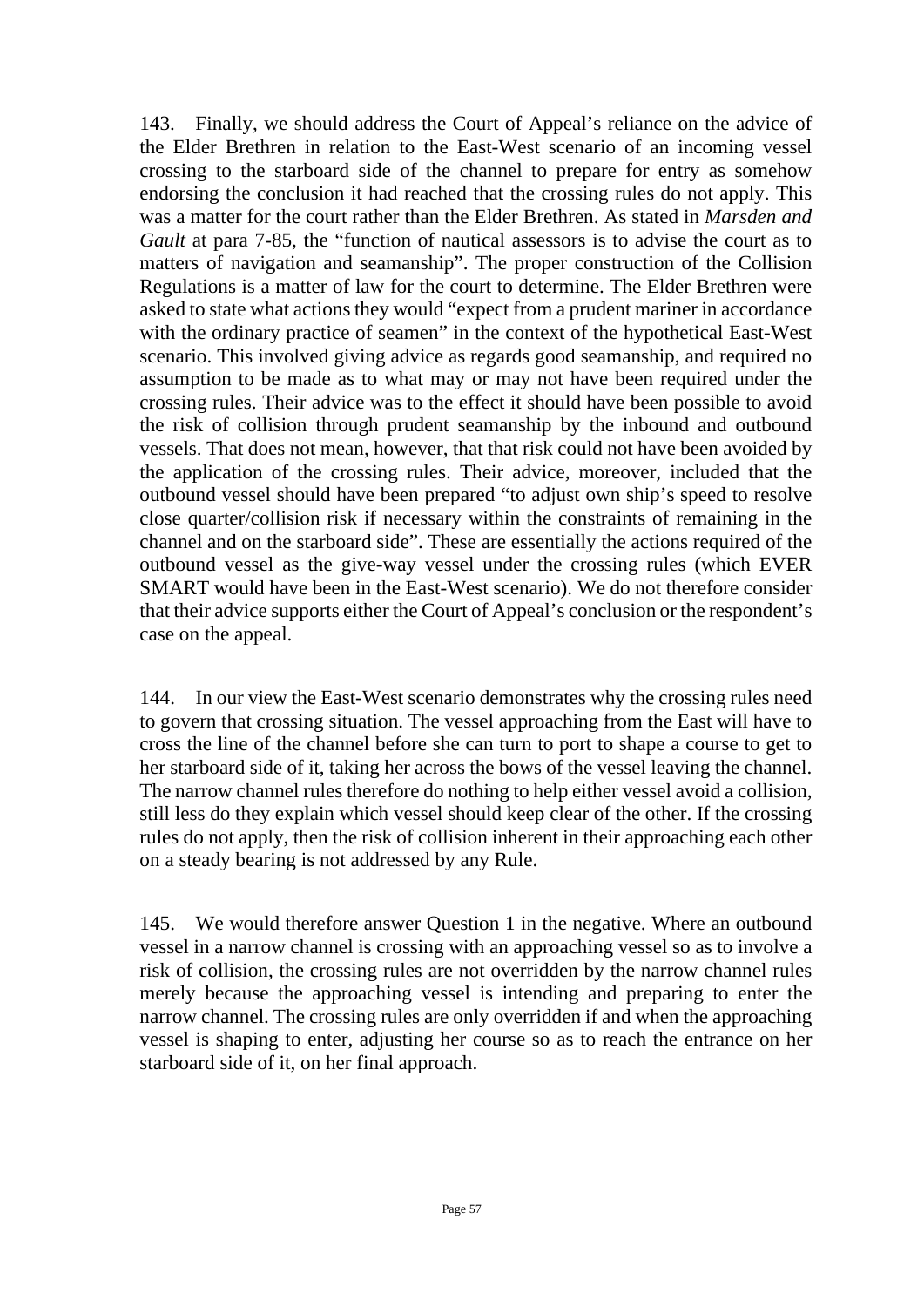## **IX Disposition**

146. The result of our negative answer to both the questions before the court is that the crossing rules did apply to ALEXANDRA 1 and EVER SMART for the whole of the relevant period of just under half an hour before their collision. We would accordingly allow the appeal.

147. But it by no means necessarily follows that this should result in some different apportionment of liability for the damage, or even responsibility for the collision having occurred and it was the respondent's case that it should make no difference.

148. Neither of the parties has however asked this court to re-consider the apportionment of blame or liability, if minded to allow the appeal on the two questions of construction. Rather, they would prefer to have all matters of apportionment to be re-determined if necessary by the Admiralty Court. We agree that this would be the best course. Although Teare J has retired from full-time sitting, it would be appropriate for him to undertake that task, if available and willing to do so.